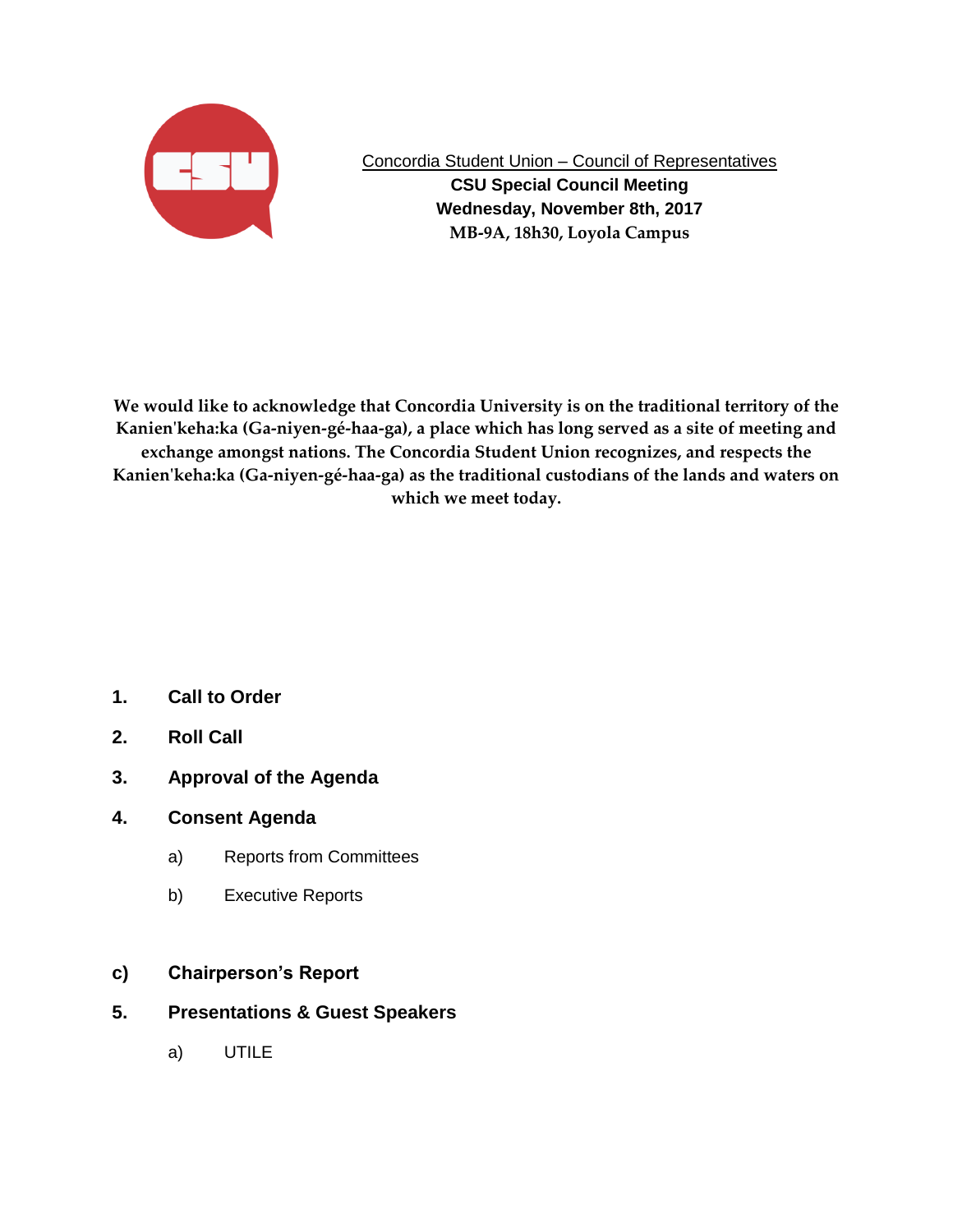# **6. Appointments**

- a) Sexual Violence Working Group
- b) Appointments Committee
- c) Loyola Committee
- d) CCSL
- e) AVEQ Mobilization Committee
- f) AVEQ Community Action Fund Committee

# **7. Returning Business**

# **8. New Business – Informational**

a) SUDS Payment Update

# **9. New Business – Substantive**

- a) First Voices Week Budget Line
- b) UTILE Term Sheet
- c) CEO Payment
- d) Conflict of Interest
- e) Finance Committee Report
- f) Sustainability Committee Report

# **10. Question Period & Business Arising**

- **11. Announcements**
- **12. Adjournment**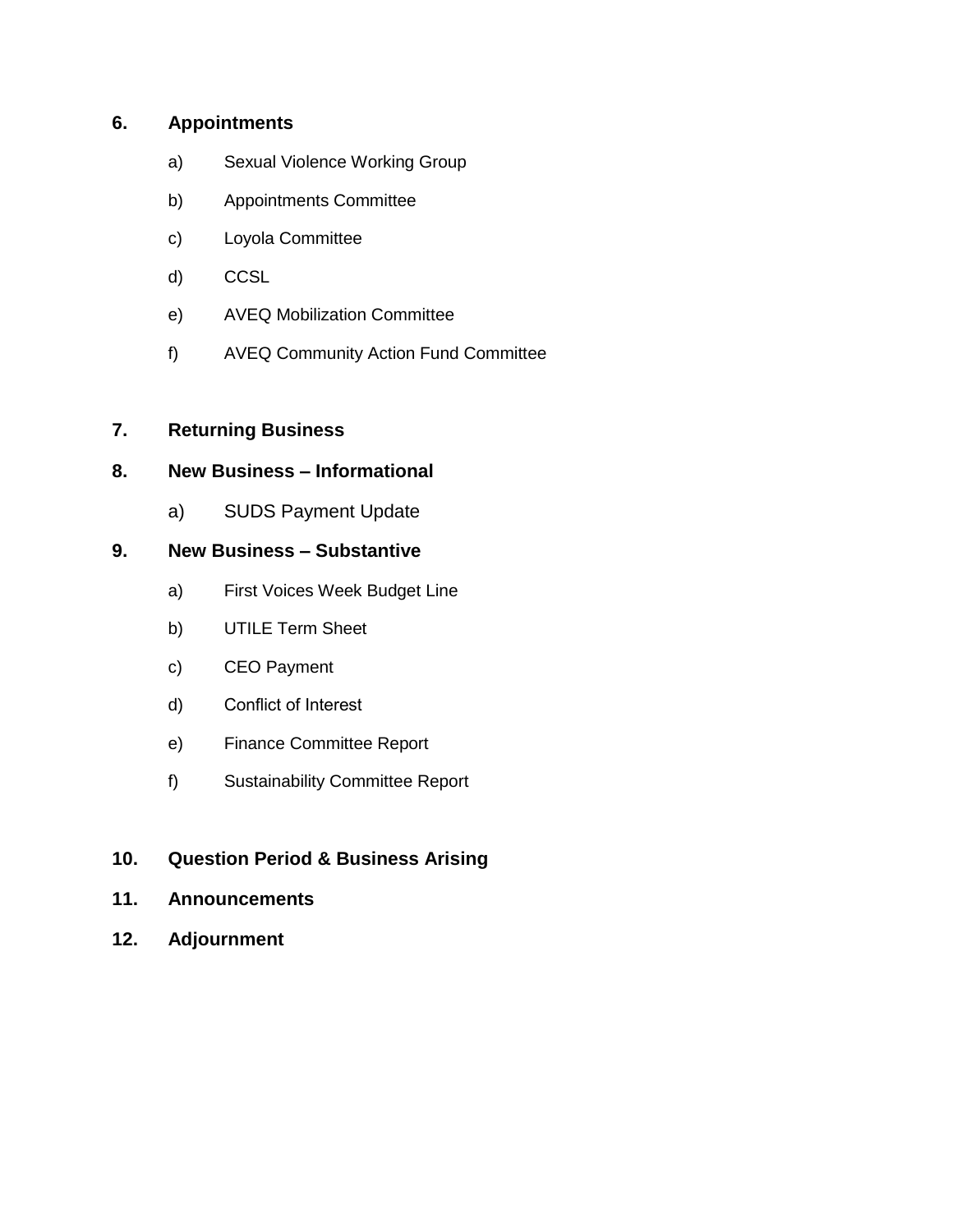# **1. Call to Order**

Meeting Called at 18h46.

# **2. Roll Call**

Executives present for the duration of the meeting were: *Omar Riaz (General Coordinator), Soulaymane El Alaoui (Finance Coordinator), Asma Mushtaq (Academic & Advocacy Coordinator), Veronika Rydzewski (Internal Affairs Coordinator), Maria Gabriela Polanco (Loyola Coordinator), Leyla Sutherland (Student Life Coordinator), and Ahmed Badr (External Affairs and Mobilization Coordinator)*

Executives absent for the duration of the meeting were:

*Devon Ellis-Darity (Sustainability Coordinator)*

*Councillors present for the duration of the meeting were: Rim Hamila (Engineering and Computer Science), Khadidja Komah (Engineering and Computer Science), Sally Younis (Engineering and Computer Science), Peter Zhuang (Fine Arts), Eamon Toohey (Arts and Science), Camille Thompson-Marchand (Arts and Science), Julia Sutera Sardo (Arts and Science), Dylan Applebaum (John Molson School of Business), Patrick Megallanes (Arts and Science), Rowan Gaudet (Arts and Science), Ali Sherra (Arts and Science), Aouatif Zebiri (Arts and Science), Tabea Vischer (Arts and Science), Ahmed Jemma (Engineering and Computer Science), Rory Blaisdell (John Molson School of Business), Mikaela Clark-Gardner (Fine Arts), Charlotte Genest (Arts and Science).*

Councillors absent for the duration of the meeting were:

*Jeremy Laxer (Arts and Science), Alienor Lougerstay (Engineering and Computer Science)*

*C.Thompson-Marchand moves to excuse the absent councillors and one absent executive.*

*E. Toohey seconds the motion.*

**For:** 12

**Opposed:** 0

**Abstentions:** 0

*The motion to excuse the absent councillors and executive passes.*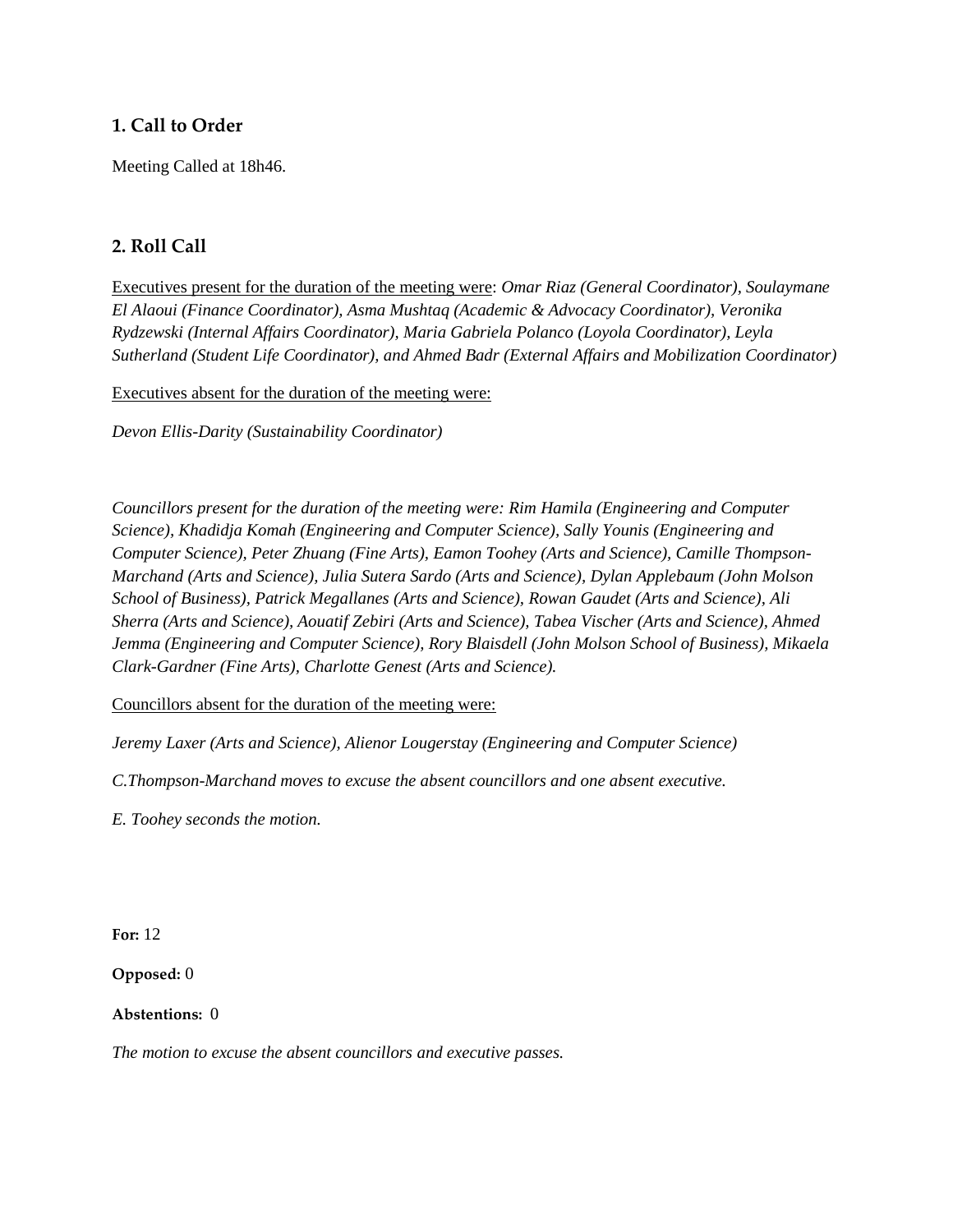# **3. Approval of the Agenda**

*R. Blaisdell moves to approve the Agenda*

*V. Rydzewski seconds the motion.*

**For:** 11

**Opposed:** 0

**Abstentions:** 0

*The Agenda is approved.* 

*The Consent Agenda is tabled.* 

# **5. Presentations & Guest Speakers**

# **a) UTILE Presentation**

The presentation document is available in the Appendix.

Laurent: Please refer to slide one. Most of you know who I am;

I am with UTILE CSU's development partner for the CSU housing project. We've kept council posted about the advancement of the project in the last years. Moving on to slide three, today my objective is to give you the latest news and talk about some minor updates. Moving on to slide five, the Projects Funding Situation. Keep in mind that the total costs stands at around 14 million. Today we had confirmation that the mortgage certificate has been confirmed, so half of the funding. 13 of the 14 million dollars are confirmed and attached. We are very close to completing the budget, and the final partner is in final talks and is awaiting approval.

You will also see in the document that demolition on the site has been nearly completed. If you remember, this specific location used to be an abandoned funeral home. We're going to dig out the contaminated land. That's the first step, and then decontamination of the soil, then foundations and then the building will rise.

In the next slide, you will see the latest External form of the building. We have had a major breakthrough in the construction permit, the first thing you need before beginning construction. So it has been approved by the Plateau Mont Royal borough, a very significant step. Now they just need to approve the external textures.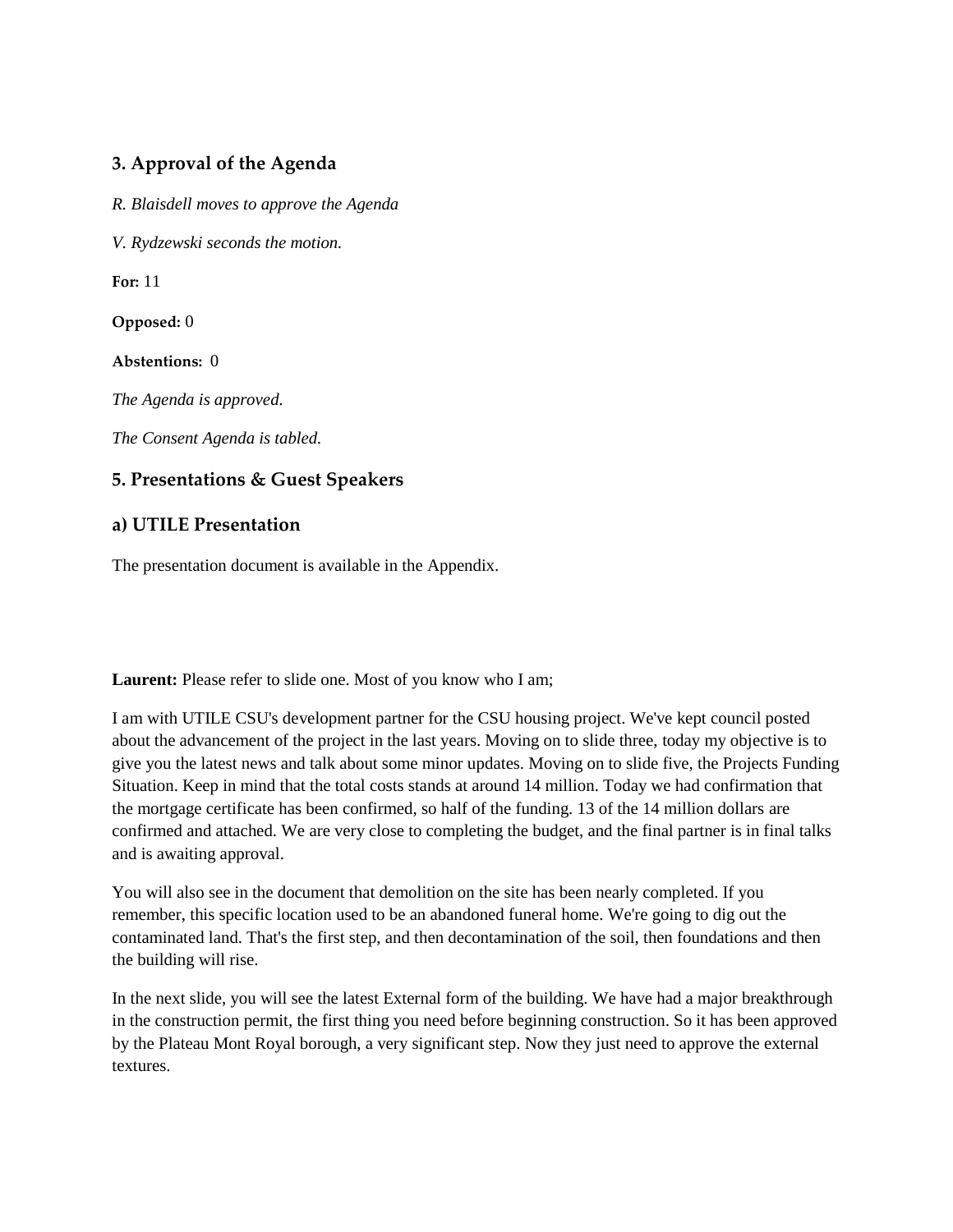Hopefully the result will be pretty; the final elements are in the hands of the borough. Once the facade is completed we will be moving forward with the final plans and the RPF from contractors, one of the big steps in confirming the construction budget.

All of this has been going according to plan, except it's not the exact plan we wished for. Normally this would have been done in August or September, to deliver next summer. We consulted with your Executive team to see which risks would be taken to push the project forward, and last month it was determined we could not go as fast as wanted. We needed borough approval and the deadlines have been revised. The last month has been behind schedule. The demolition was also behind schedule. Now that we are not under pressure to meet a stringent deadline, we can afford to handle it with cheaper means. On to slide 13, we've consulted with your Executive to avoid very risky procedures, which can sometimes work but sometimes not. The project prioritizes affordability over 'glamor'; we've been taking a more prudent approach. The current delivery target is May 2019, putting us at the latest time in the term sheet in a two phase project. This allows us more margins of error in case of other surprises, almost certain with a construction project.

The term sheet has been updated to reflect this, basically the term sheet initially provided for the construction of two buildings. Now we're on the deadline of the second putting us at opening around May 2019 which has the advantage of your members visiting the building before moving in. Otherwise construction would have finished at the same time they were moving in. So there are advantages to the 8 month delay. For your information, generally delays to a construction projects incur some costs, because there are costs to owning land. But we've already organized a budget to absorb that. On slide 16 I wanted to update you, as I said we were recruiting this fall for the Provisional Housing Committee composed of 6 CSU members and 4 new people coming in the next two weeks. And the next steps are, now that we've finalized the management partnerships, we'll move forward with HOJO to ensure students who need it the most have access. And that's it. Any questions?

**R. Blaisdell:** There's a lack of specifics. Risky procedures, is there a project management professional on staff? When you talk about risk management, and costs for deadline extensions, what is the budget for that? Has that been provided to council? What is the project plan?

**Laurent:** These things are planned for; we have a very tight risk management procedure. Contingency planning is what we spend most of our time on. It has a lot of flex time and adjustment at present, and this is why we chose the least risky approach. We can't control, but we can quantify the delays and the average delays that can occur. We tried to go with a Six Sigma approach: Every possible delay is accounted for within a wide margin of error, validated by seasoned professional.

**R. Blaisdell:** A certified PMD?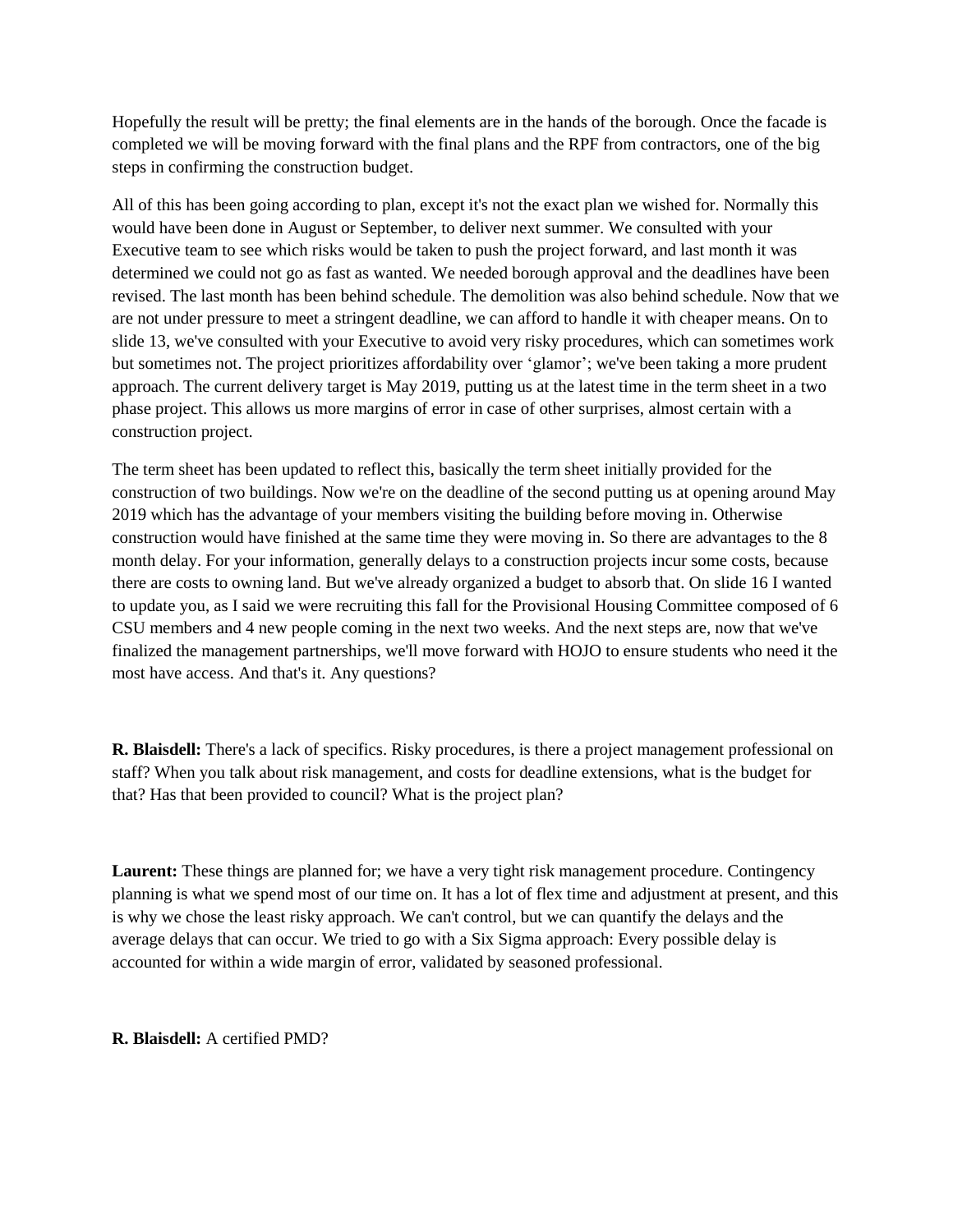**Laurent:** Someone with 40 years of construction management experienced. Everything is validated and cross-checked and all of the professionals are involved in these discussions. Architects, engineers, specific fields of expertise.

**P. Zhuang:** You mentioned there will be delays. If something does happen, do you have a way to resolve the issue?

**Laurent:** Absolutely. Things have happened. To give you an idea, we had to pull political pressure to make sure things moved forward with the borough. We've tried to create a network of partners around the project. As you can see the partners in the slides, we have many people involved financially. There are a lot of eyes on the ball. The target deadline is comfortable, and we still have a few months' margin of error. Most of your members lease between July and September, the real deadline is July and the ultimate deadline is September first.

**R. Blaisdell:** All major construction companies have certified project managers on staff and a risk management professional when the project is this big, that is how they get insurance. Seasoned construction professionals might not have the education or background for a project plan or risk assessment. I am concerned with this being 14 million\$, but there is no certified authority behind that?

**Laurent:** Because the development budget does not allow it, short answer. I want to be clear that everyone involved is doing risk control. The mortgage risk certificate comes from CMHC, they have exercised due diligence. Everyone wants this to work, to be affordable, and we answer to a lot of people, first and foremost the CSU because it is for your members. I speak to Omar more frequently than CMHC, but it has taken six months for them to finalize the project and come to you with this today. We're next door if you want information on those specifics you can see, about tools and processes.

**Chair:** Thank you for coming, Laurent.

**R. Blaisdell:** Point of order, is there a motion? Are we able to keep Laurent to ask questions? I don't feel comfortable on us deciding without them around.

**Chair:** Is council Amenable to moving the motion? People keep sending me presentation and motions separately; you can do them both one after the other. The Agenda is arranged for convenience, it can be done. If anyone wants to move the motion, go ahead.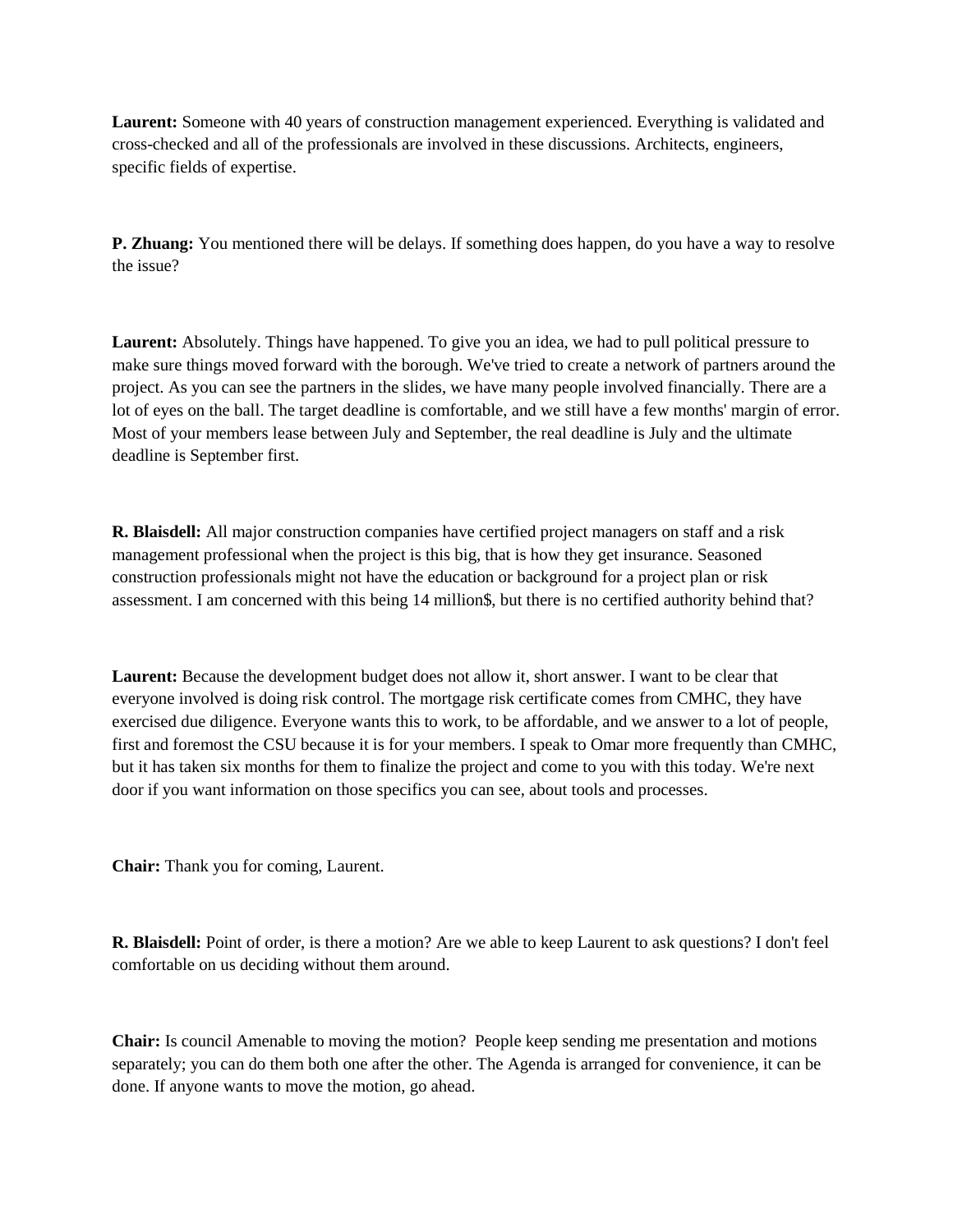*O. Riaz moves to approve the updated term sheet*

*J. Sutera Sardo seconds the motion.*

**O. Riaz:** The term sheet was already approved by council; nothing has changed other than the dates given the delays in the project.

**R. Blaisdell:** It's not an updated contract is it? If we're deciding on adjusting a contract of something of this size, I'd like to call personal privilege and ask for a copy in English.

**Laurent:** There is a version of the original contract in English; the revised contract hadn't been translated because it had not been an issue for the CSU.

**FOR:** 10

**OPPOSED:** 1

#### **Abstentions:** 5

*R. Blaisdell's no vote has been noted.* 

*D. Applebaum's abstention has been noted*

**R. Blaisdell:** Because this is a previously approved contract, does it not qualify for our rules about twothirds majority? If it's an adjustment to an already agreed contract, as a point of parliamentary inquiry.

**Chair:** I would say no. I can look into it; it passed with a two-thirds majority anyways.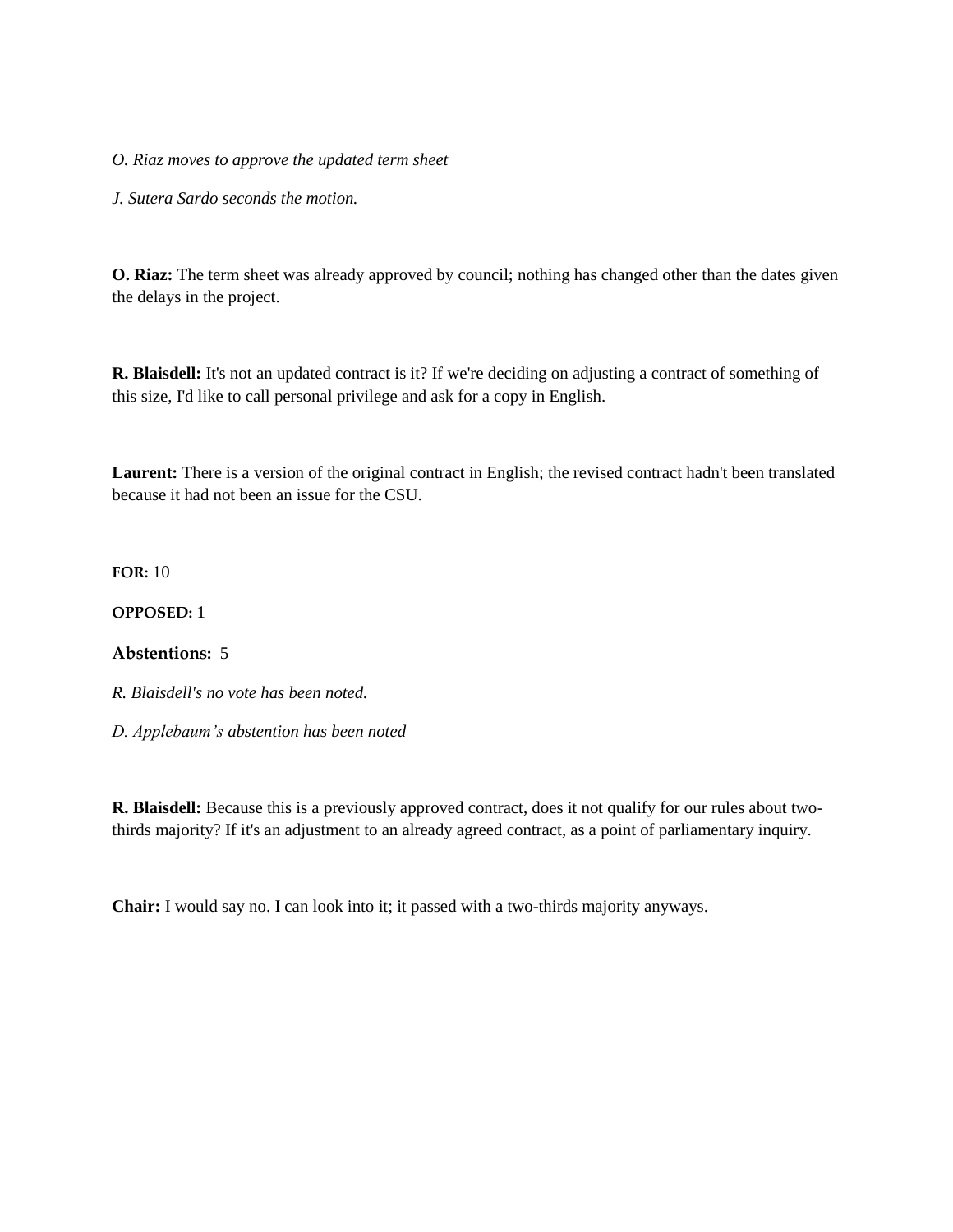## **6. Appointments**

#### **a) Sexual Violence Working Group**

**L. Sutherland:** There is a working group specifically to consider the sexual violence policy for the recommendations for the motion we signed onto two weeks ago. There are spots on this Working Group that Asma and I will be taking on as part of Our Turn. There is a seat available for a councillor and I would like to nominate Mikaela, as they are familiar with policy and what's being done. It is not only open to that one spot and all help is welcome.

*L. Sutherland moves to appoint M. Clark-Gardner.*

*M. Clark-Gardner consents to the nomination.* 

*V. Rydzewski seconds the motion.*

**For:** 12

**Opposed:** 0

**Abstentions:** 1

*M. Clark-Gardner is appointed to the Sexual Violence Working Group.* 

#### **b) Appointments Committee**

**V. Rydzewski:** We tend to appoint student at large from different CSU bodies.

**Chair:** If nobody is appointed, it will come back next meeting.

#### **c) Loyola Committee**

**G. Polanco**: We still have one seat open. We have a lot of fun things prepared for the winter semester. We still meet once a month, given the G-lounge conversation we'll be meeting twice a month.

**P. Zhuang:** Right now Charlotte is on sick leave. We need someone, it would be great.

**Chair:** This will return next meeting.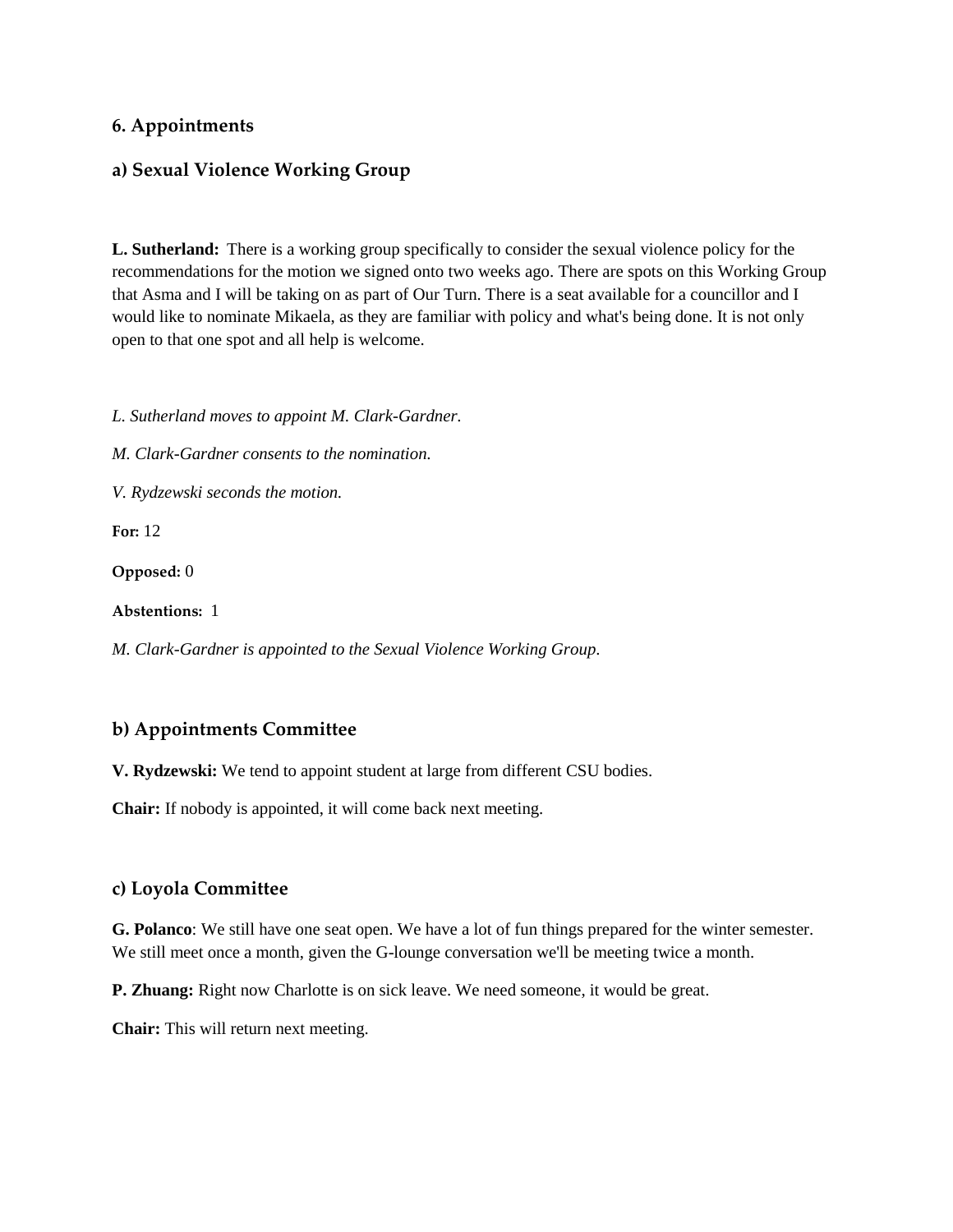# **f) CCSL Appointment**

**L. Sutherland:** It meets about once a month, Concordia Council on Student Life. It's mainly to approve projects that are funded through moneys dispersed through the Dean of Students office. It's a way to be involved in fun activities. Veronica, Eamon and I all sit on it. There's always food. There's one meeting coming up on the 24th, there are many committees who have spots for students that will be elected. You'll get to meet a lot of people who work within the University and it's a fun committee I would highly recommend it.

**C. Thompson-Marchand:** Point of information: Can you take decisions? Do you have quorum?

**L. Sutherland:** There's voting seats, you can speak about projects. Yes, we have quorum.

**Chair:** It won't come back unless requested as it is not a standing committee.

# **6. E) AVEC Mobilization Committee**

**A. Badr:** We have two seats for two councillors. The mobilization committee would be working to support and connect a network mobilization committee; they will meet once per month, online. We have two working groups. The first is related to Accessible Education and the second one is related to Climate Justice.

**J. Sutera Sardo:** What's the commitment?

- **A. Badr:** It's once per month, online by Google Hangouts.
- **A. Zebiri:** How many seats did you say for each working group?
- **A. Badr:** It's one committee, two seats on it for councillors, with two working groups.
- **A. Zebiri:** For executives, too?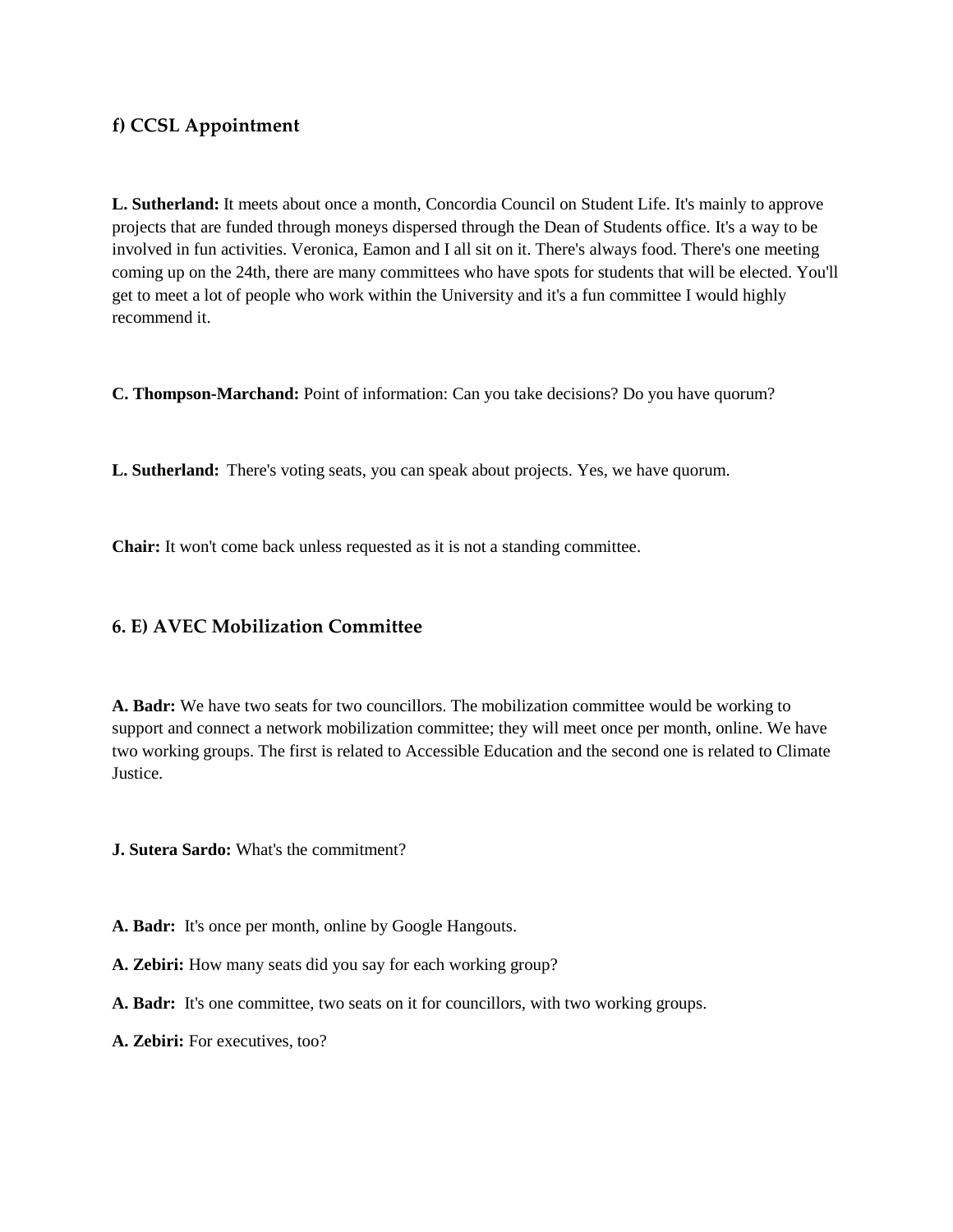**A. Badr:** I'd like to give a chance for someone else. Third it's a good learning experience if people are familiar with the Divest structure; it's a brainstorming where everyone brings their own ideas and connects them to work on this project.

**R. Gaudet:** I'd appreciate leaving spots open for council, but not having any of our executives. Councillors are mostly part time, executives are meant to be a first time job. Ahmed is the External Mobilization Coordinator, it means representing groups like AVEC. I don't see why he wouldn't be sitting on it; it seems like part of his job. Leaving a seat open to council is great, but it feels like offloading onto councillors. We're not paid.

**A. Zebiri:** As far as discussion in mobilization committee, I think we decided for each working group would have three seats. That was my understanding. It needs clarification.

**A. Badr:** At the beginning they told us we had three seats, I asked and we were given two seats for councillors and two for Student at Large. To respond to Rowan, I'm still a member of AVEC and still attend their meetings and conferences where we discuss and give them the problems of the work. It's not a working group, I don't mind to sit on this again if no one is interested I'm happy to be part of this. But because I'm already a member and voting, that's why I made a decision to give a chance to someone else. But if council aren't okay with it, I'm on this committee.

**J. Sutera Sardo:** If I understand Aouatif, it would be one councillor sitting on three things: Mobilization committee and then both working groups?

**A. Badr:** The mobilization is related to accessible education, unpaid internships, austerity, and the second one is related to climate justice. So we have two working groups and one mobilization committee.

**J. Sutera Sardo:** I was wondering if the CSU campaigns team couple have ERMAC sit there as a representative of CSU.

**O. Riaz:** I'm not sure because it's a representative body for ERMAC to take that on, if there's no objective. It's for Executives first to represent and not for employees.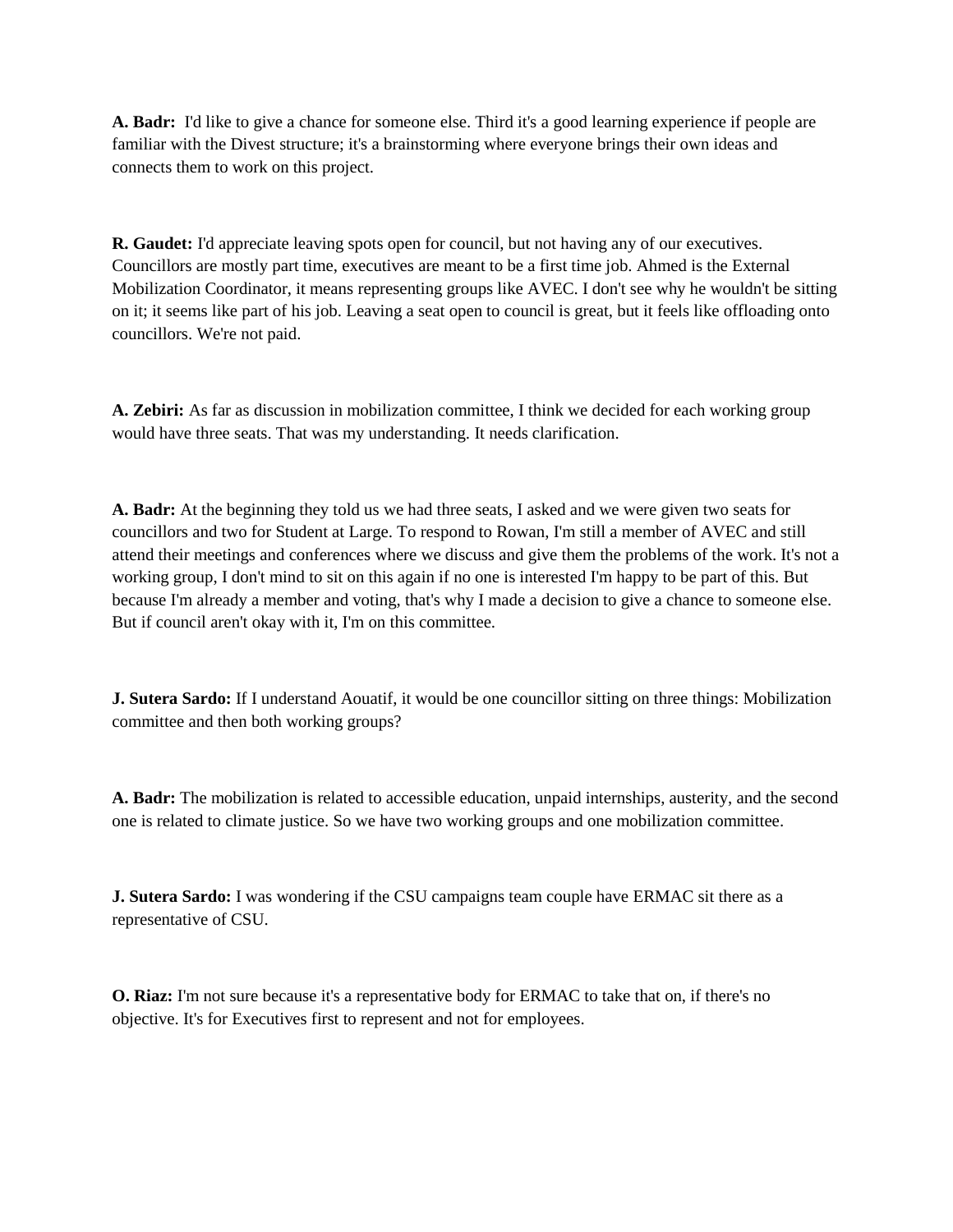**A. Sherra:** If she's going to be representative of a body like that then the CSU has to pay her. I don't think that a staff member of campaigns office should take that job.

**Chair:** This is off topic and we can't appoint without consent. Would anyone like to appoint themselves to the working group?

**A. Zebiri:** It's two working groups in the Mobilization Committee; if you nominate yourself you chose either Accessible Education or Climate Justice. You're going to one working group of the committee.

# **f) CAF**

**A. Badr:** The second committee of AVEC is looking for students from the association. They have three seats, currently Leyla is sitting as the executive and one seat is available for council. They meet once per semester as needed. They receive progress reports, it's one seat.

**Chair:** Would anyone like to nominate themselves?

**A. Badr:** One for council, one for executive, one for Student at Large

- *P. Zhuang nominates themselves.*
- *C. Thompson-Marchand seconds the nomination.*

**P. Zhuang:** I think it's related to all the other committee work I do. It would be good for me to be part of it.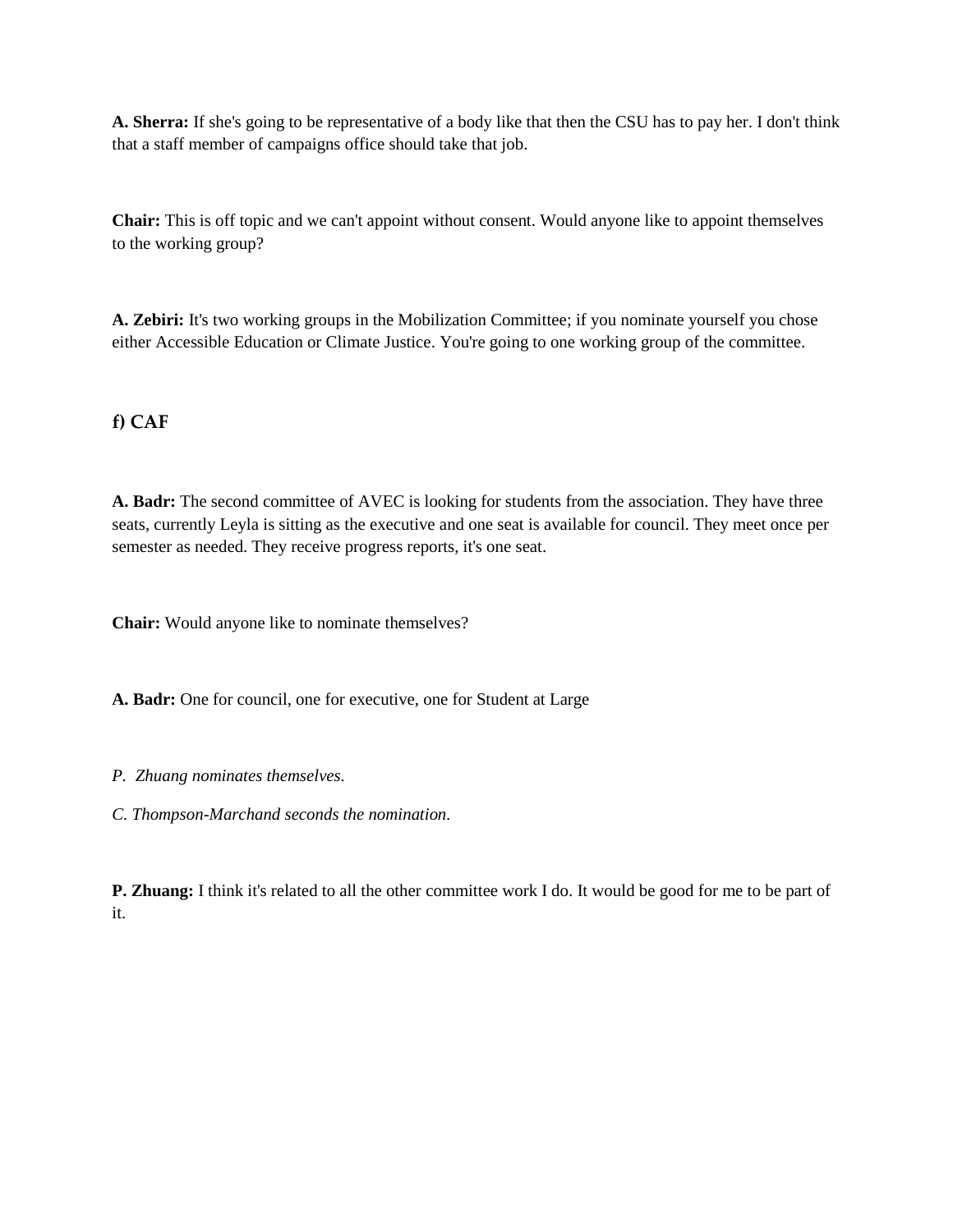*A. Zebiri nominates themselves.*

*J. Sutera Sardo seconds the nomination.*

**A. Zebiri:** The reason why I want to sit on it: I have an interest to sit on CAF and because of my second major. We do a lot of work with community groups studying their funding and structure. I have a lot of relevant knowledge.

**Chair:** At this point we have two applicants for one seat.

**P. Zhuang:** Are the both of us allowed to vote?

**Chair:** Yes, you can vote.

**R. Gaudet:** Where is the attendance sheet?

**V. Rydzewski:** I forgot it. I will have it shortly.

**Chair:** Decorum please, we are voting.

**Chair:** Aouatif has won the secret ballot, with Cory as my witness. Congratulations!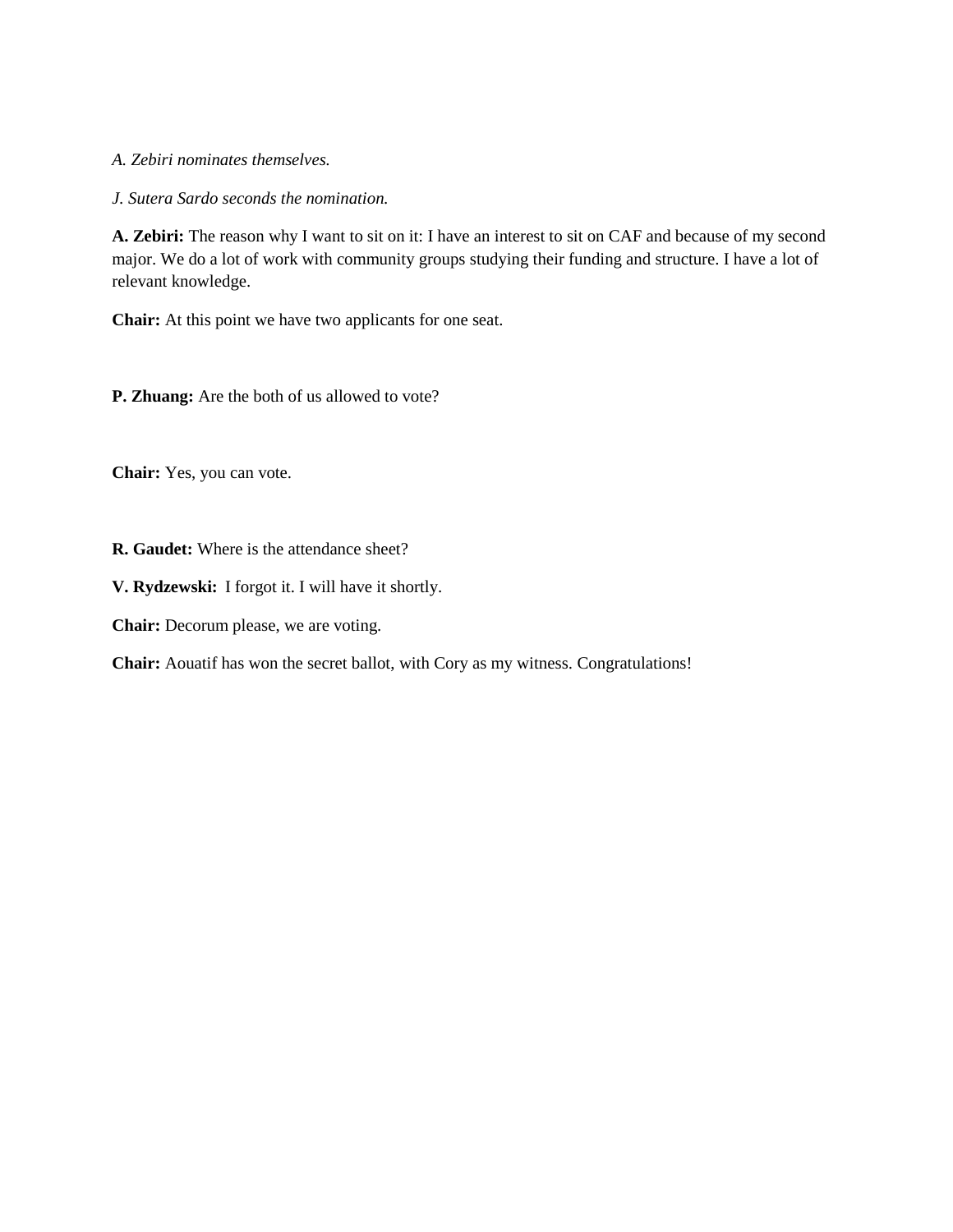#### **7. Returning Business**

(There was no returning business.)

**A. Zebiri:** Can I break Robert's Rules to add a point to the agenda? It's a point that needs to be discussed.

- *A. Zebiri moves to break Robert's Rules*
- *L. Sutherland seconds the motion.*

**For:** 13

**Opposed:** 0

**Abstentions:** 1

**A. Zebiri:** There is a document circulated with the documents we received called Stop the Exploitation of Interns. It's a declaration by CUT, we all need to read it before signing on it. It has a part that's very sensitive so that's why I'd like council to discuss it first.

**Chair:** I'll add it as 8 B) since it's a discussion point, and with that we can move back into Robert's Rules.

**C. Thompson-Marchand:** Point of information: I see that we moved to New Business, Report from Committees and Executive report aren't there?

**Chair:** Those are under the consent agenda, they pass through.

**Chair:** We are moving back into Robert's Rules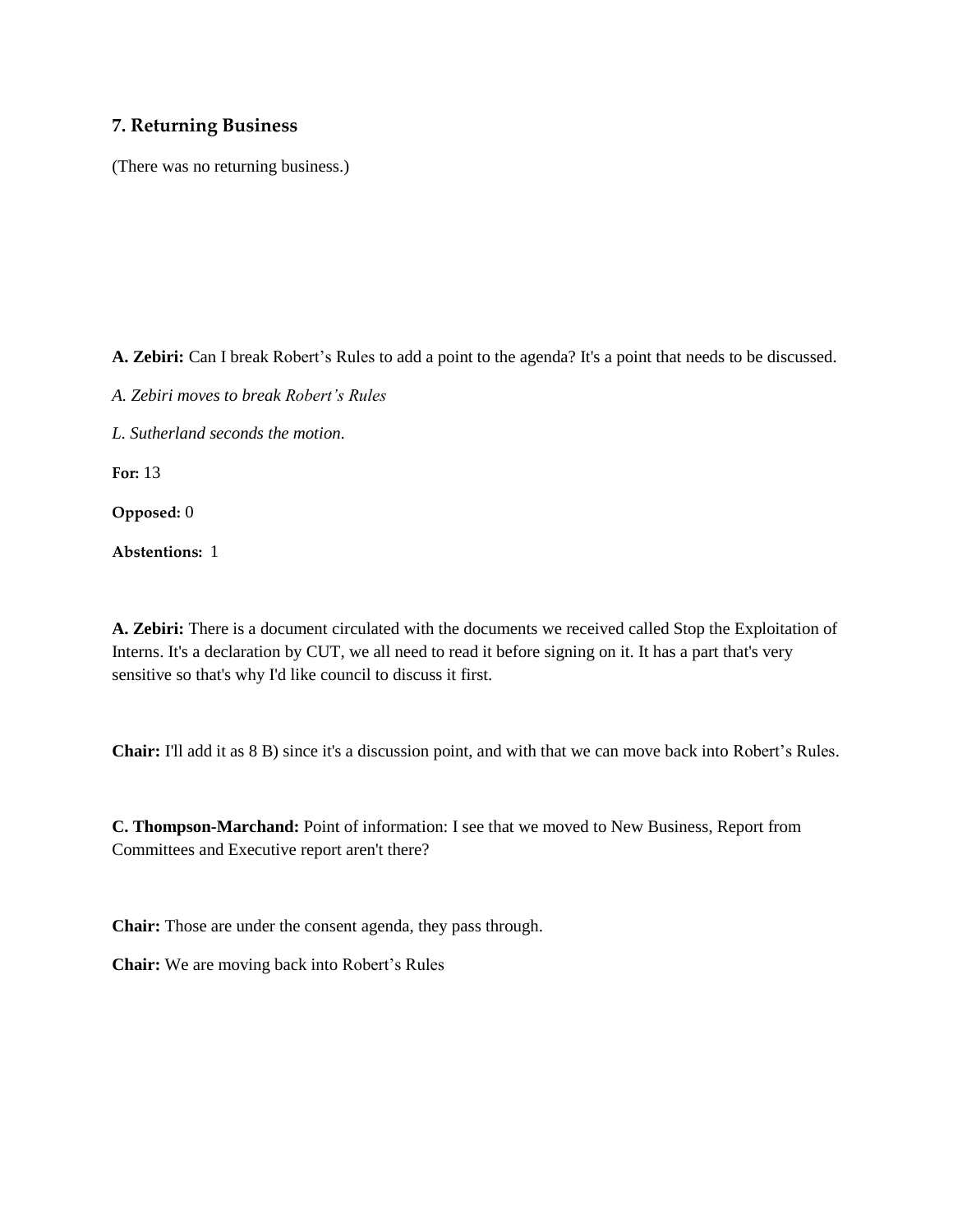## **8. New Business – Informational**

#### **a) SUDS Payment Update**

**S. El Alaoui:** Since September 20th when we had the motion to pay back whatever ASEQ gave us as gifts. The deadline for that is on the 19th of December. The payment will be done no later than that council. We got a confirmation after the most recent council, for 841.81 cents. Omar and I each will be writing a cheque to the CSU in that amount before then.

**R. Gaudet:** 800 + each? Or in total?

**S. El Alaoui:** Each.

**R. Blaisdell:** We have a meeting the day before the deadline?

**Chair:** On the 22nd of December.

**R. Blaisdell:** Could you send it to council two to three weeks before hand so we can have input? If you don't fulfill that obligation by that deadline we won't be able to address it.

**S. El Alaoui:** We'll submit a draft of the later before November 22nd.

**Chair:** Is everyone amenable? Good, consensus.

**R. Blaisdell:** It's noted in the minutes?

**Chair:** Yes. We can move on to Aouatif's discussion point.

**A. Zebiri:** I just posted the Declaration on the group. We need to vote on the matter of striking for the *Stop the Exploitation of Interns* document.

**R. Gaudet:** Correct me if I'm wrong; is this us supporting their strike? As in their ideas being good, not the CSU going on strike, right?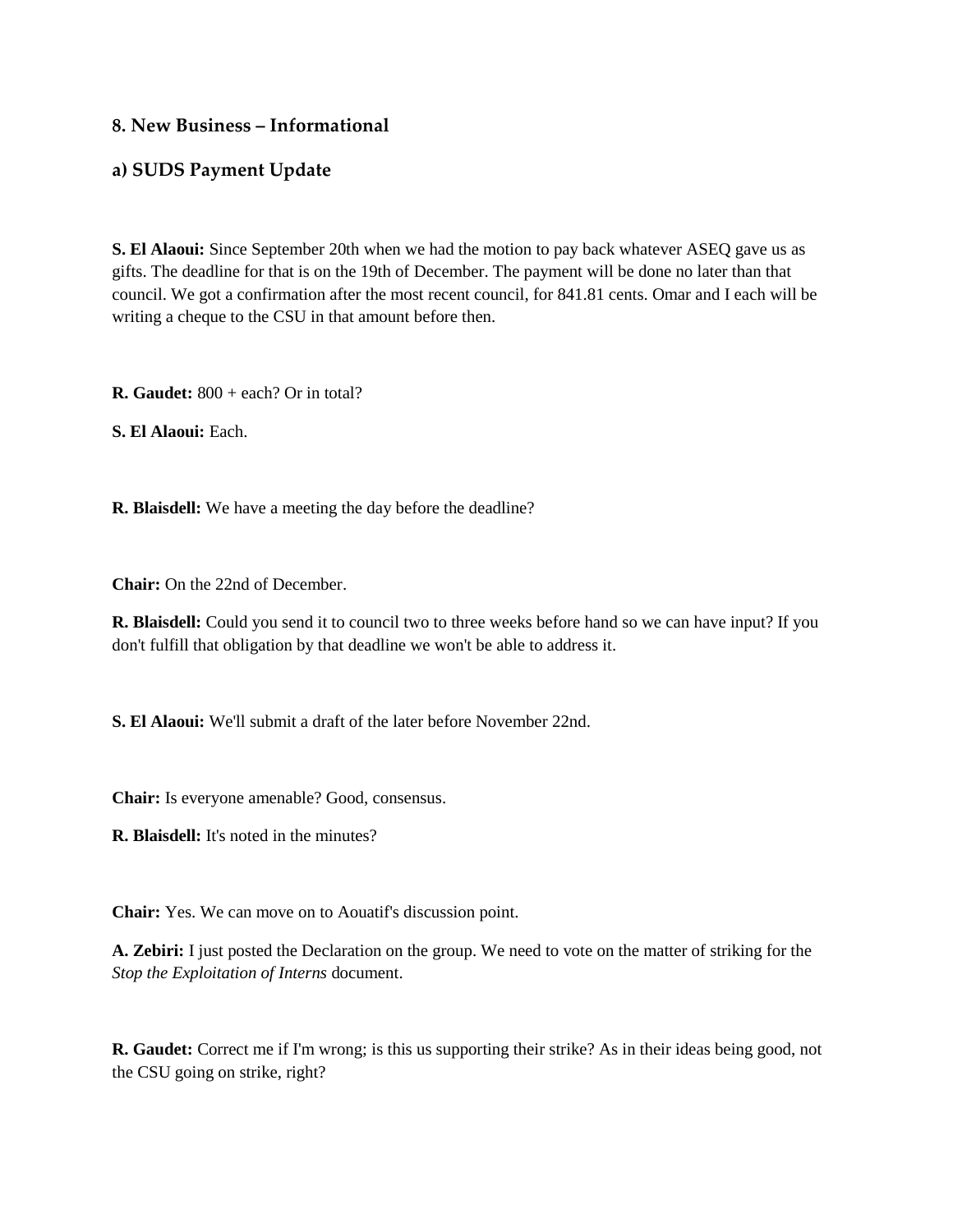**A. Zebiri:** That is not explained here, they say "a collective offensive must be launched". Whether that means the CSU joining or only supporting is unsure.

**A. Badr:** I got in touch with them before sending the English version of this and the idea that we had, they would have a one day strike on Friday November 10th for interns, it's the international day of Interns. They didn't quote whether it was general in terms of a strike. We signed on as an endorsement of their cause. It's more a protest than a strike.

**R. Blaisdell:** If this isn't a full strike and these people don't go to work on that Friday, what happens when their jobs fire them? If it's one day, if all interns stop working for a longer period, there's leverage. If they stop for one day, what repercussions have they anticipated?

**A. Badr:** To clarify, these interns are unpaid. They want to use this day as a special day to raise their voice and convey their message. It's a pressure method. About the consequences, I'm not sure. I can get back to you on this.

**A. Zebiri:** I rescind.

**R. Gaudet:** When did the CSU sign off on this?

**A. Badr:** I did on Friday.

**R. Gaudet:** Since council has already backtracked on something you signed off on because the External Mobilization Coordinator did not get approval, why did they think it was appropriate to do it again without consulting?

**A. Badr:** The CSU wasn't committed to any strike. My signature was, as mentioned in my report, I worded the document "To be considered only with the approval of council".

**P. Zhuang:** Talking about the strike, what would happen? One day of work?

**A. Zebiri:** I share your questions; I don't know exactly what they're asking for.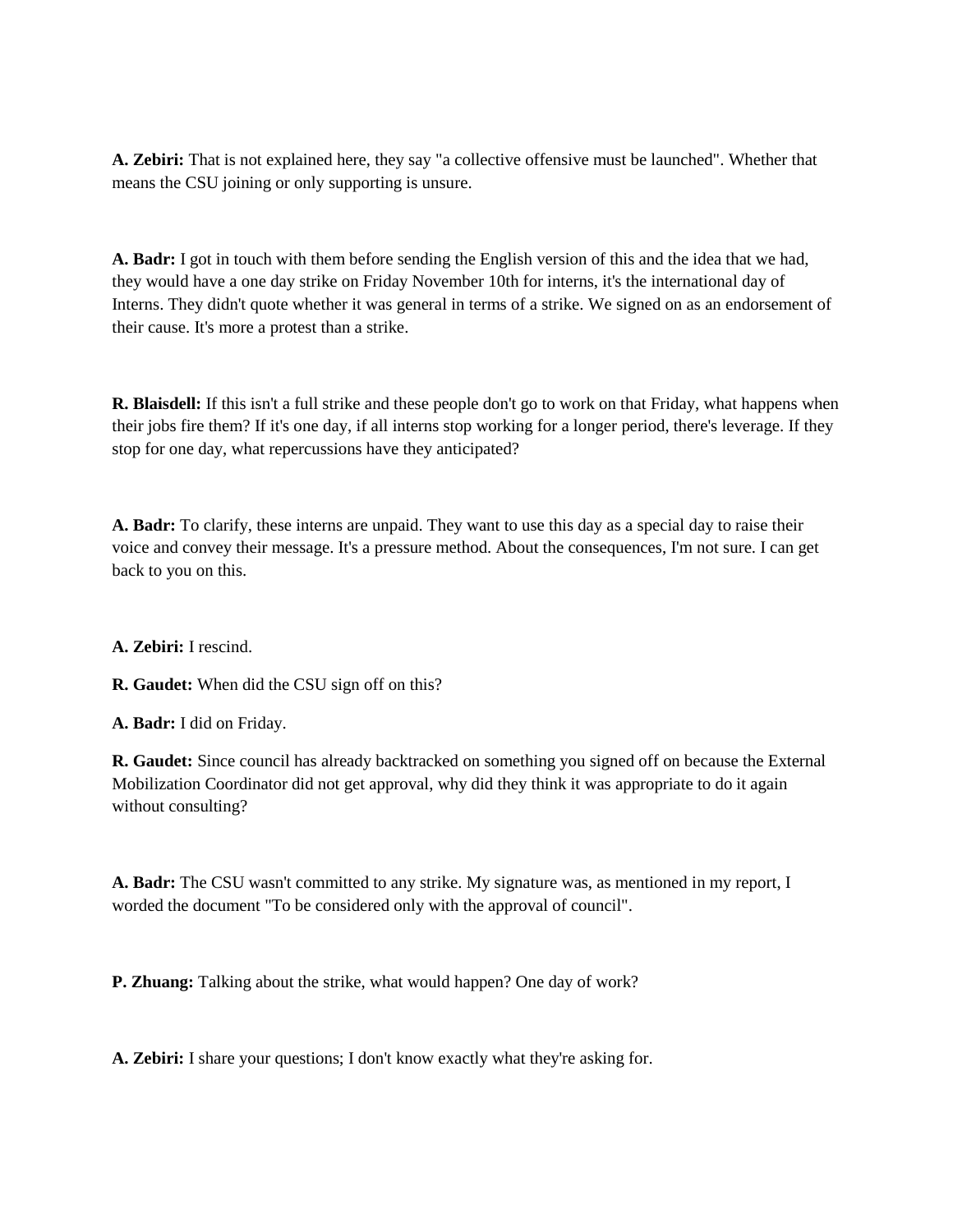**D. Applebaum:** I was curious if any other groups have also signed on to endorse this strike.

**R. Blaisdell:** I'd like some clarification for all of council, what is in our bylaws to give signing authority on behalf of the organization to members of the executive?

**Chair:** The executive decree, beyond that nothing specific.

**R. Blaisdell:** Because most bylaws have specifics on what we can be bound to by signing off by executives. We've encountered this twice that someone decided on something that obliges the corporation to a cause, to a contract or to anything like that. Mistakes have been made in that sense. Without any bylaw in place there's no way to blame anyone if they didn't know better. I'd like some kind of awareness and if it doesn't exist it needs to be addressed. Otherwise say Omar could sign off on contracts for the Daycare or other things, it's different than legal signing authority on behalf of the corporation.

**Chair:** To respond to your question, there's the bylaw of executive decree. It has to be something that can't be done before the next meeting is called so there has to be a justification as to why it had been done at that time. And reported to council as soon as possible.

**R. Blaisdell:** That's a decree. In company bylaws and in letters of incorporation you need to have things like that. Those tend to handle how signing authority is delegated. We don't have that?

**Chair:** It is possible. I don't want to induce you in error, I know the by-laws and the by-laws don't have that. If anyone else can speak to that, feel free

**O. Riaz:** To add, the executive decree can be used by the general coordinator otherwise it has to come back to council. Even this has to be reported at the meeting immediately after, it has to be an emergency and not just a matter of convenience. It would have had to go to a special meeting.

**R. Gaudet:** According to the previously cited External Executive Report. My question was when council was supposed to be asked? There was no motion presented to us originally.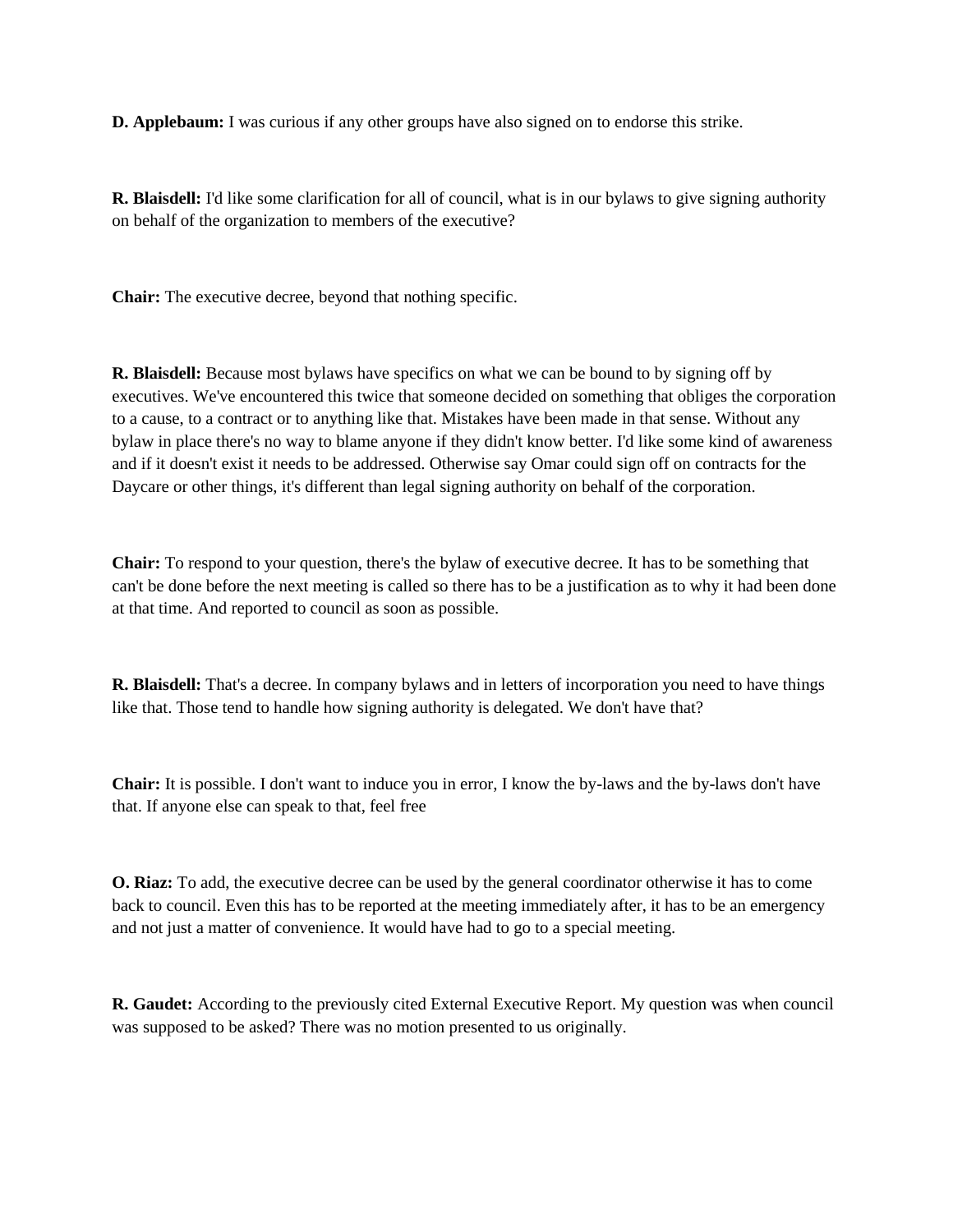**A. Badr:** It's my mistake to not include it in the consent agenda. It's my mistake. I didn't add it as a point in the Agenda.

**A. Zebiri:** Going back to the declaration. The structure of CUT is like AVEC, it includes student associations and unions. So when CUT as an organization decides to go on a strike that means the associations and the unions are going to go on a strike as well, unless we're not part of CUT. We did join them last meeting because we had the same campaign, right?

**A. Badr:** CUT is not a provincial association, it's a coalition. It has two mandates, to fight against unpaid internships and to recognize study as work. They want students to be paid for work. That's why the CSU didn't join them, but they are supporting them. We have an observer role.

**J. Sutera Sardo:** Having been part of the CSU since last year I know that sometimes the executive can come together and support other people's strikes. Is this is what happen then it should be okay. That doesn't tie the entire CSU to it.

However again there's ambiguity about the word "support" and the people making decisions who they receive their requests and look through their bylaws and if they defined it properly it would be easier for these decisions to come to council. If the executive is just saying it's in line with their positions book, then that's fine. Clarify the support definition.

**A. Mushtaq:** I echo this statement.

**S. Younis:** I also second this statement. We don't know what we're offering as support.

**A. Badr:** We support their protest on November 10th, getting remuneration for all unpaid internships and ending unpaid internships. When I clarified with them and asked them about the strikes they told me they had not yet voted for any strike. If they were to call one, but not yet.

**S. Younis:** I'm still unsure.

**A. Badr:** If the CSU is invited to a general assembly, but we didn't call for a strike.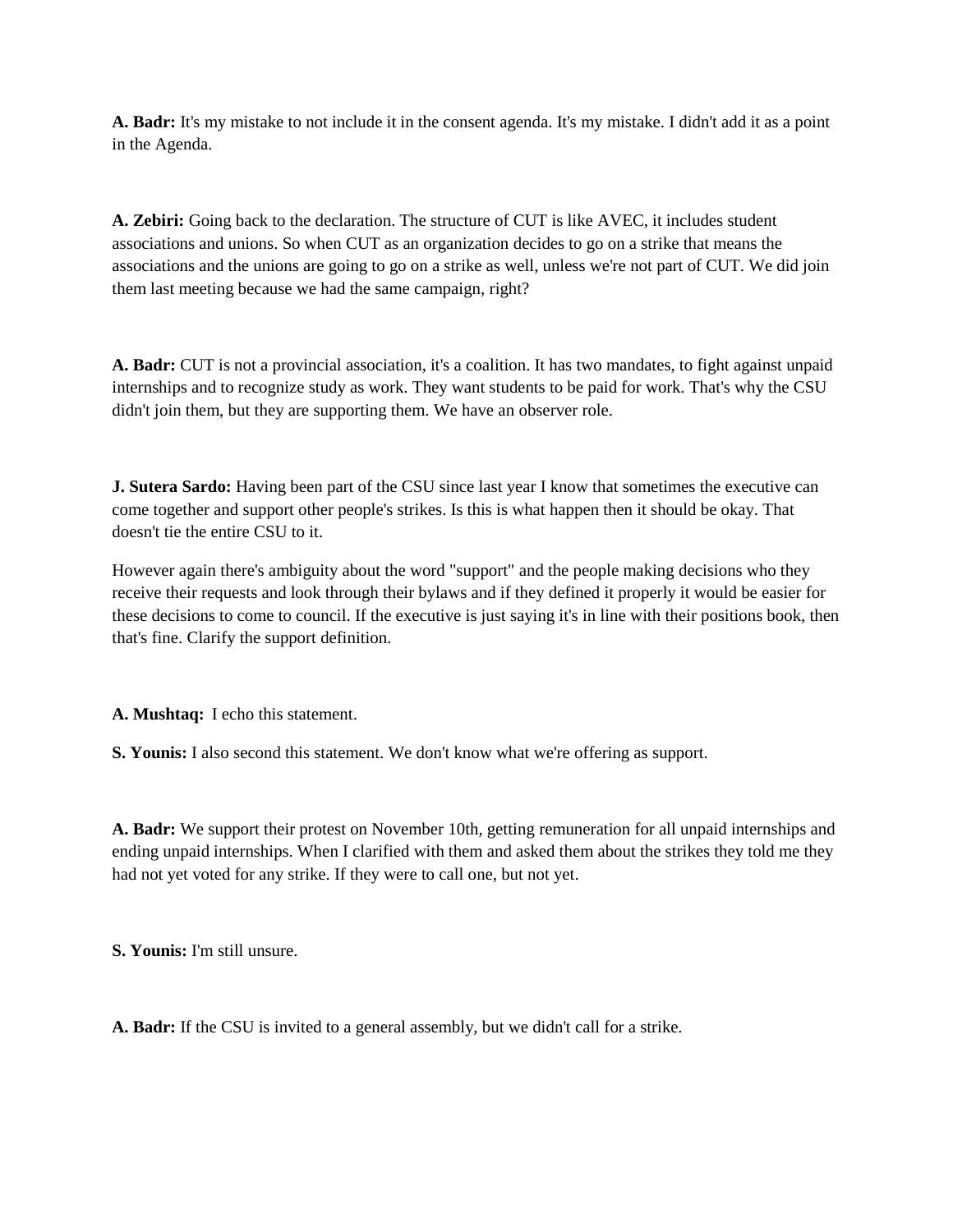**R. Blaisdell:** I support the intent of this position, I don't think anyone in this room is against interns getting paid and having better working conditions. My concerns is about us signing off on this. If the CSU is agreeing to this strike in any way shape or form I would feel comfortable having our general council review this document to see if there's any liability exposure if anything goes wrong. I can't vote on approving this or consenting to it in an appropriately informed manner. This is an objection.

**C. Thompson-Marchand:** I have many questions. So this would be for last Friday? When did the callout happen?

**A. Badr:** I received the email Thursday and the deadline they had was November fifth (the Sunday).

**C. Thompson-Marchand:** Did they organize it a while ago?

**A. Badr:** They've planned it for a long time but they didn't contact us until November on Thursday, with their deadline.

**A. Zebiri:** I do not agree to sign on this, not because of its topic, but because my explanation of "collective offensive must be launched", implies we'd be part of it unless the Mobilization and Campaigns Coordinator verifies otherwise with a new declaration that says whether they want us to join them in the strike or to support them instead. Then we can decide. At this moment I feel the wording is vague and doesn't tell us what we're signing on.

*D. Applebaum calls Orders of the Day.*

**Chair**: We can move on.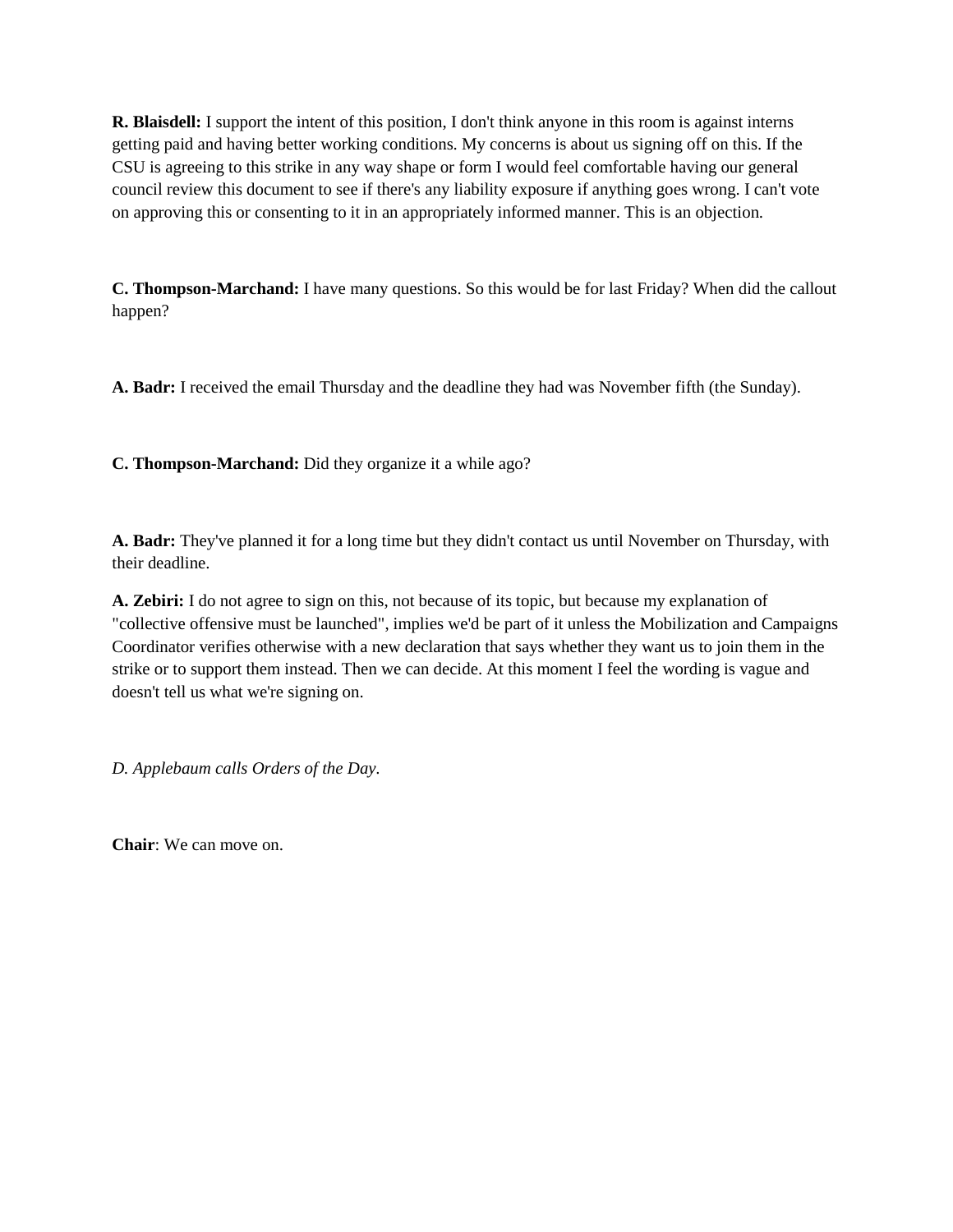# **9. New Business – Substantive**

# **a) First Voices Week Budget Line**

#### **S. El Alaoui:**

"Whereas the Miscellaneous Expenses budget line was created for risk mitigation but also for projects that come up during the year that are not accounted for;

Whereas Council approved the creation of a budget line relating to expenses for such a project (First Voices Week);

Be it resolved that \$5,000.00 be moved from the Misc. Expenses budget line to the First Voices Week budget line."

**S. El Alaoui:** We discussed this last week. We're using the misc. line intended for this purpose. I assume this is going to be a recurring event for next year as well, so it would be in place.

**A. Sherra:** It's something that's going to be in place next year, what does that mean?

**S. El Alaoui:** So that when they have First Voices Week next week, the budget allocates funds for it. So next year's team knows it was exactly 5000\$.

**P. Zhuang:** Do you mean that you will be able to put the 5000\$ every year permanently?

**S. El Alaoui:** It's not permanent. It's so that once we close our books you can see "This is something we budgeted for 5000\$ and this is what we actually spent on it so next June council they can consider it"

**J. Sutera Sardo:** This is what I did with menstrual products, so that it's there in the budget line as a reminder.

**Chair:** We can move to a vote.

**For:** 10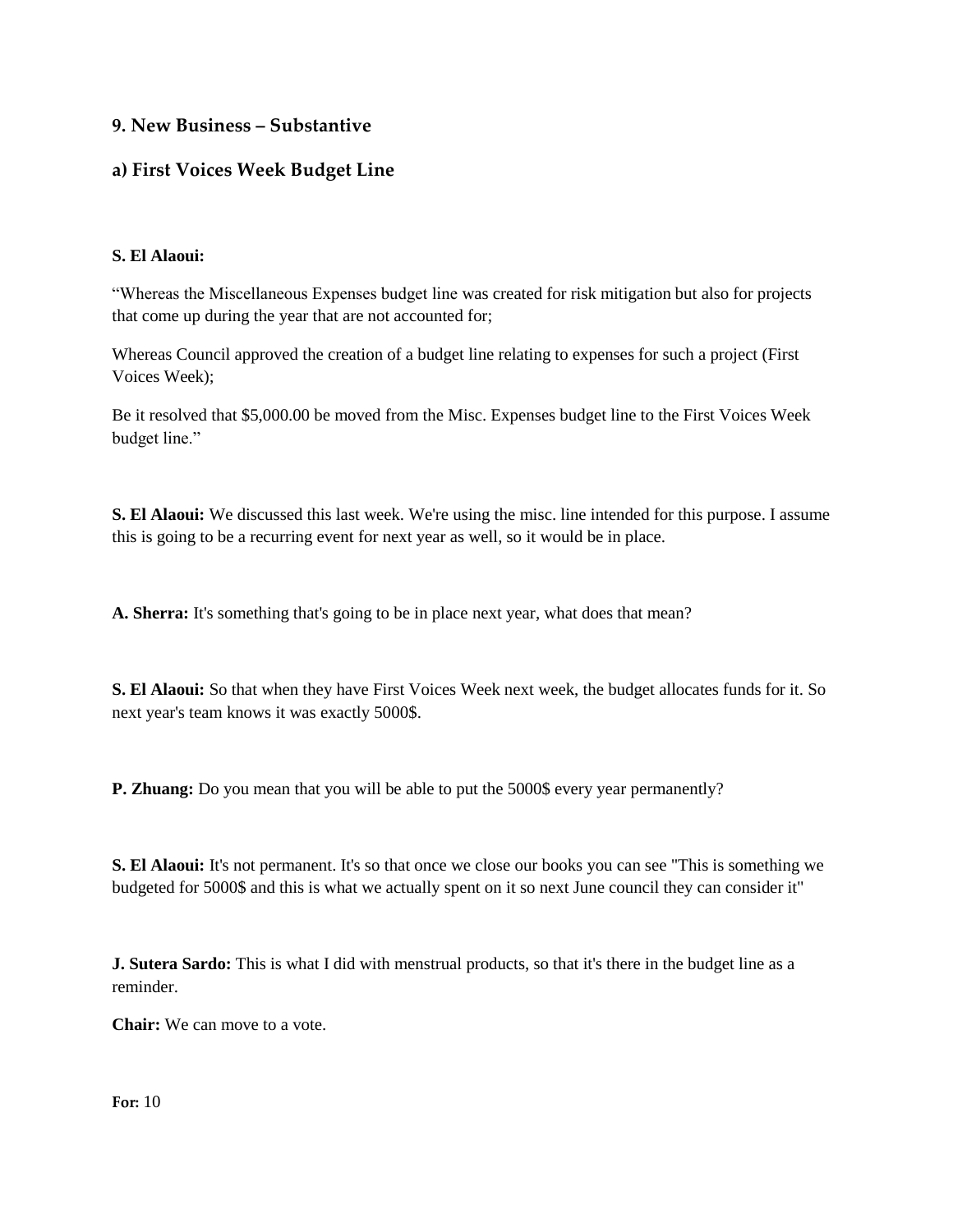#### **Opposed:** 0

**Abstentions:** 5

*J. Sutera Sardo's yes vote has been noted. The motion passes.* 

# **9. C) CEO PAYMENT**

#### **S. El Alaoui:**

"Whereas there is no formal policy for determining the CSU CEO's pay;

Whereas in previous years the pay has been either an honorarium or a bi-weekly pay based on hours worked;

Whereas the 2016-2017 CSU CEO was paid bi-weekly based on hours worked at a wage of \$15 per hour by cheque;

Whereas the total amount paid to the 2016-2017 CSU CEO was \$8,384.28, including bonuses and 4%;

Be it resolved that the 2017-2018 CSU CEO will be paid by cheque on a bi-weekly basis based on hours worked;

Be it further resolved that the 2017-2018 CSU CEO be paid an hourly wage of \$15 per hour;

Be it further resolved that the total amount paid to the 2016-2017 CSU CEO not exceed \$9,000 including bonuses and 4%;

Be it further resolved that Policy Committee come up with a formal policy to be implemented in the Standing Regulations that reflects how the CSU CEO will be paid, based on the method used in the 2016- 2017 and 2017-2018 CSU Fiscal Years."

*A. Sherra seconds the motion.*

**S. El Alaoui:** Our current CEO asked about how they were being paid and we didn't have a set response. Every year has been managed a little differently. The fifteen dollars per hour is based off of last year's per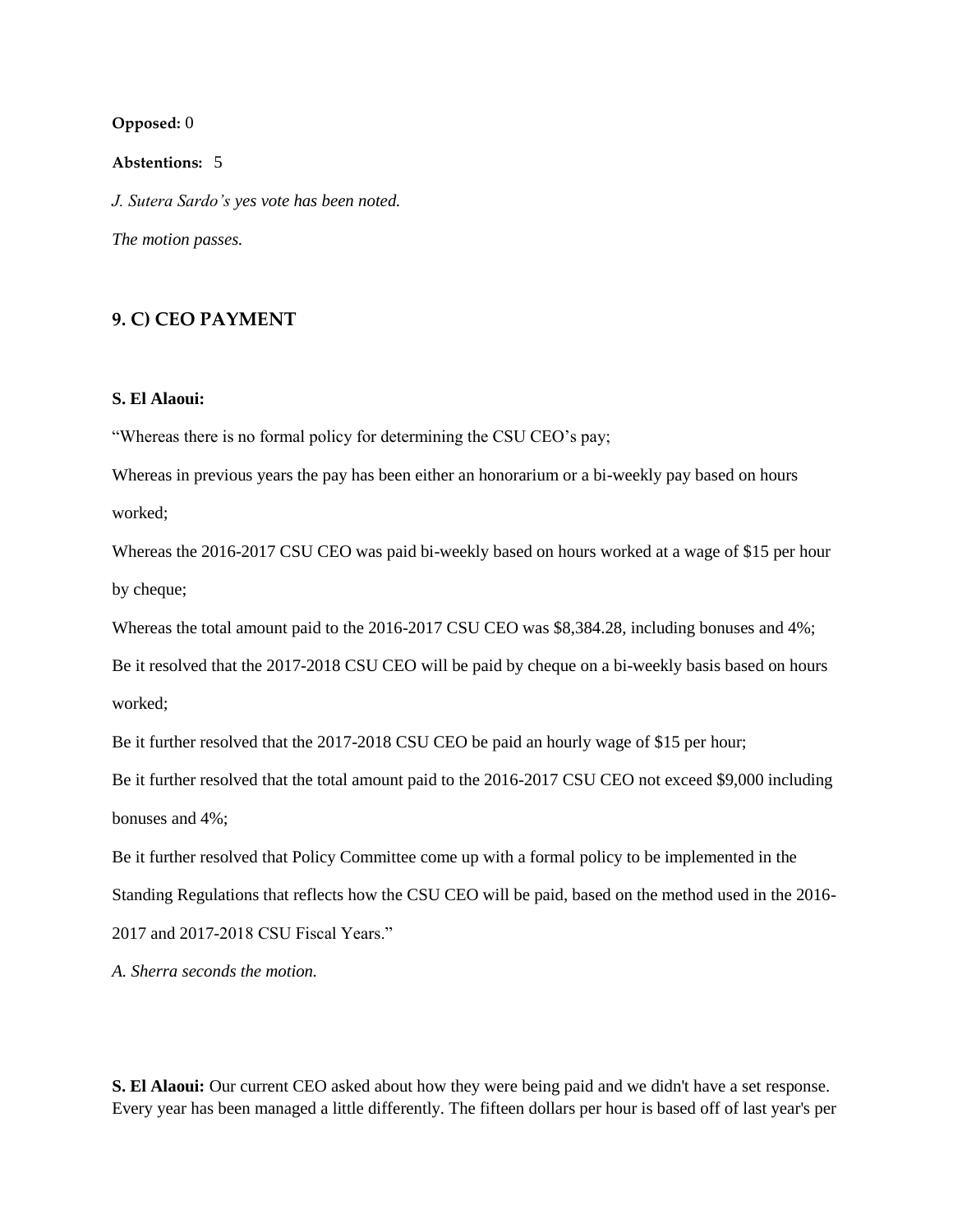hour wage, I calculated what it would be at fifteen and sixteen dollars. That's the nine thousand dollars and bonuses and 4% so we can move forward with paying the CEO.

**A. Sherra:** Does this mean that the CEO's getting less money than everyone else? It should at be at least the regular salary of our staff.

**O. Riaz:** The reason why the bi-weekly was introduced is because the CEO spends a lot of time doing their job and for them to not be able to work elsewhere it did put some people at a difficult position. It's their job and they should be paid regularly. This is why it's bi-weekly.

**A. Zebiri:** I heard Soulay say this is the first time such a thing had been done.

**S. El Alaoui:** I don't think so.

**A. Zebiri:** I think on Policy Committee last year we worked on a system for CEO payment.

**S. El Alaoui:** I couldn't find it.

**J. Sutera Sardo:** We talked about it but I don't know that Sophia had written out a policy. It was just what we said with Stephanie.

**M. Clark-Gardner:** I'd recommend talking to Sophia.

**D. Applebaum:** Who logs their hours?

**S. El Alaoui:** They log their own hours.

**D. Applebaum:** Then I motion to exclude the bonus of four percent, because they log their own hours. This allows for inflation of the hours they receive a bonus on.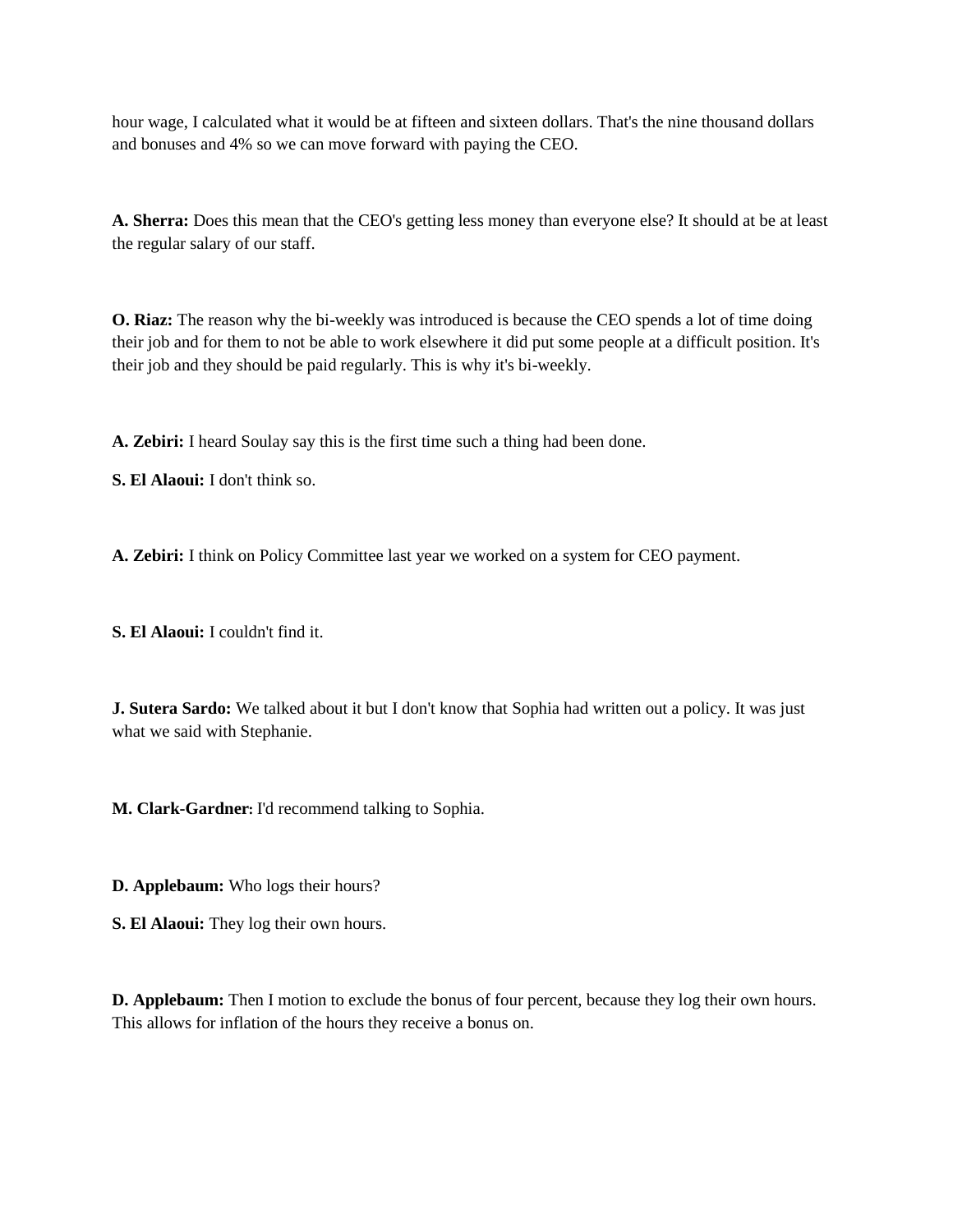**Chair:** I won't accept that because it was half way through a speaking term and that's not what the motion says. It's determined the same ways that executive bonuses are determined based on performance.

**D. Applebaum:** What's the 4%?

**Chair:** Vacation pay.

**S. El Alaoui:** It's standard.

**R. Blaisdell:** To make sure this salary is at the same standard as for other CSU employees, is it per hour or total?

**A. Sherra:** I think the CSU has a 16 hour minimum. I think it's good that we have a CEO and DEO all being paid the same. But over time it increases. I think that it should be flexible. Something should be written down.

*S. El Alaoui moves to amend their motion:*

**S. El Alaoui:** Where it says they be paid 15 dollars per hour, changed it to say "To the amount that CSU employees are paid at the minimum"

**S. El Alaoui:** Motivation, it's vague so that it can be adjusted.

*The amendment is considered friendly.* 

**R. Gaudet:** I like this motion it brings a lot of good points and needed reforms. There needs to be something done to change this. My concern is limiting it to nine thousand dollars including bonuses; I think it should be up to the council at the end of the year?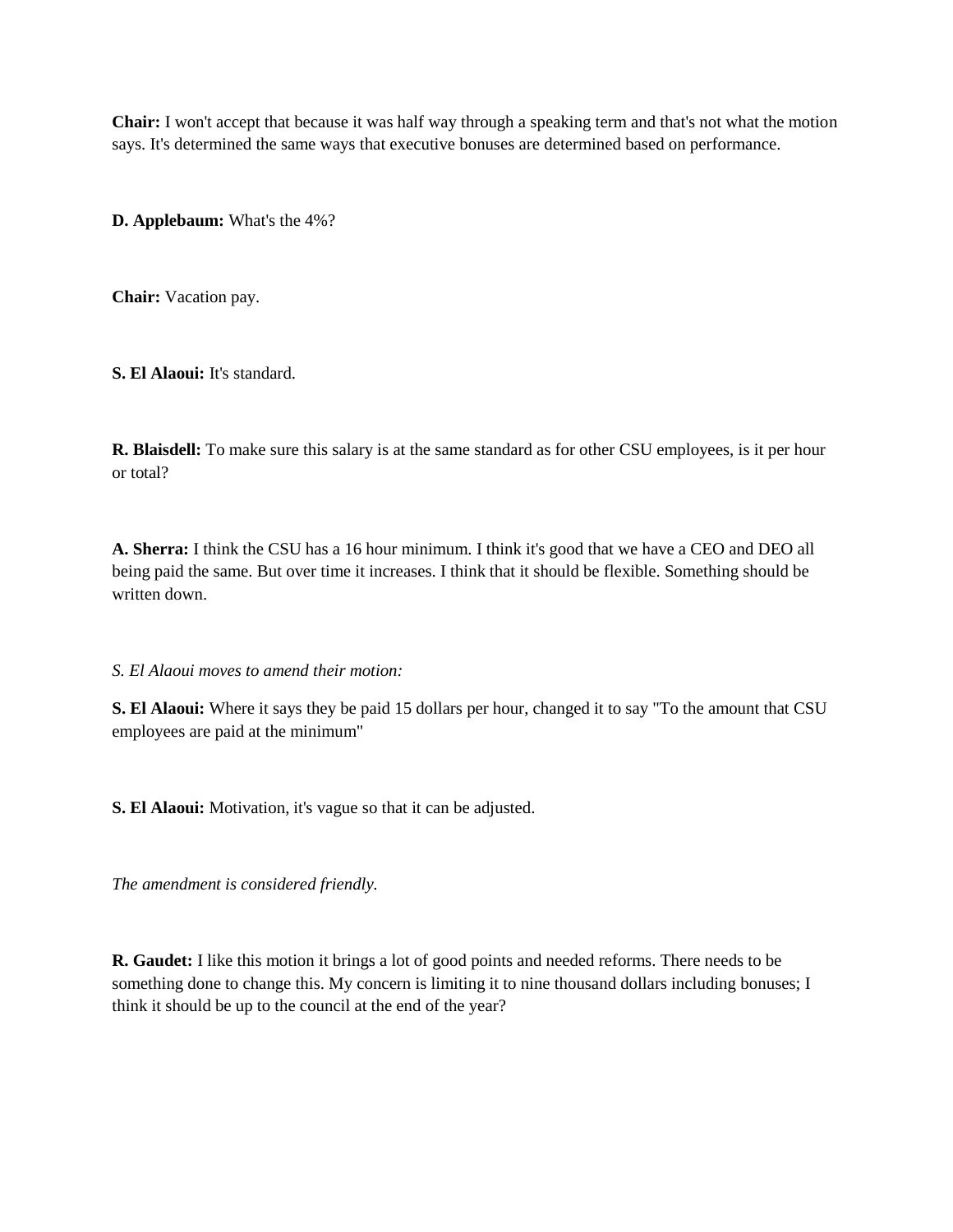**S. El Alaoui:** The total last year was 8884\$, the nine thousand was to allocate an extra in case but we can strike it out at our discretion. So that the CSU puts in 40 hours a week and they do 20 hours of work, the limit was a control policy.

**R. Gaudet:** I get that for hours, but for bonuses it's based on performance and basing it off last year has its merits. But the limits don't make sense to me, last year's General Election and no contested council seats, let's say there are four full executive seats and the CEO would hopefully warrant a larger bonus. Limiting the amount of bonus doesn't make sense. I believe in our inflation for the actual pay but for bonus it doesn't make sense to me.

**O. Riaz:** The lowest that the CSU pays is 14.26, and to look to the collective agreement, the salaries would be different if they were paid for a similar job.

**A. Sherra:** What CA staff gets 14 dollars? This is the first time I ever hear anyone under 16.40. I see here the Deputy of Electoral officer gets 14.25, but that was last year.

**O. Riaz:** The collective agreement says each dog is in a class, but the CEO is not classified as one. That's why I said we should classify it; it would be 14.26 if it were to exist at level one. Level two, level three, so on. We should compare in the collective agreement how they ought to be classified. I'm providing the information, if we were to base it off the collective agreement those are the amounts.

**A. Sherra:** I would say I wouldn't change it to the lowest pay class. I would make it the same as staff. If they were paid fifteen just like all staff last year, it should increase.

*S. El Alaoui moves to make a second amendment to their motion:* 

**S. El Alaoui**: Then it would read to apply to a normalized CSU staff wage.

**S. El Alaoui:** It wouldn't be the minimum. The second amendment would say the bonus would be excluded from the not exceeding 9000\$.

**Chair:** Can we agree to the amendments via consent?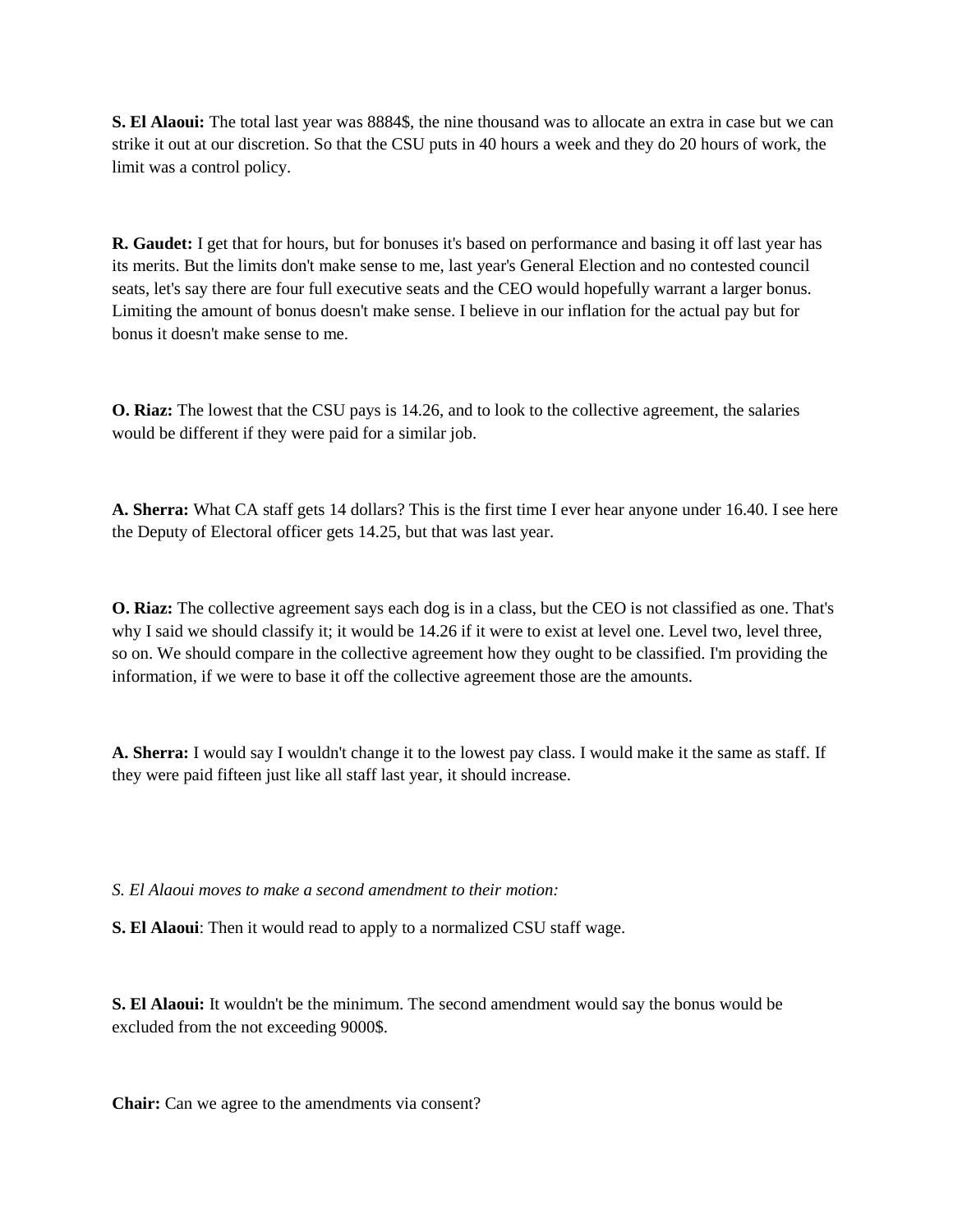**S. Younis:** the wage is from fifteen to twenty five, it's not fixed?

**S. El Alaoui:** It's like a weighted average, basically.

**Chair:** Is there agreement for the two amendments?

**L. Sutherland:** I would like to express concern about tying the pay of the CEO to how other CSU staff is paid. Their pay is determined by a collective agreement which is not how the CEO is paid. I would refer to Policy to see how to pay the CEO more consistently. The CEO's not part of CUPE.

**S. El Alaoui:** Would everyone be comfortable with 16.50\$ for this year?

**S. Younis:** Has it been normalized to 16.50?

**S. El Alaoui:** It's a standard raise.

**R. Blaisdell:** Can we not amend this to go to finance committee first?

**S. El Alaoui:** The reason I brought it to council was because were trying to figure it out, we got the numbers for the motion late. If we don't come up with a way to pay our CEO as soon as possible it is very likely that the CEO will quit.

**R. Blaisdell:** Can I move to amend the motion? "Be it further resolved that Finance Committee to be approved by Policy Committee to be approved in the Standing Regulations"

**Chair:** There are currently two amendments on the table because there were dissenting opinions, so you'd have to amend those or vote them down.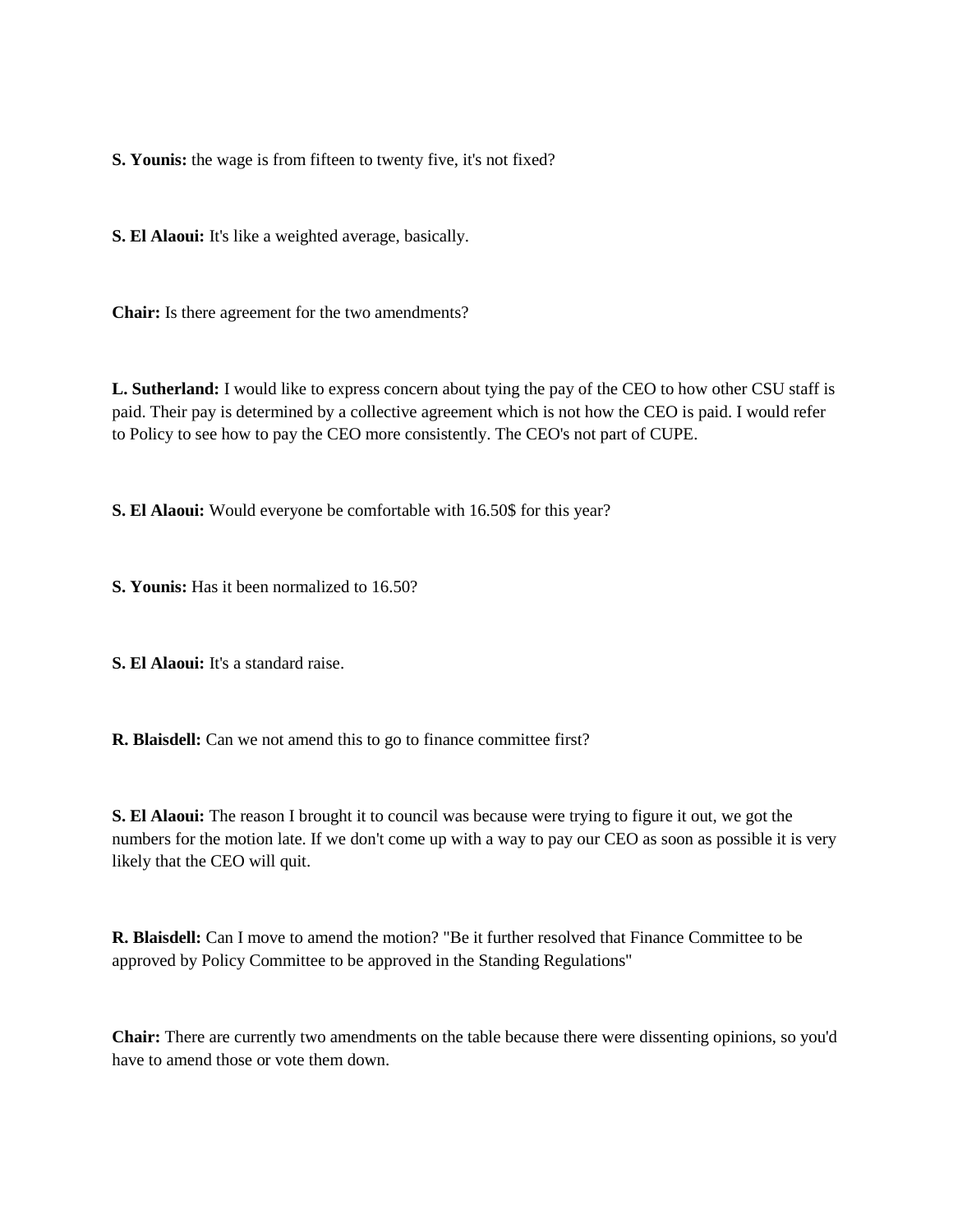**A. Zebiri:** Can the amendments be repeated?

**S. El Alaoui:** The first one was that the wage be based off a normalized rate based off standard CSU staff, the second part would be it would not exceed 9000\$ excluding the 4%.

**J. Sutera Sardo**: I think the proposed wage is reasonable and Policy can come up with a better standard authority in the future. Council can override it if there is a problem. If we all think 16.50 is reasonable we should vote on it now.

**R. Blaisdell:** What normalizing method are we using?

**S. El Alaoui:** I'd like to amend my amendment.

*S. El Alaoui moves to amend the amendment: To make the CEO salary 16.50\$ instead of normalization and to retain the 'does not exceed 9000\$' clause.* 

**A. Zebiri:** Is the motion posted on the Facebook group?

**Chair:** It was sent out; I'll share it on the group in case it was not sent out.

**O. Riaz:** It was sent out with the last round of documents.

**A. Zebiri:** But the amendments?

**Chair:** It's just 16.50\$ an hour instead of 15\$, and not exceeds 9000\$ including the 4%. Very small amendments.

**R. Gaudet:** This current form of the bill still takes the bonus part out?

**S. El Alaoui:** Yes.

**D. Applebaum:** Why 16.50\$? Inflation?

**R. Blaisdell:** It's a fair wage.

**S. El Alaoui:** For the amount of work that goes into the elections, unless you have a counter-offer.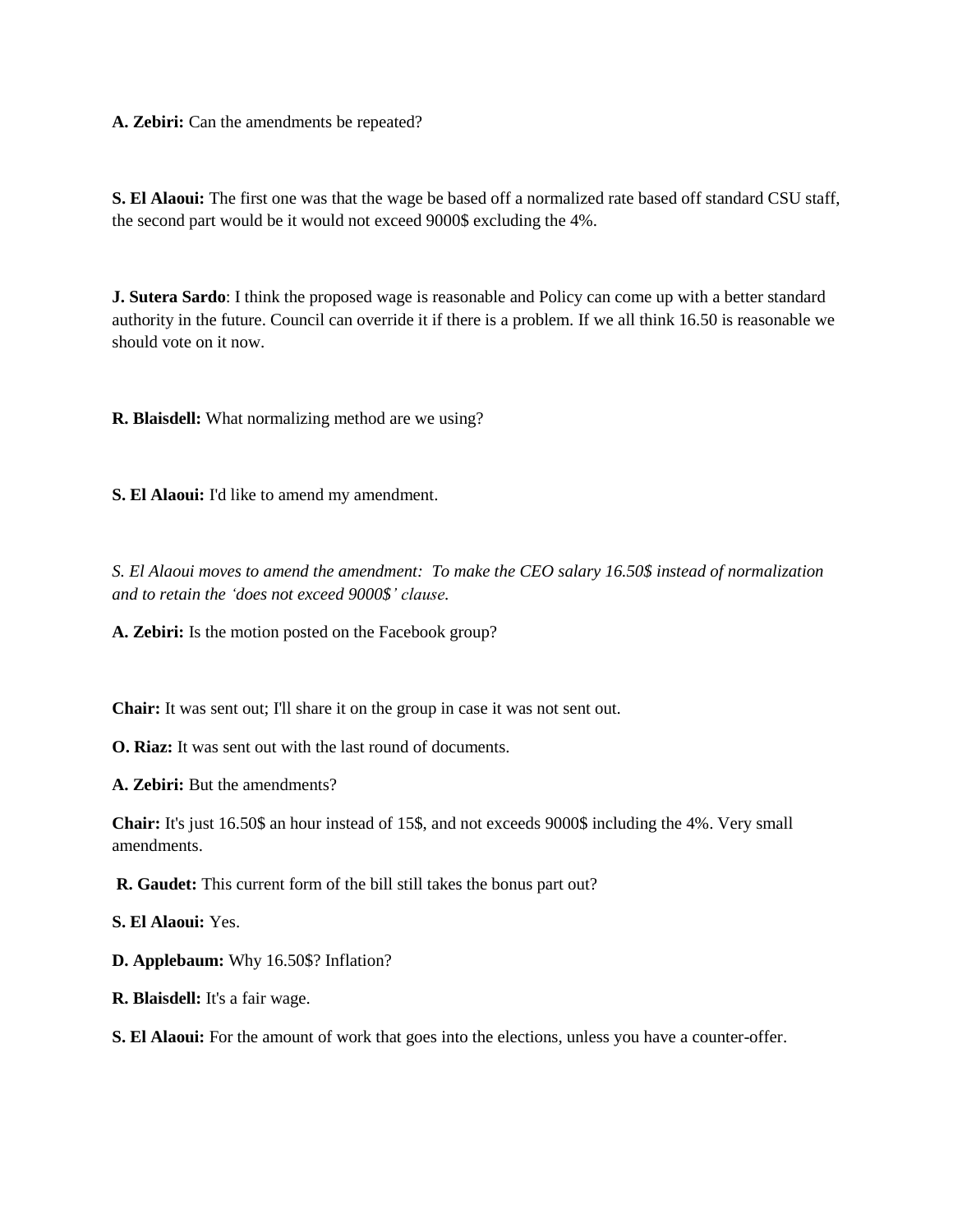**R. Blaisdell:** Can I call to question?

**Chair:** Yes, we'll move to a vote.

**For:** 11

**Opposed:** 0

**Abstentions:** 3

*S. El Alaoui moves to amend the rest of the motion:*

**S. El Alaoui:** "Be it further resolved that Finance committee have a system to be reviewed by Policy committee for implementation", and the second part "to have it amended for the DEO".

**S. El Alaoui:** (Motivation) The DEO not being paid in this was an oversight. The Finance Committee would devise a model to follow annually and Policy would rubberstamp it.

**R. Blaisdell:** I am concerned with "copy pasting" this with DEO, does that mean that we're approving everything?

**S. El Alaoui:** The whereas wouldn't be for the DEO, but to say we're paying the DEO 16.50 an hour as well to the same maximum not including bonus and Finance Committee will come up with a model for it.

**R. Blaisdell:** So we're changing the motion from approving 9000\$ to approving 18000\$?

**S. El Alaoui:** They're already budgeted at similar amounts; it would be to formalize it so we can start paying them.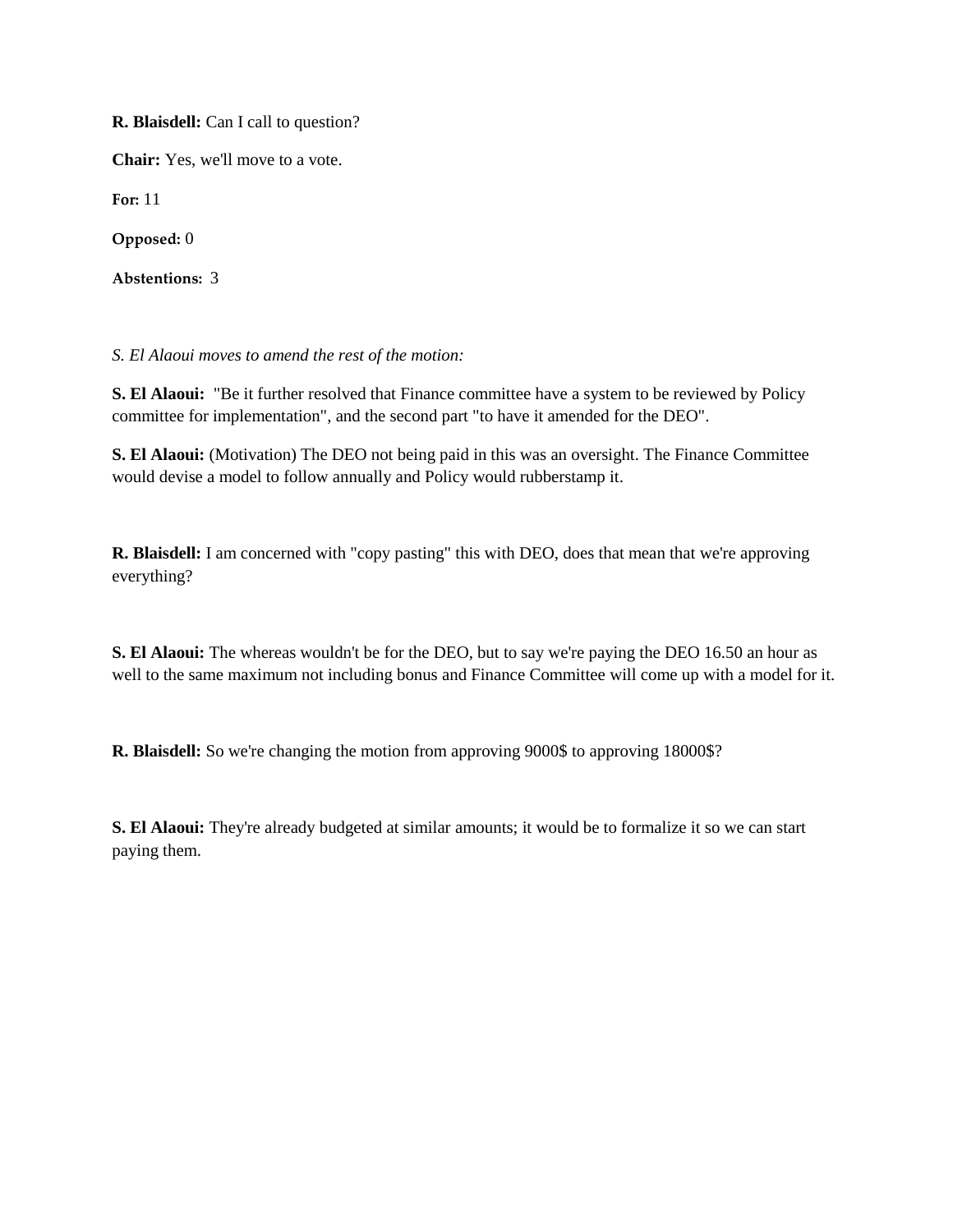**Chair:** We can move to a vote.

**For:** 13

**Opposed:** 0

**Abstentions:** 3

*The motion carries.* 

**Chair:** We're back on the motion as amended.

**For:** 12

**Opposed:** 0

**Abstentions:** 3

*The motion carries.* 

**Chair:** I will inform the CEO in accordance with the Standing Regulations.

**Chair:** We can move on to conflict of interest.

# **D) Conflict of Interest**

**R. Blaisdell:** I want to bring it up as a discussion first and it's come up before. Both Soulaymane and Omar sit on the BoD for CASA, as paid executives of the CSU they have different duties and responsibilities to the CSU. It's different when you're a director than when you're paid to be in a specific role at a specific job. I'm concerned that these two executives are sitting on the board of CASA with potentially conflicting interests, and this impacts their capacity to make decisions as executives.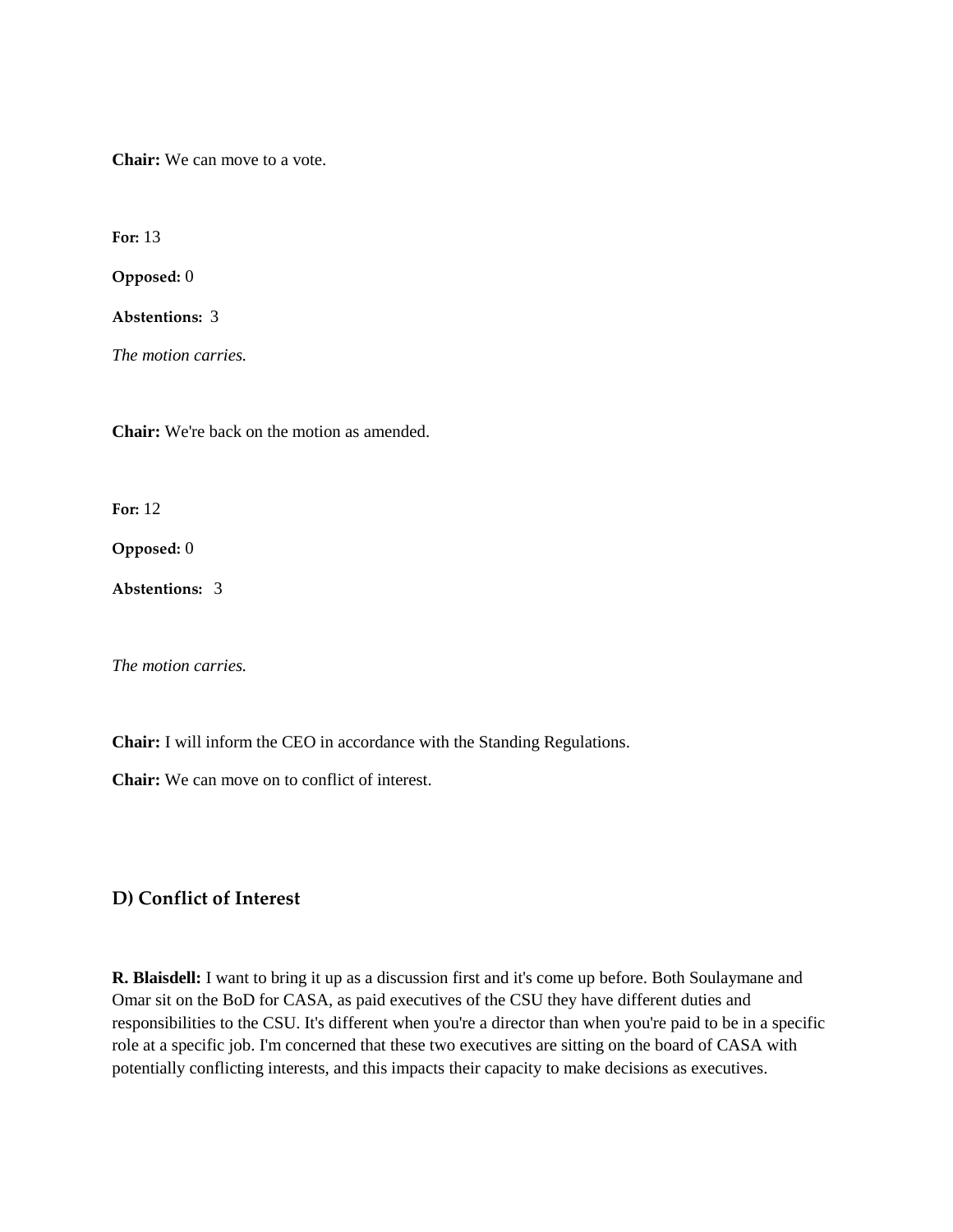**O. Riaz:** I recognize what you're saying. As chair on CASA I don't have any voting power, no operating role, I've never expressed my opinion on CASA, never been part of any decision they've taken. I'm there to administer the meetings to make sure they're in accordance with their positions and bylaws. I'm not sure how my position as Chair would conflict.

**S. El Alaoui:** I'm an independent director on CASA's board; I represent what councillors on the CSU do. I'm supposed to represent the interests of business students at CASA. CASA and the CSU are not affiliated in any way and I didn't see a conflict of interest there. They are mutually exclusive.

**R. Gaudet:** I want to respond to the general statement, going off of what Rory has said and responding to Omar's comment that the chair doesn't make political decisions. Chair is a specifically a political decision, I see Rory's concern where it can be hard to balance. I agree there's potential for conflict in that.

**J. Sutera Sardo:** Does anyone sit on a financial committee of any sorts and what are responsibilities with that, between either of you?

**S. El Alaoui:** I was appointed to their finance committee to oversee their budgets but I resigned.

**O. Riaz:** I don't participate in any committee. My level of involvement is nothing.

**D. Applebaum:** It's not our role to see if Omar's fulfilling their position on their board.

**R. Blaisdell:** That was not my point at all. We're not commenting on whether we think CASA thinks they're a conflict of interest. Both of them receive remuneration from CASA. As a chairperson, we know how student politics work. The chair has a lot of informal power in creating the agenda, making exceptions, controlling discussion, it's a potential for conflict that exists. I've been on CASA before; it works differently than the CSU. The expectations and procedures we expect here don't necessarily exist there. I'm also concerned with the amount of time, I'm concerned specifically for someone like Soulaymane who has an active day to day role with CASA stuff, a director needs to be involved constantly. There are duties in their constitution and bylaws that you have to abide by. The CSU, every executive sends a report every month, at CASA there's only Soulaymane. They receive payment for it. I'm concerned if it has the potential to impact their performance at the CSU.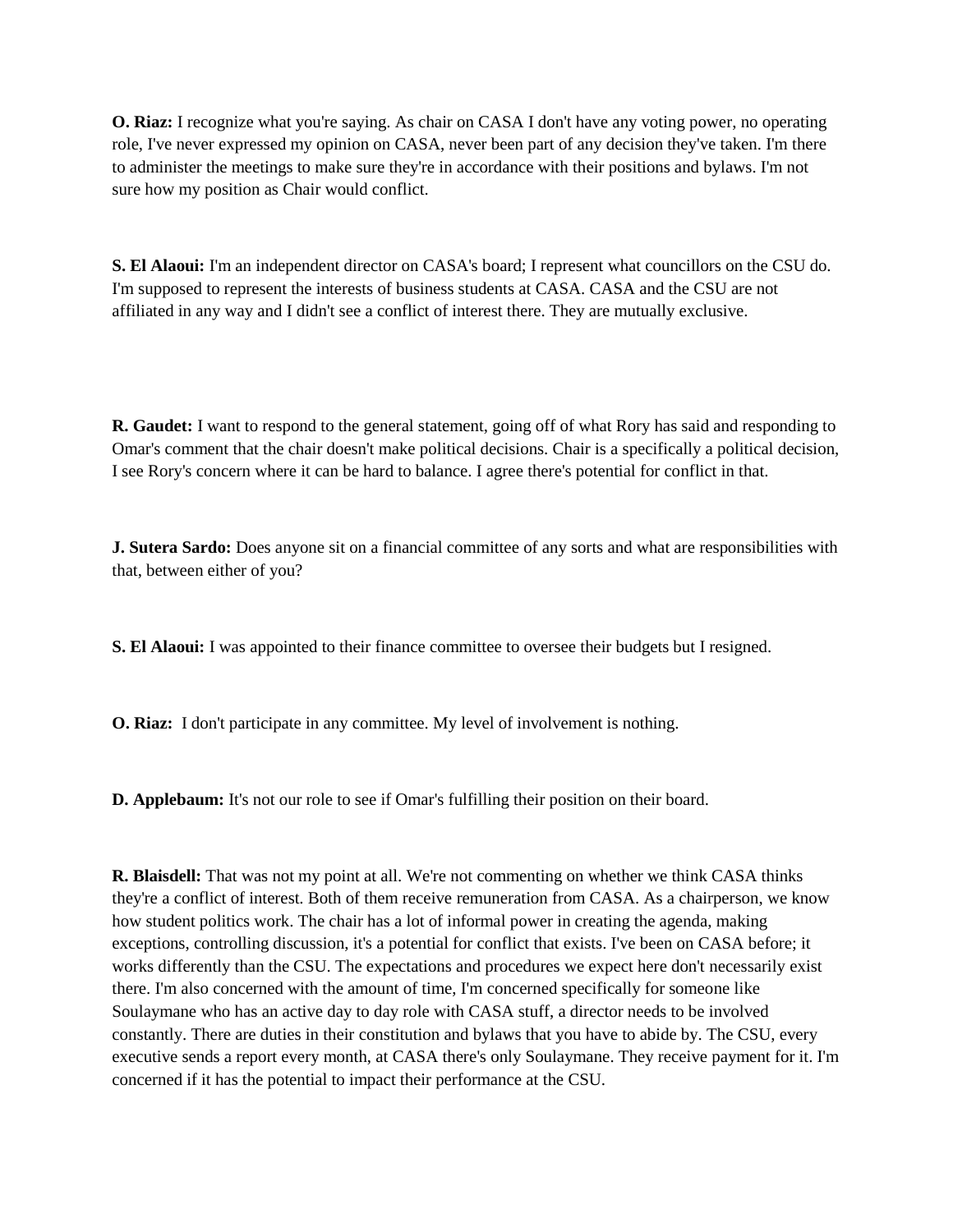**O. Riaz:** I want to go back to about controlling the speaker's list, agenda, and soon, CASA has the policy of not submitting anything after the Friday before the meeting. We have the same kinds of safeguards that the CSU uses. People wouldn't remain quiet if I as chair were neglecting their positions. I spend at most three hours a month working as chair. I upload the documents, the secretary uploads them to the drive, I don't have to meet with anyone to clarify, I have prioritized previous things at the CSU and have not attended at CASA and they're aware of it.

The point about conflicts, CASA is apolitical most of the time, whereas the CSU is about taking strong political stances. For example Bill 62, I have taken the tone the CSU desires, at CASA I have not spoken of it. I have not taken anything regarding CASA to the CSU.

**R. Gaudet:** I have two points, to build off of Rory's remarks about time commitment. As a signing authority I did see that during orientation when they were a Frosh leader. I noticed cheques going through Orientation took weeks to go through as opposed to normally when all hands are on deck. Seeing the cheques not even coming in until after orientation is done it was strange to me and the time commitment can be a large part of that.

The second and separate point was discussion whether it was a conflict of interest. I would like to also put out that it was also the Finance coordinator that put forth the collaboration fund in the CSU Orientation budget. This fund gives money to different faculty associations, including CASA. It was an idea that came from the Finance Coordinator and it needs to be considered.

**D. Applebaum:** Are we really going to argue about time commitments? We're micromanaging and nitpicking. It's like saying "Soulay spends a long time on breaks". Are we trying to link things together? There's no causality here.

The other thing I'm interested in is; Are the other executives involved in an overseeing fashion in other groups to evaluate their conflicts?

**Chair:** I'm not going to entertain that question; it will go way off topic.

**S. El Alaoui:** One things in terms of time commitment, it's two the three hours a week. We're five independent directors, the workload is distributed evenly and they know that my commitment is firstly to the CSU. I just help out. Most of the time it's done after work hours or on the weekend and doesn't take up much time.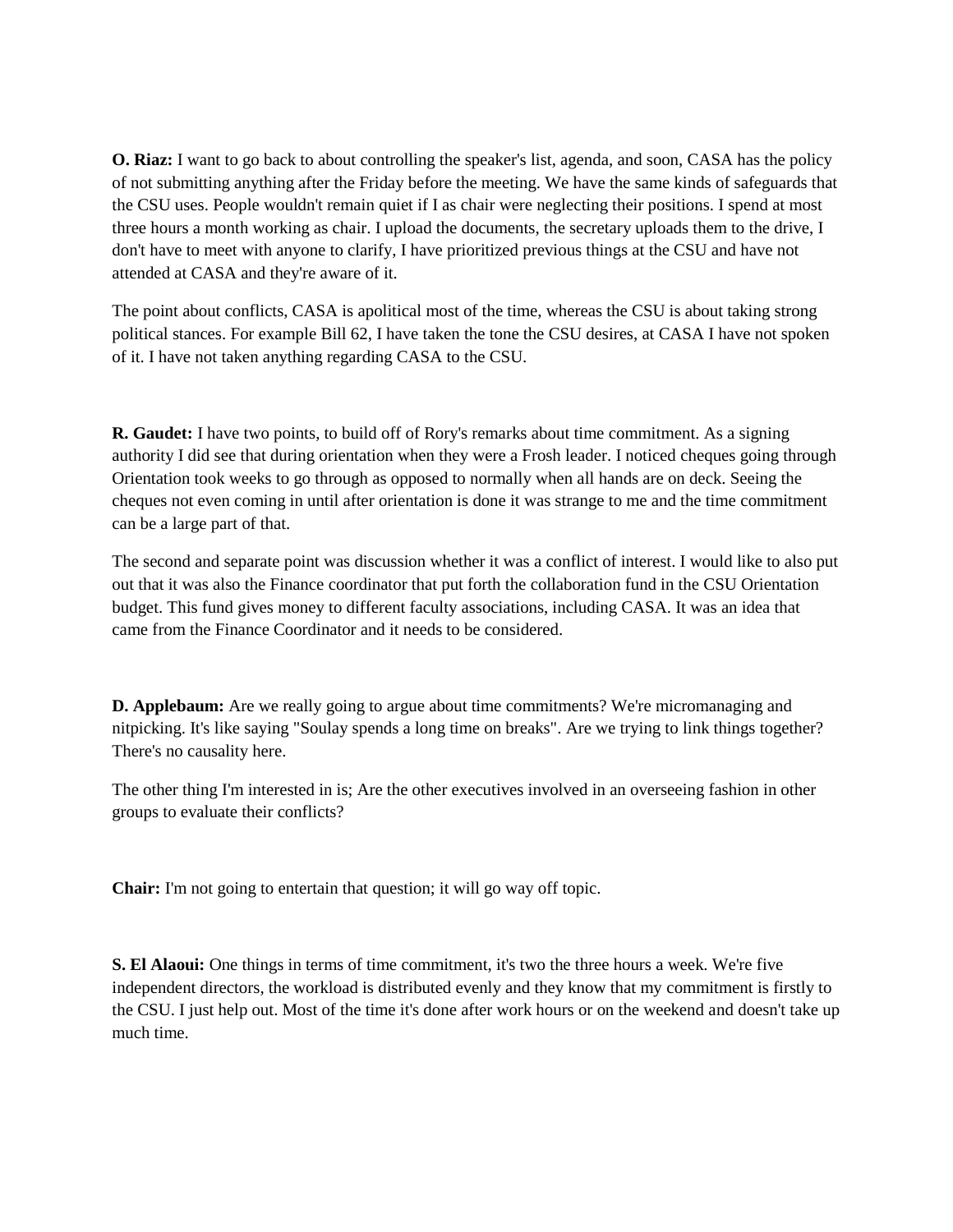In response to the Orientation issue, I was the Frosh leader for CASA's Frosh, which happened the week before orientation, it was three days long and I did step out of CASA's Frosh to take part in CSU meetings. In terms of cheque requisitions, but that's unrelated to CASA. I have regulated it to a point I think I improved in terms of my timing and I hope other executives can speak to that.

**C. Thompson-Marchand:** I have a comment and then a question. I think it's important that the responsibility of the executives are committed in terms of time. Also a question for the Financial Coordinator, you're getting paid by CASA as a job?

**S. El Alaoui:** At the end of the year I receive an RAM of up to 500\$ and it can be less than that depending on performance in terms of meeting objectives set out in the beginning of the year. The whole board decides on this honorarium.

# **D. Applebaum:** No.

**J. Sutera Sardo:** My concern would be if anyone had authority in terms of financial matters. I might be mistaken but I think Leyla is the one who administers the Faculty Coordinator budget line. If there's a conflict of interest there, it would be transmission of information at council. I would assume Omar would remain private to our interests but I don't think it's necessary to delve into their operations unless it's completely in question. If Soulaymane offers people a cheque from the CSU, that'd be different.

**R. Blaisdell:** I want to bring this back to me not accusing either of the two executives of being in a conflict of interest. The problem is that I wouldn't know. I'm not sitting in on CASA meetings to watch them. By nature of behavior show in the past, judgement on this matter may not be what is expected by council.

Last year CASA had the international tuition hikes, brought to their council. If the CSU is taking a position on it, and CASA is asked to act, those are situations where they would want to recuse themselves. But there are situations that CASA a non-political group can take actions that affect the CSU. The potential exists.

To go off what Dylan has said, we're not trying to nitpick. We're not talking about 500\$ on CASA. I'm at CSU saying we pay them a salary, more than five hundred bucks. It's not nitpicking to be concerned about how they spend their time as CSU executives or if they have a conflict with another organization.

**D. Applebaum:** What your Executive does on their after-hours is of their discretion. If they decide to sit in on meetings, it's their business.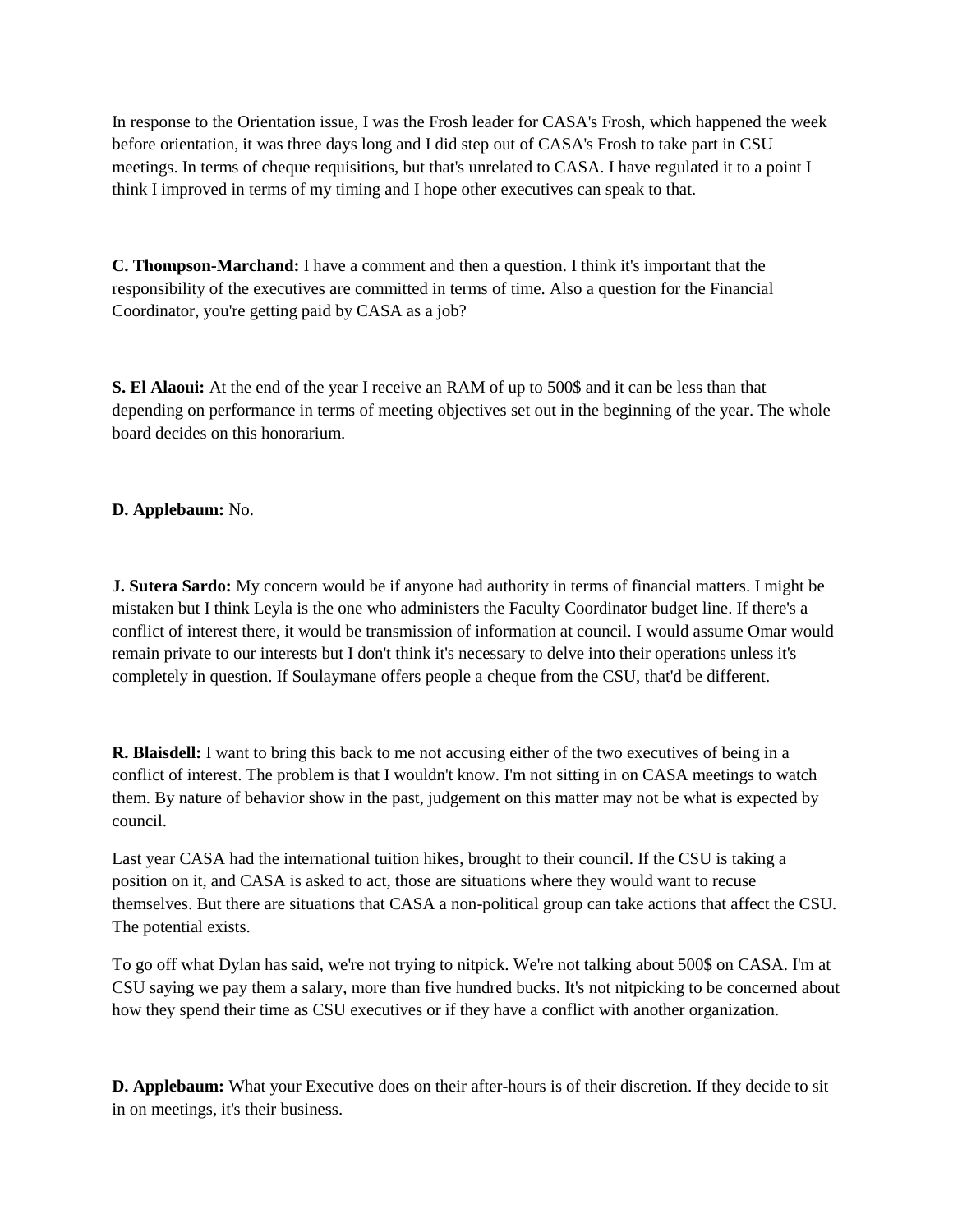**S. El Alaoui:** I forgot to talk about the collaboration budget brought up before. When I was running for the CSU position one of the thing I wanted to do was bridge the gap between the faculties. I don't like that there is a divide between Business students and Arts and Sciences student. The collaboration budgets was suggested to council in that spirit to be able to collaborate with groups we're not affiliated with, FACA, ECA or CASA. Not just for CASA, it's not at my discretion. It's overseen by the student life coordinator. The second point I wanted to make about us being paid a salary: We're salaried as a full time job, an average of 40 hours a week. There's a lot more time than that in a week. I don't see it as an issue.

**O. Riaz:** Thank you for clarifying that you're not accusing us. It's not that I don't recuse myself because I'm not involved in the conversation. To me it makes no difference, it's a speaker's list and other people are voicing their opinions. A councillor involved in the international student hike. I voted for the hike as a councillor. When it came to CASA they had a petition for a general assembly, they had one, and they had equal opportunities to present. I did not give anyone favor. It's a demonstration of how I can engage apolitically.

#### *R. Blaisdell presents a motion:*

**R. Blaisdell:** "That the CSU mandates any Executive who sits as a director on another corporation's board, to include in their monthly report any decisions related to finances, any decisions that relate to the CSU and any potential activities or initiatives that may infringe upon the CSU."

# *O. Riaz seconds the motion.*

**R. Blaisdell:** My point was not to punish these people but to express concern about a potential of conflict, to put into place a preventative mention. So if they submit in their monthly report what they discuss if it affects us, anything that overlaps that they add it to their monthly reports to make us aware.

# **K. Komah**: Can I be excused?

**Chair:** If it goes on longer than 90 minutes I'll put the motion on the table.

# **C. Thompson-Marchand:** Is it confidential, their minutes?

**O. Riaz:** No they're not.

**S. El Alaoui:** I like the way that this motion was presented. I have a question about what's being submitted, is it about what the CASA might do procedurally?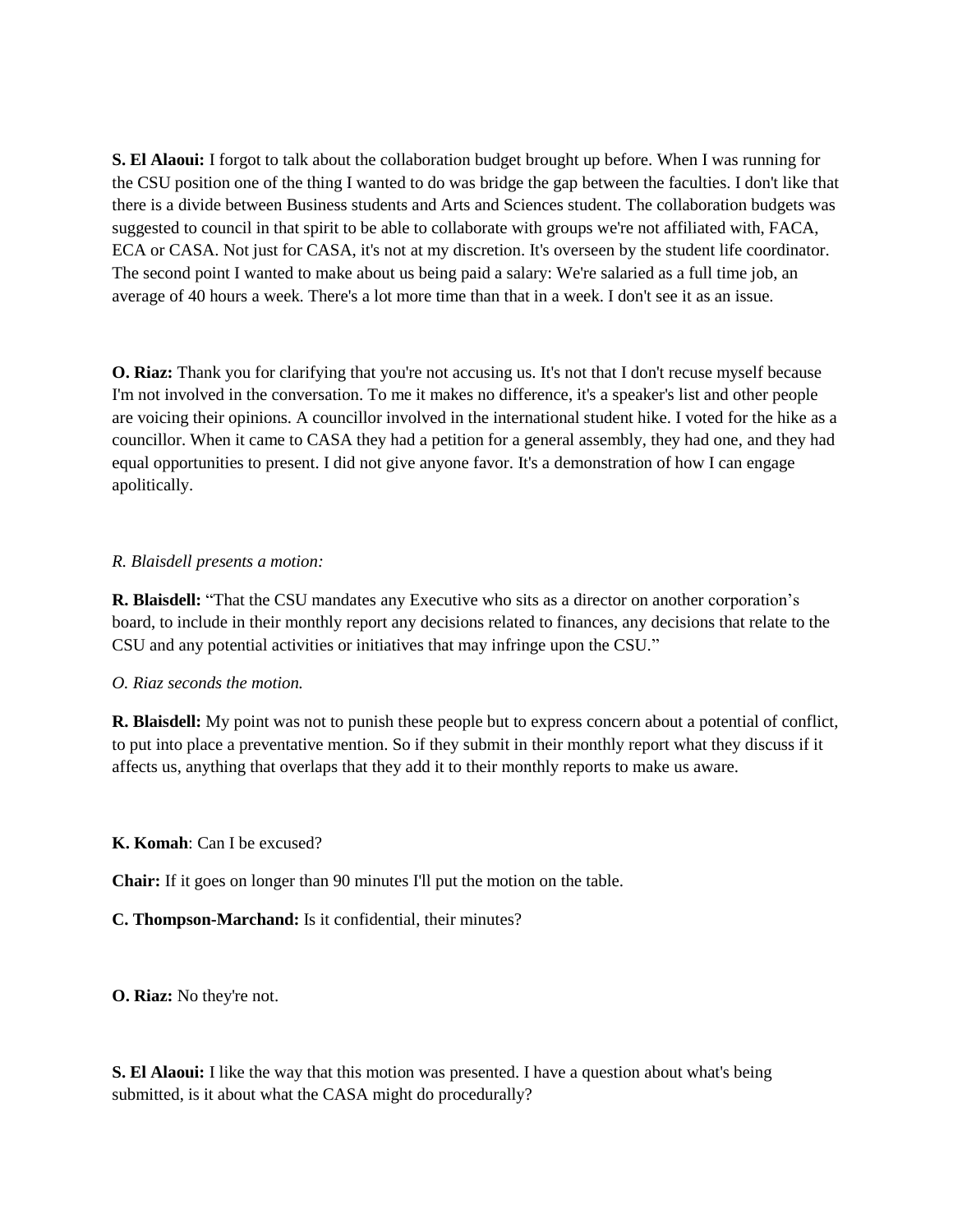**R. Blaisdell:** Only if you were involved in a decision or a decision came up that you witnessed, that you include it. "Last month we discussed this, I recused myself and didn't sign this", so we know what you've done.

**S. El Alaoui:** The question to the board was, I was sitting on CASA's finance committee to oversee the budgets, but I have resigned for that once I recognized that there would be a conflict of interest motion to avoid any issue. Is the board okay with me sitting on the finance committee of CASA? I'm trying to see.

**Chair:** It's separate, it's off topic. We'll deal with this after.

**D. Applebaum:** Which executives are within director positions of other organizations?

**Chair:** I'm not going to make people answer that question.

**D. Applebaum:** But it's the motion at hand, if we're not aware of what boards people are on how do we check their reporting?

**R. Blaisdell:** I don't want to go around policing executives. It's not a nice relationship. If you're on a board, you know, you put it on your report. If you don't and we find out later, it looks suspect. That's the whole point; it's a protection for later if something happens.

**D. Applebaum:** If we don't know which boards the executives all sit on, we can't follow up on that on our own behalf.

**Chair:** I would entertain the question in a Concordia context but I don't feel comfortable asking people if they're part of the "Young Liberals" or the "NDP"?

**D. Applebaum:** Then how do we ask them to report?

**R. Blaisdell:** If there's a connection.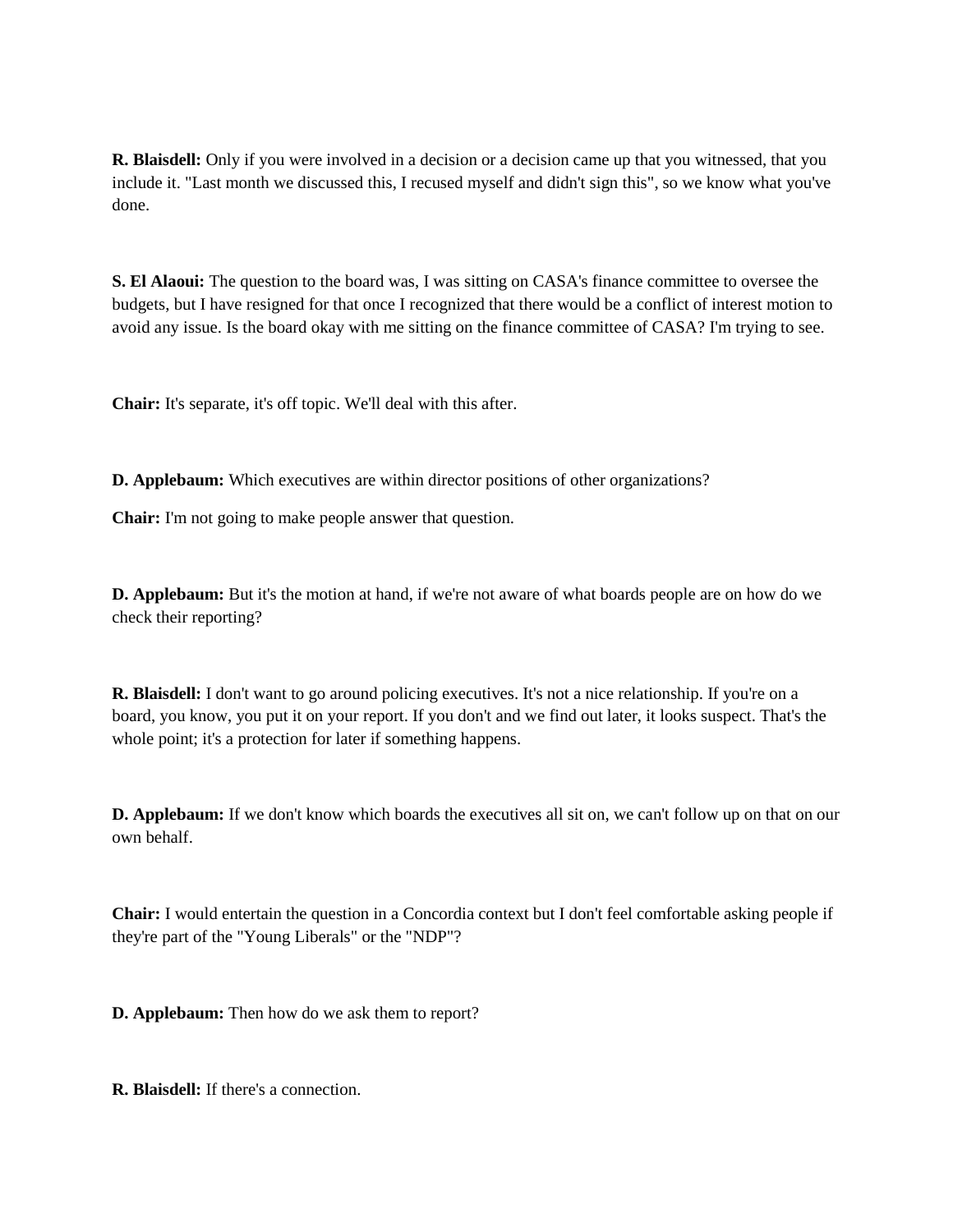**D. Applebaum:** One of the reasons behind my suggestion is you're trusting people who might have a conflict of interest to draw attention to it.

**C. Thompson-Marchand:** It feels odd having people say where they're working. It has been brought up by a councillor. I feel like I can trust the people in this room to make the right decisions, forcing people is very oppressive.

**E. Toohey:** I would like to demystify the verbiage of what Rory proposed. Execs have to disclose any involvement they have in other boards in Concordia that affects the CSU?

**R. Blaisdell:** I didn't include "In Concordia" for a reason. If they direct something externally, but if they're on say "the Young liberals of Quebec" and the YLQ asks us to fund a conference, it's a connection or a conflict. Conflict has a negative connotation, but it happens. It's about connections, if there are connections and if those decisions affect those connections, I ask that people proactively disclose those in their monthly reports.

**E. Toohey:** The motion isn't a reprimand, but solely that in the future we have a way to deal with it that's codified in our bylaws.

**R. Blaisdell:** This is mostly to give Council the opportunity to see what kind of situations might come up. If we see what decisions are occurring and potentials of conflict, we can ask them about it. That is how it works as a preventative measure. This forces us to be aware of these relationships so we can ask them about it.

**D. Applebaum:** You're only going to know if they do exclude themselves from conflict, you won't know if they're withholding information. They're not going to include it without having an understanding what organizations people are a part of there is no follow up.

**A. Mushtaq:** I'm listening to this conversation and getting the sense that this would be useful to refer to Policy committee. There's many more things being added but I don't know whether we could resolve it tonight. We could present it as a policy when we have something more concrete.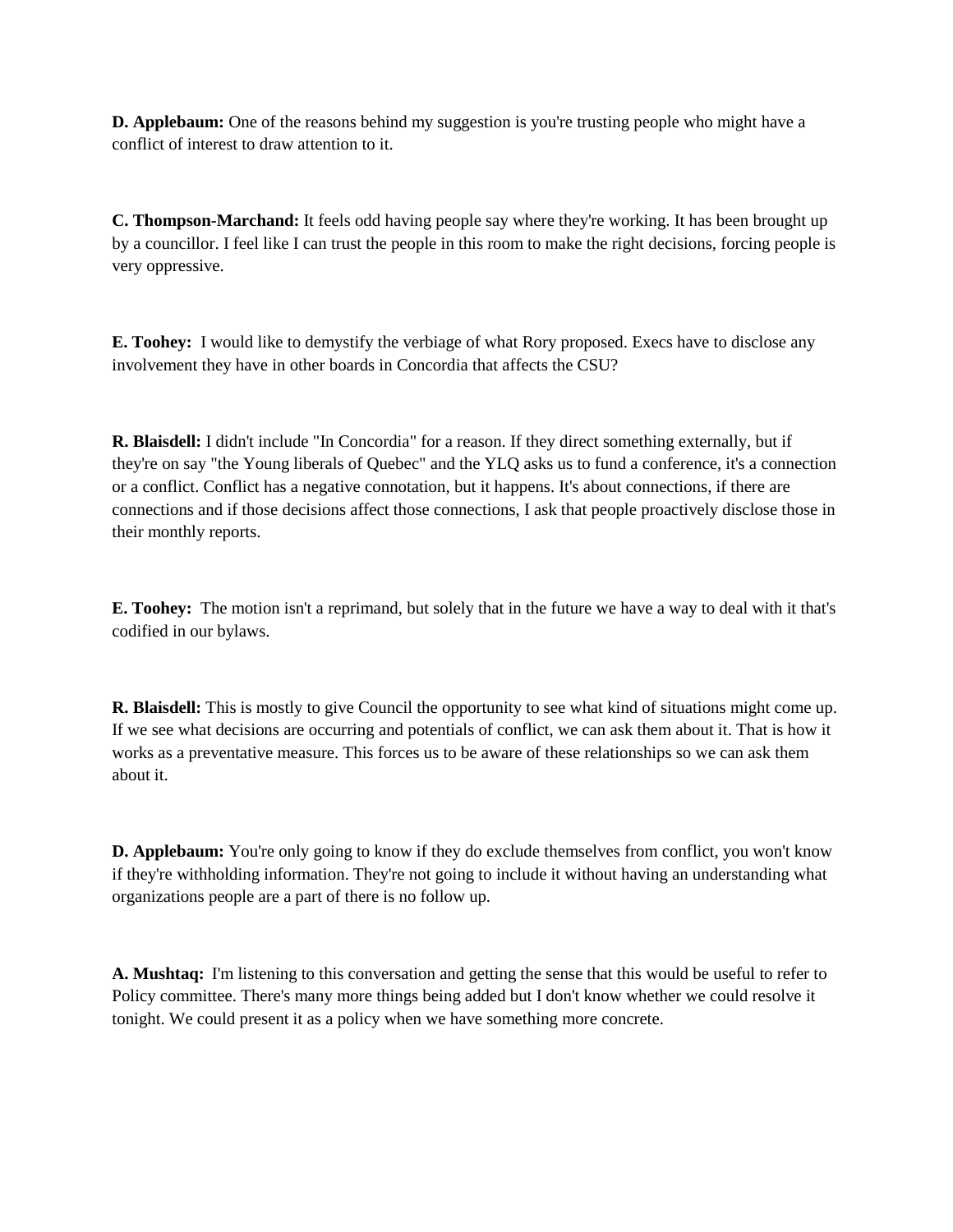**S. Younis:** I was going to echo that. The motion is very vague, and it needs definition. I see where it's going but it lacks structure. The motion at hand is not ready.

*O. Riaz moves to amend the motion so that Finance Committee come up which a system to be reviewed by Policy Committee for implementation.* 

**R. Blaisdell:** That changes the nature of the motion.

**Chair:** I am contemplating the nature of the first motion; the first motion pertains to disclosure of conflict in the report. This still pertains to that.

**O. Riaz:** We need more clarity with regards what needs to be disclosed, and how it ought to be regulated.

**Chair:** There is no dissent so it can be adopted by unanimity.

**A. Sherra:** This motion is very similar to a motion raised last year regarding receiving gifts. If an executive went out and received gifts from interests regarding the CSU, this is pretty much the same.

**O. Riaz:** I would say it's very different. It's still something Policy committee should bring back. This is part of a decision making process, not gifts. Policy should consider both of them as it's been quite some time.

**E. Toohey:** There have been some sentiments expressed about how we're supposed to know if Executives are being truthful. It's like the gifts, if they don't report it someone will find out about it. There is a degree of trust and an honor system that it's based on and it's fundamental to the well-being of the CSU as an organization, that we do operate in good faith and if there are means that we can deal with breaches of that faith. The idea of having a registry what boards we're on doesn't hold a lot of water. The entire project of the CSU is based on the good faith of the representation of the people who elected us.

**R. Blaisdell:** I wasn't opposed to changing our bylaws, specifically because this isn't something new. This is something in the company's act that is already required of any director or officer of a legal entity. We're already legally bound to report conflicts of interest. This motion is notifying everyone of that obligation. Creating policy is great, but even if we don't create it Executives and Directors are obligated by the law. I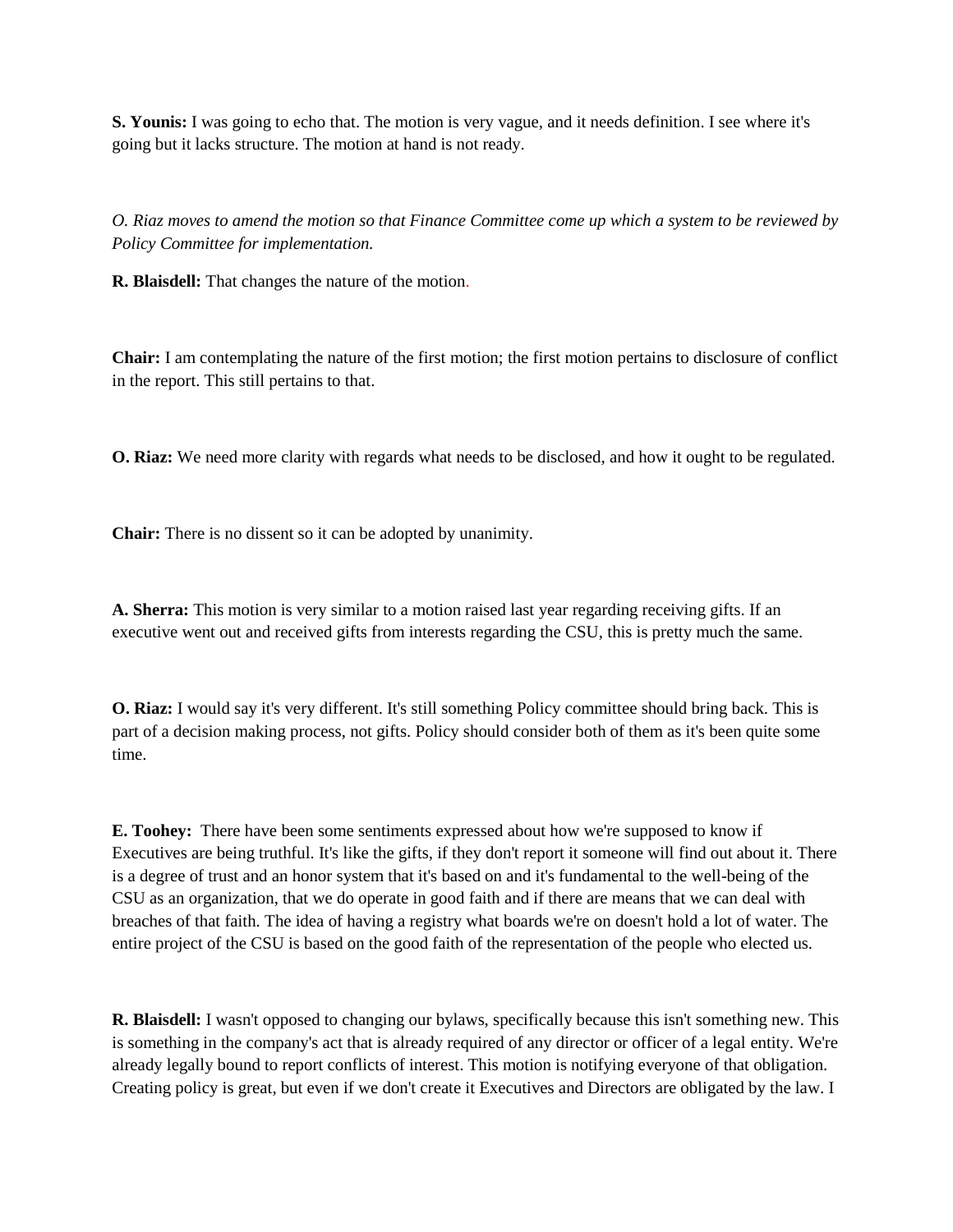brought this forward as mandating them to disclose it, but as with the motion last year about receiving gifts, it was not disclosed. This is the same proactivity as that gifts motion last year. Let us know about anything that might be conflicting. Find a way to send it to policy, but so everyone knows we are still bound to that legal obligation.

**S. El Alaoui:** I do think it's important to have it in the policies as well; our roles have a high turnover. If someone isn't familiar with their legal obligations as an officer or director of a corporation we can add to the bylaws that they are obligated to know. It's a tackling it on all fronts thing, so that what happened to Omar and I on the SUDS fund doesn't happen again.

**R. Blaisdell:** That any Executive of the CSU be mandated to report in their monthly reports any involvement as executives in any corporations (Get full motion from Rory)

**Chair:** With that, all in favor?

**For:** 12

**Opposed:** 0

**Abstentions:** 2

**S. El Alaoui:** Point of information, was the gifts rule put into the Standing regulations?

**R. Blaisdell:** It doesn't need to be, it's applicable.

**S. El Alaoui:** We could combine the policy.

**Chair:** I can find the exact wording if you want and send it to you.

**S. El Alaoui:** Full disclosure, I was on Financial Committee for CASA. I would like to still be a part of it, if that's alright with everyone? Is anyone opposed?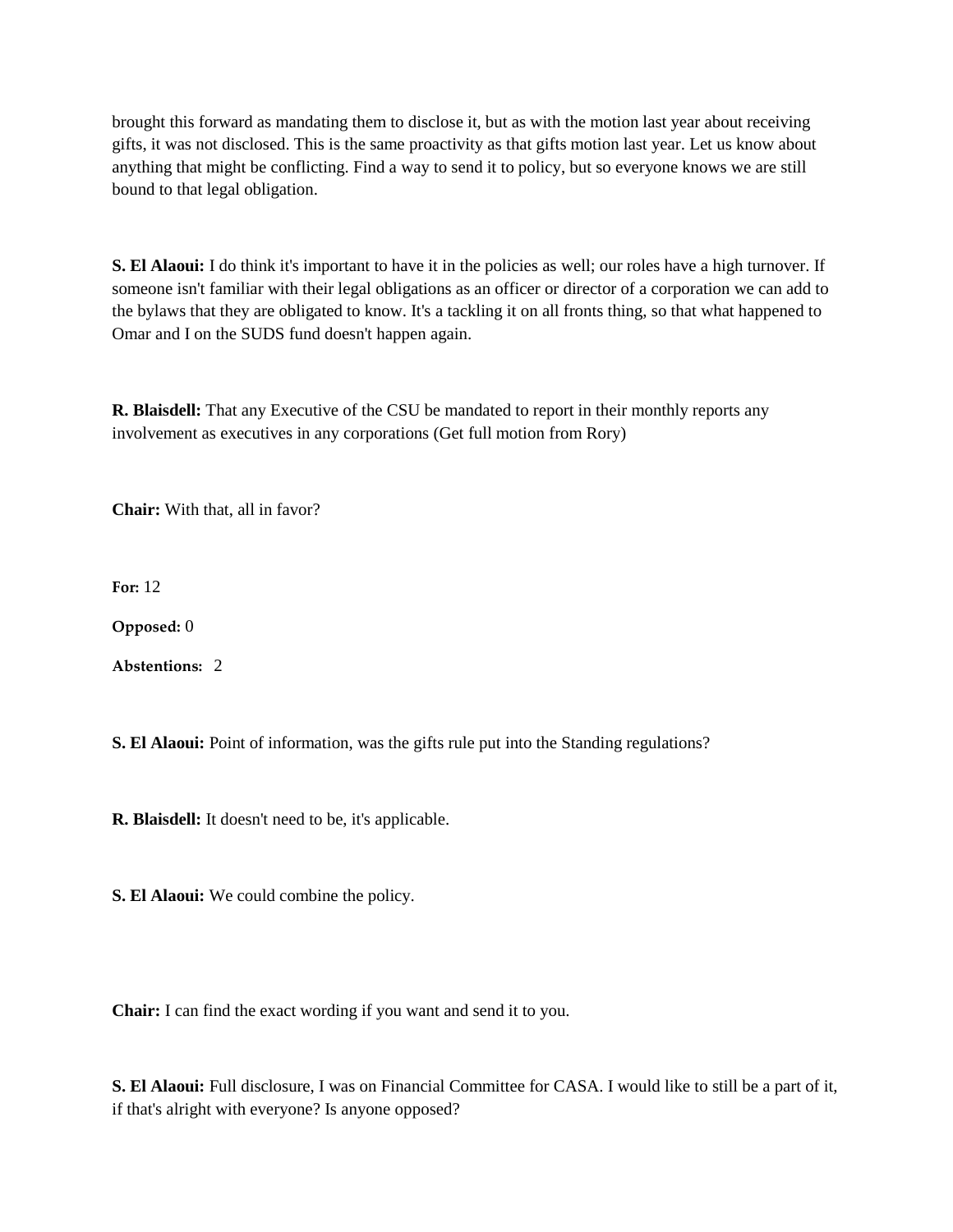**C. Thompson-Marchand:** You said that you resigned, did you resign?

**S. El Alaoui:** This happened today once I saw that there was a conflict of interest point I thought "What could this be about" and I thought "Oh no, is this about CASA?" So I sent an email to the CASA director to say I resigned. I wanted to be open about it.

**C. Thompson-Marchand:** You're a director and on the financial committee?

**S. El Alaoui:** They have ad hoc committees. I'm the equivalent of a councillor on finance.

**R. Blaisdell:** We added this agenda point at 6:45, you saw the conflict of interest point and the Finance Coordinator was concerned enough to resign themselves from that committee before knowing that would be the topic of discussion?

**S. El Alaoui:** Finance coordinator, finance committee, I felt that might be the issue. Since September 20th I've been paranoid about everything that I do. I was going to bring it up regardless during the motion as a matter of disclosure.

**C. Thompson-Marchand:** I'd like the feeling of the room the pass the policy on having things disclosed on what's related to the CSU. I don't have a problem with you being on the financial committee but to be honest I don't know what it includes.

**S. El Alaoui:** This whole academic and fiscal year, nothing that CASA's finance committee has approved relates to the CSU in any way and I can provide minutes for all the finance committee meetings. And none of that relates to the CSU in any way that I can think of. There might be a couple of things in terms of collaborative projects like one of the Sustainable Committees and SAF, I'm not 100% sure on all that but I'm willing to show all this and all the documents are public anyway.

**R. Blaisdell:** I don't have comments on whether the Finance Coordinator's position is de facto a conflict, personally I think it would be better to not merge those two roles. But what comes to mind is something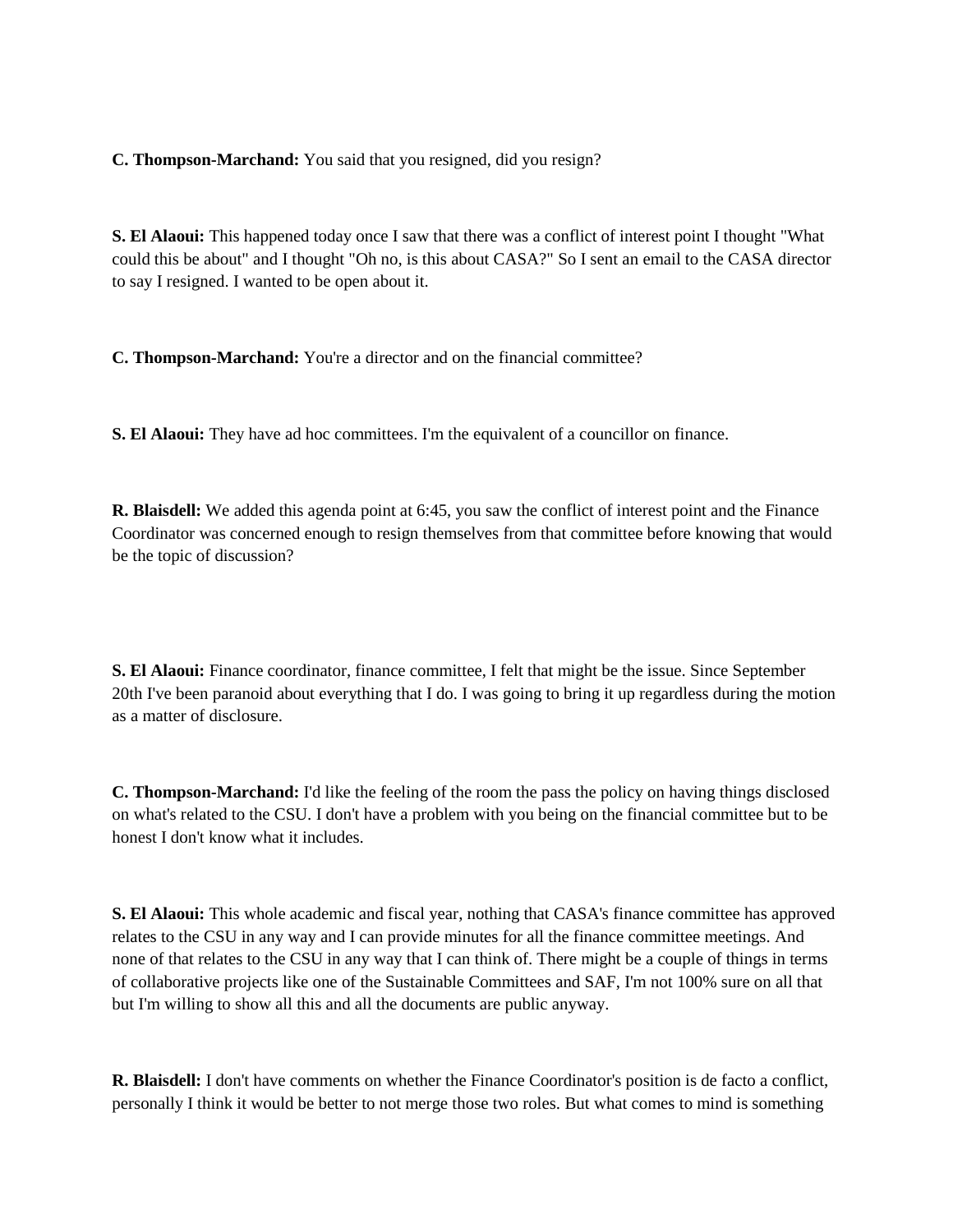that happened last year when I was on CASA, which was CASA held a joint frosh with UCA and ASFA and payments from CASA to those other organizations was delayed and it caused friction between them. In a situation like that there's the potential for CASA to be withholding thousands from another group in the university, maybe the CSU next time, your loyalties to one organization versus to another affects behavior.

To stay above board transparency wise it would be easier for you to not sit on finance committee on CASA. Yes those things are public, and someone can check, but it would be hard would be my impression.

**D. Applebaum:** From what I gather, the only obligation of the executives is to disclose. It is their judgement for them to act and remove themselves from positions of potential conflict.

**P. Zhuang:** Unless there is a specific rule in the bylaws that says Executives can't sit on other committees, they should be able to. So for now they should be able to finish their work.

**Chair:** There is no more speakers' list on this agenda point.

# **E) Finance Committee Report**

**M. Clark-Gardner:** The report is not sufficient and this is becoming a repeat issue. The Finance coordinator does not seem to be fulfilling the amount of work that is required for a coordinator. It is not nitpicking. The Finance Coordinator is currently working on a document that explains financial statement, that is not a lot. I have two questions: Why aren't you specifying what your projects that you're working on are?

**S. El Alaoui:** Because we sent in our working plan for the year I assumed it was clear if referred to that?

**M. Clark-Gardner:** Everyone else mentions what they are.

**S. El Alaoui:** Do you all remember the audit explanation? The document that explains the audit, it's something like that but for the CSU's entire budget. All the funds, where they come from, how it's used. I was inspired by SMU's report. I want to help with transparency, and I need a lot of metrics from the University.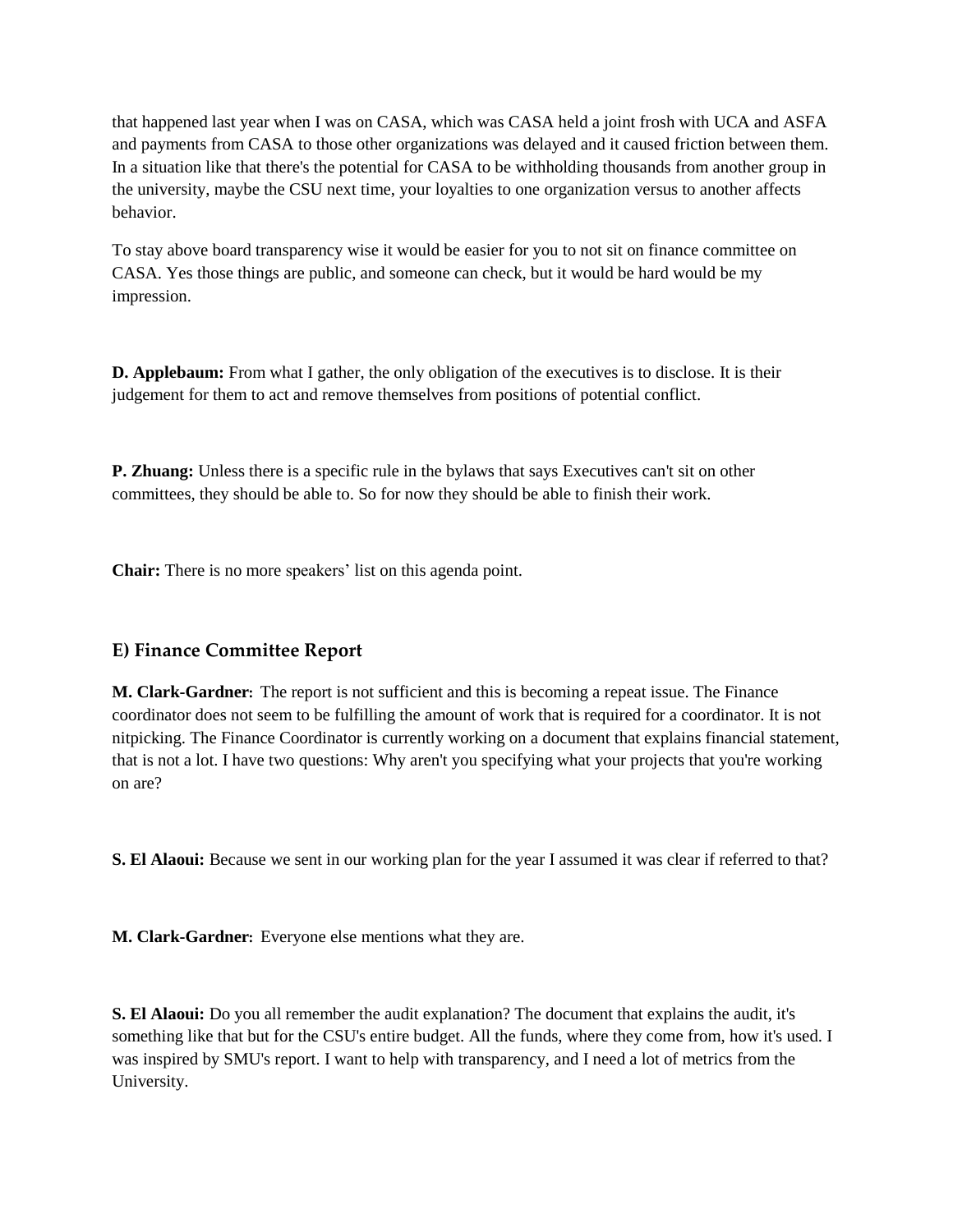The next metric needed is about internal control and documentation. One of the documents I've made is a credit card document, every month the Finance Coordinator has the account for all of the credit card purchases. I worked out an efficiency method to make that less tedious. We also get a bunch of emails saying about what we get from suppliers and I have to allocate them to a budget line. I can keep going about my responsibilities.

**M. Clark-Gardner:** That's not my concern. We don't know all of what you're working on. You have to explain what you're doing in that time; otherwise we don't see what your role has been.

*R. Gaudet motions that the Finance Coordinator Report be resubmitted for the next Council Meeting.* 

**R. Gaudet:** There are one-line points, two point lines. This is not what a report is meant to be. It is ridiculously short and vague and these projects are not expanded on at all and even the statement the Finance Coordinator made doesn't explain anything. There's no actual update in either report. Following that I don't see why we're waiting on the University regarding our own budget. This actual vagueness doesn't add up.

I want it resubmitted outlining how the projects are actually going. I want to give them the benefit of the doubt and assume they're doing their work, but as far as the contents of the report there isn't much.

**R. Blaisdell:** Excuse me if this comes off draconian, but could we get the Finance Coordinator to allocate their tasks on a timesheet? A time audit for their tasks, this day I did this many hours on this project, this task, and these duties. Is that appropriate?

**S. El Alaoui:** Would everyone be open to be submitting the drafts and projects I'm doing? It would look sloppy but or do you want me to into a lot more detail? I wasn't sure about the expectations regarding detail.

**R. Gaudet:** A report is a pretty simple concept, you state what you're working on, what you did, did it go well, closing statements, it's not complicated, and we're in November. Executives have submitted four reports by now. This should have been figure out. I already submitted a warning a month ago and the Finance Coordinator was among them last time as well. Only two of the reports have been pulled for this purpose. A lot of the other Executives have figured this out; there has been no outreach to find out how to write a report?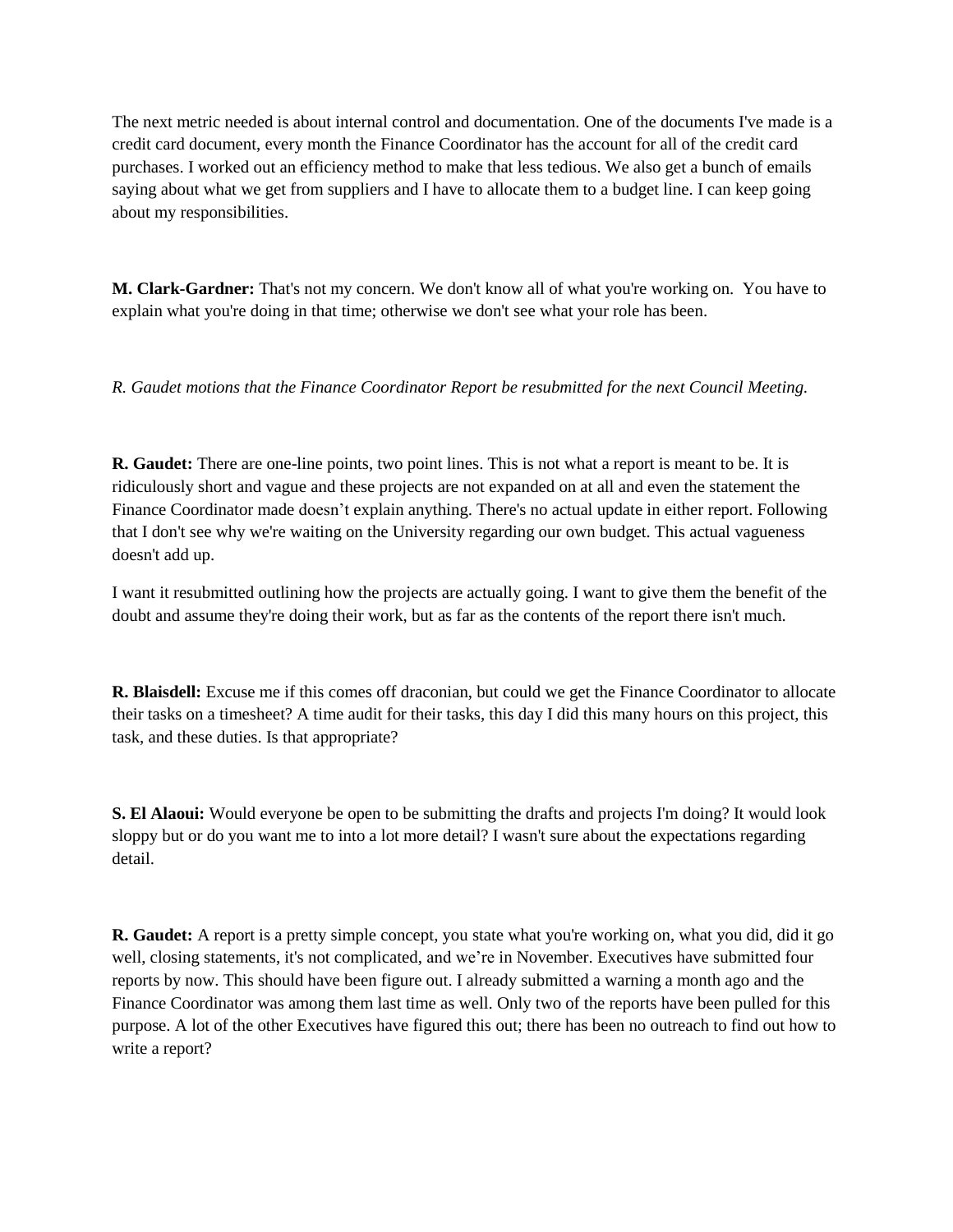**S. El Alaoui:** You want me to resubmit this one for the next council?

**R. Gaudet:** It's what the motion states.

**A. Zebiri:** I echo what Rowan has said about reporting, look at the other reports and one of the reports I like is Leyla's report. Go through that to get an idea and in response to the suggestion made by Rory I do not think we should do that. That's too much micromanaging and it's oppressive, if we do it for one Executive we should do it for the rest. I don't agree with it.

**S. Younis:** I agree.

**Chair:** We can move to a vote, all in favor of resubmitting the report?

**For:** 12

**Opposed:** 0

**Abstentions:** 2

*The motion carries.* 

**Chair:** We had a speaker's list before the motion, do you all rescind? Perfect we can move on to Sustainability Coordinator.

#### **f) Sustainability Committee Report**

*R. Gaudet moves that the report be submitted at the following council meeting.*

*M. Clark-Gardner seconds the motion.*

**R. Gaudet:** I'm concerned by how little work is defined in this report. The only actual work that the Sustainability coordinator describes themselves doing is designing the game. I'm not criticizing the project, but there's two events described and it's like this is the only work that's put together. The final and only point mentioned is the Campus Fund Committee. What is it working towards the Sustainability coordinator's role? I'm hoping there's more that's been done by this coordinator. If you take out the long description of the game, it's under a page. Most describe events, not the coordinator's role within the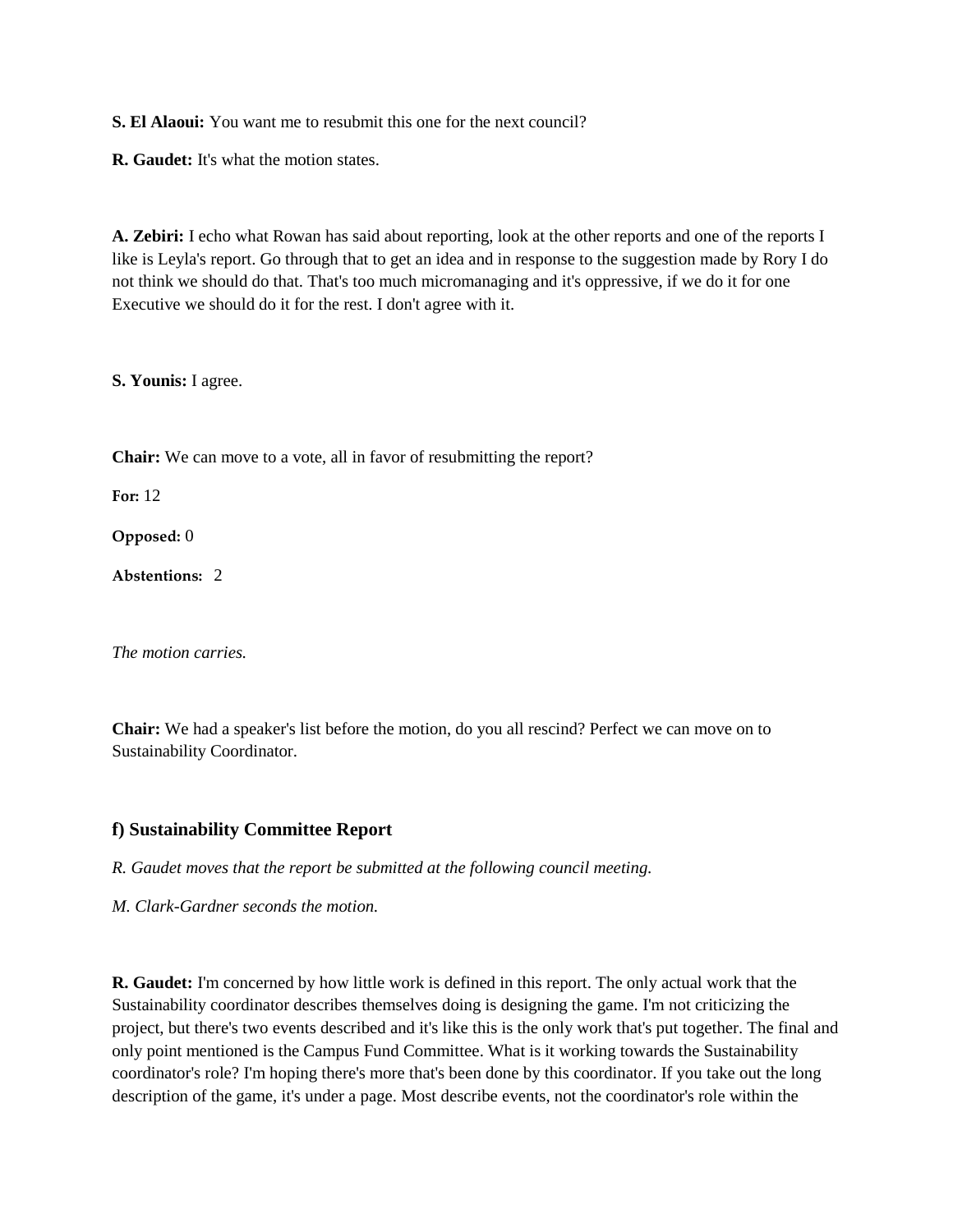events. I have given warning to the Executives already about reports not being out to scruff. Neither of these two reached out to me.

**Chair:** All in favor of having the sustainability coordinator resubmit for next meeting?

**For:** 9

**Opposed:** 0

**Abstentions:** 4

*The motion carries.*

**Chair:** There is nothing more in Business Substantive so we'll move on to Question Period and Business Arising.

**R. Blaisdell:** I've come up with a motion. It's verbose.

"Be it resolved, until the CSU formally establishes bylaws concerning: legal signing authority, rights to bind the organization or commit the CSU in writing or otherwise to enter any agreement, contract, or publicly or privately commit the CSU or its name in any fashion – no executive, officer, or director of the corporation shall perform the above, or imply in any fashion to external parties that they have such authority, without express approval by council at a duly convened council meeting."

*S. El Alaoui seconds the motion.*

**R. Blaisdell:** Until then this is warning to everyone not to do this, because it has happened twice.

**R. Gaudet:** I like this motion, like Rory said this has happened twice now. I want to be clear to everyone in the room where the signature is dependent on Council's approval. Because there's been no motion, Council hasn't given its approval.

**A. Zebiri:** What does "without express approval" mean?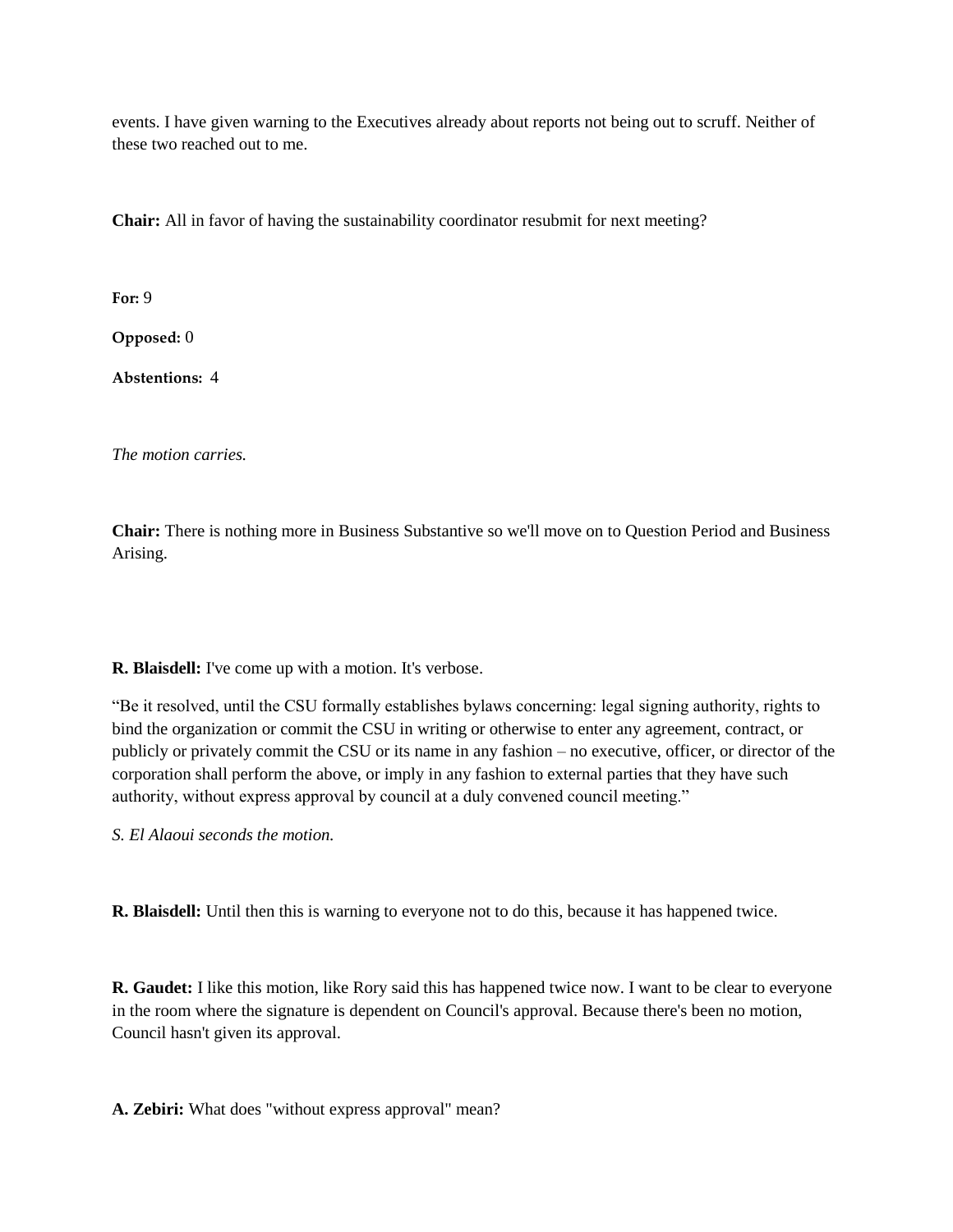**R. Blaisdell:** Us knowing, acknowledging, and giving our permission for that person to permit something.

**A. Zebiri:** If something is to be signed before we have a meeting, what do we do?

**R. Blaisdell:** In the Bylaws the Decree allows the General Coordinator to exercise the duties of Council in those types of emergency circumstances. Legally, they would be making this decree that would take the place of us expressly agreeing to it.

**A. Zebiri:** Do you want to add that to your motion?

**R. Blaisdell:** It's already in the bylaws. Do you feel it needs to be there? Friendly amendment if you want.

**A. Zebiri:** Maybe.

**O. Riaz:** Is this taking a position, if it includes an administrative service contract. Like a software or service.

**R. Blaisdell:** Anything, you signing and it binds us. But you could not have signed this sheet until Council said we agreed. You brought it to us first, good job, but without this you could have just signed it.

**O. Riaz:** So to say to license software you have to sign a purchase agreement.

**R. Blaisdell:** If you're signing something, yes.

**A. Sherra:** I would really like what Aouatif was saying be added to the motion as a reminder that the bylaw exists. It would be a reference.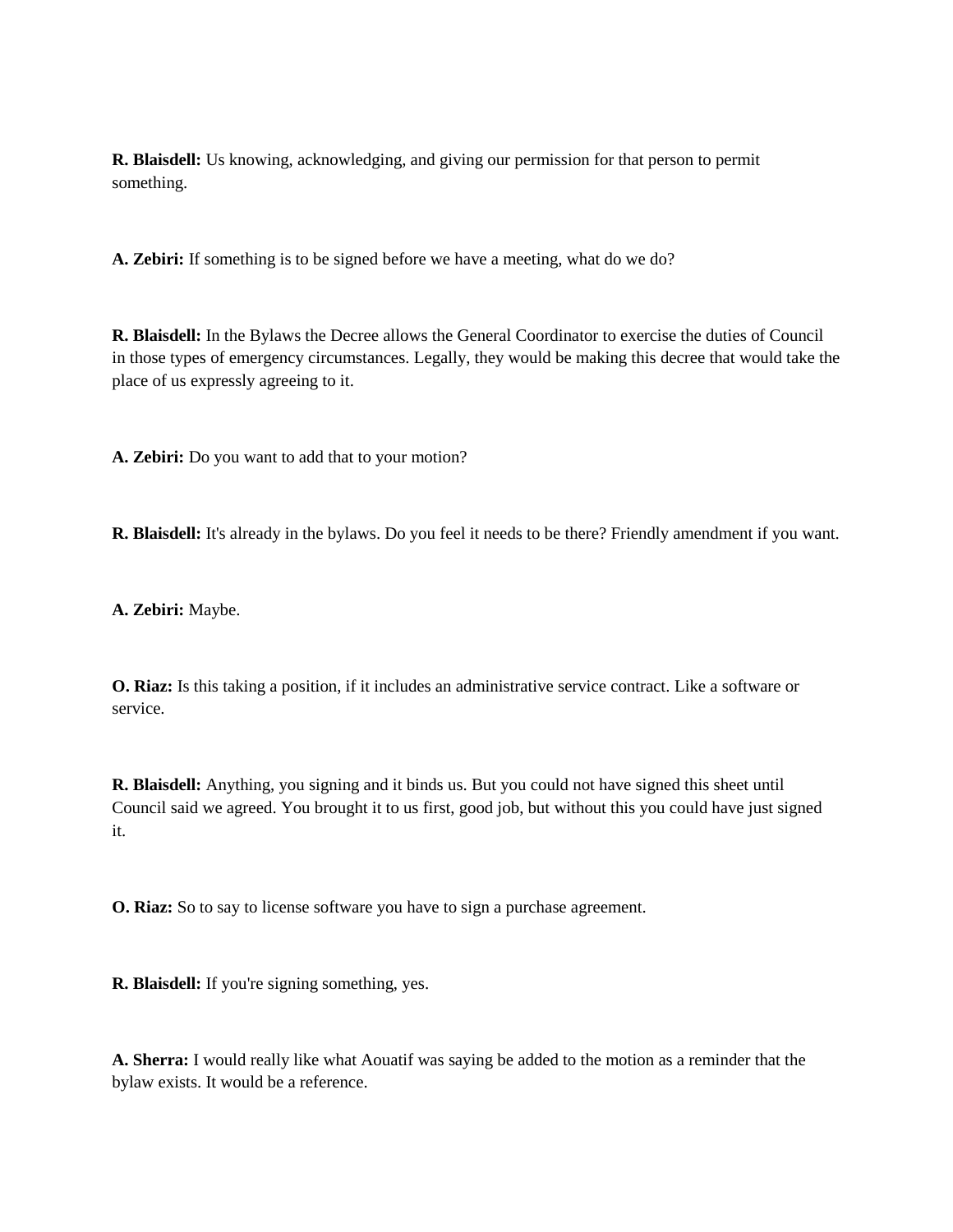**A. Zebiri:** I only mentioned that because I forgot to read the first two sentences. The motion basically asks us to read the bylaw.

**O. Riaz:** Clarification, for Rory, if there's a 500\$ purchase tomorrow and you need to sign the agreement.

**R. Blaisdell:** Does it expressly come under your duties already. Administrative is part of your duties.

**Chair:** I'm going to cut this short.

**R. Gaudet:** The CSU already has standing regulations about purchasing limits. Under 10,000\$ the Finance Coordinators is allowed to make such and such a decision, and so on.

**R. Blaisdell:** A very good point from Aouatif, just to identify that sentence. "Until we establish bylaws, don't do it". If we have them and they're already established, it's exclusionary from this motion. For the gaps that exist, don't do it until we fill the gap.

**L. Sutherland:** I would be important if this motion were to pass to formalize that these bylaws are created, if a gap is established we should send it to Policy to be dealt with permanently. There are aspects of this motion that remain unclear, like what falls into individual Executives mandates. For example, a position in line with our positions book, our annual campaign, with an understanding of what our mandates are it is not going against any of our obligations to offer support a campaign that shares certain mandates we already have. I can think of many situations where I had to sign things over the summer related to orientation that I could have just as easily decided like a band at orientation as an example. What does "sign on" mean? Endorsing, promoting? It creates a slippery slope to decide how executives and councillors are going about their mandates.

**R. Blaisdell:** It's a good point. The situation right now creates a slippery slope to begin with. We're already sliding down a slope and having issues come up. My intent was to say for the bylaws that don't exist already: If there's something under your mandate, you signing a band for orientation is you doing your job. Your position approving something isn't the same as saying "The CSU is doing this" "approving this". If it's something we already agreed to of course you can.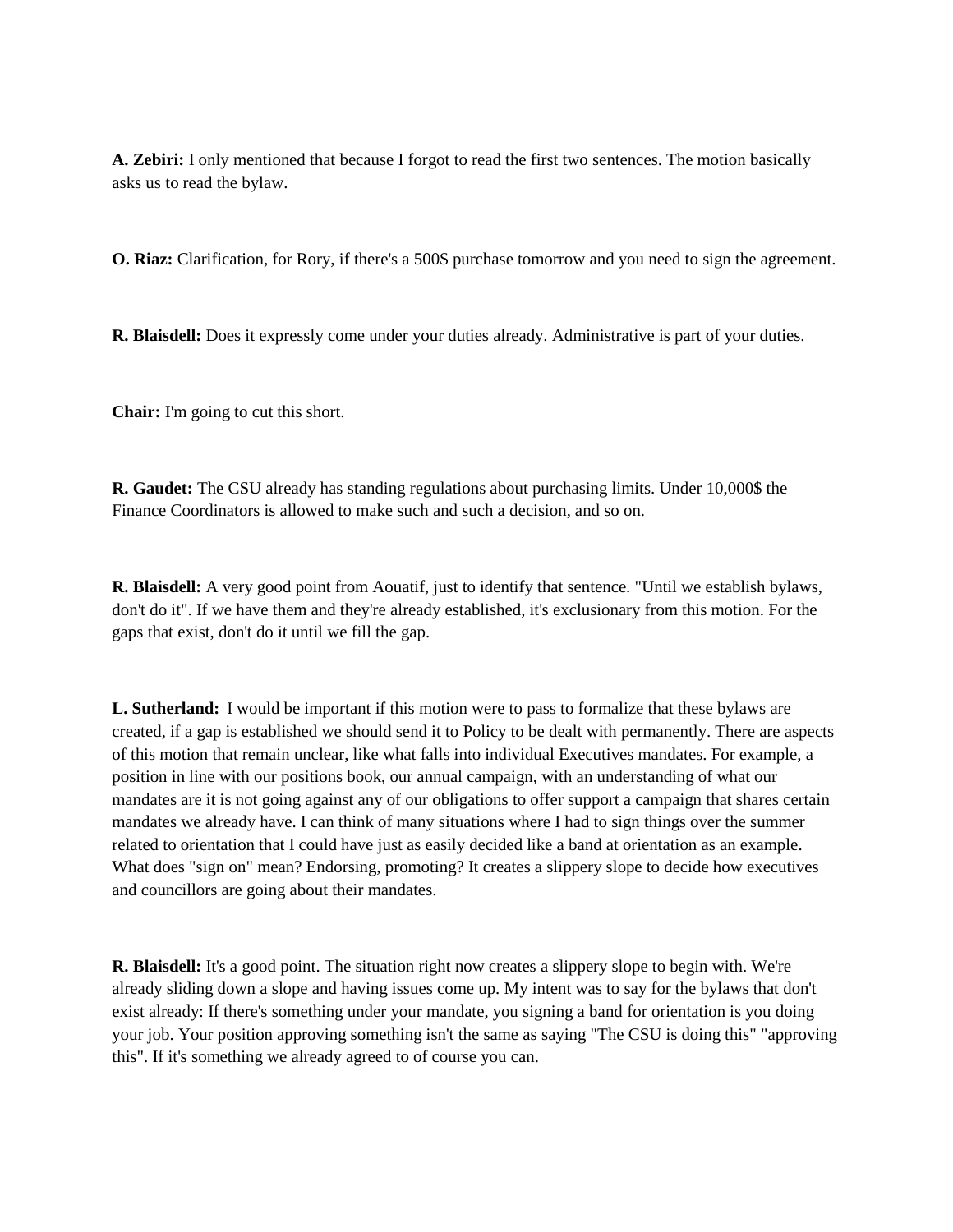**A. Badr:** To clarify the question of CUT, first for them they aren't a student association they are a community group. I would like to clarify this. Even if it's not related to the motion. It's part of my mandate. They're trying to expand beyond Montreal by forming CUT. Concordia is working with them, anyone here can become committed to a certain work with them. Thirdly the CSU isn't a member with them, they're supporting them financially in terms of sharing and promoting their events. Fourthly if CUT is calling for a general open strike that doesn't mean that the CSU has to go on strike. The CSU is not obligated in that way toward them. My endorsement was just support to have an equal criteria for all internships.

**R. Gaudet:** To respond to Leyla's comment. The CSU signing regulations require two signatures from two signing officers. Leyla is the authority when it comes to selecting a band and have it approved, it does not affect the motion being considered.

**Chair:** All in favor of Rory's motion?

**For:** 8

**Opposed:** 0

**Abstentions:** 6

*The motion carries.* 

**Chair:** We're back in General Question Period and Business Arising.

# **10. Question Period & Business Arising**

**P. Zhuang:** I know that for in December's last meeting I won't be able to make it, I have a class requirement. I would like to ask for excusal now in case we have a lot to do then.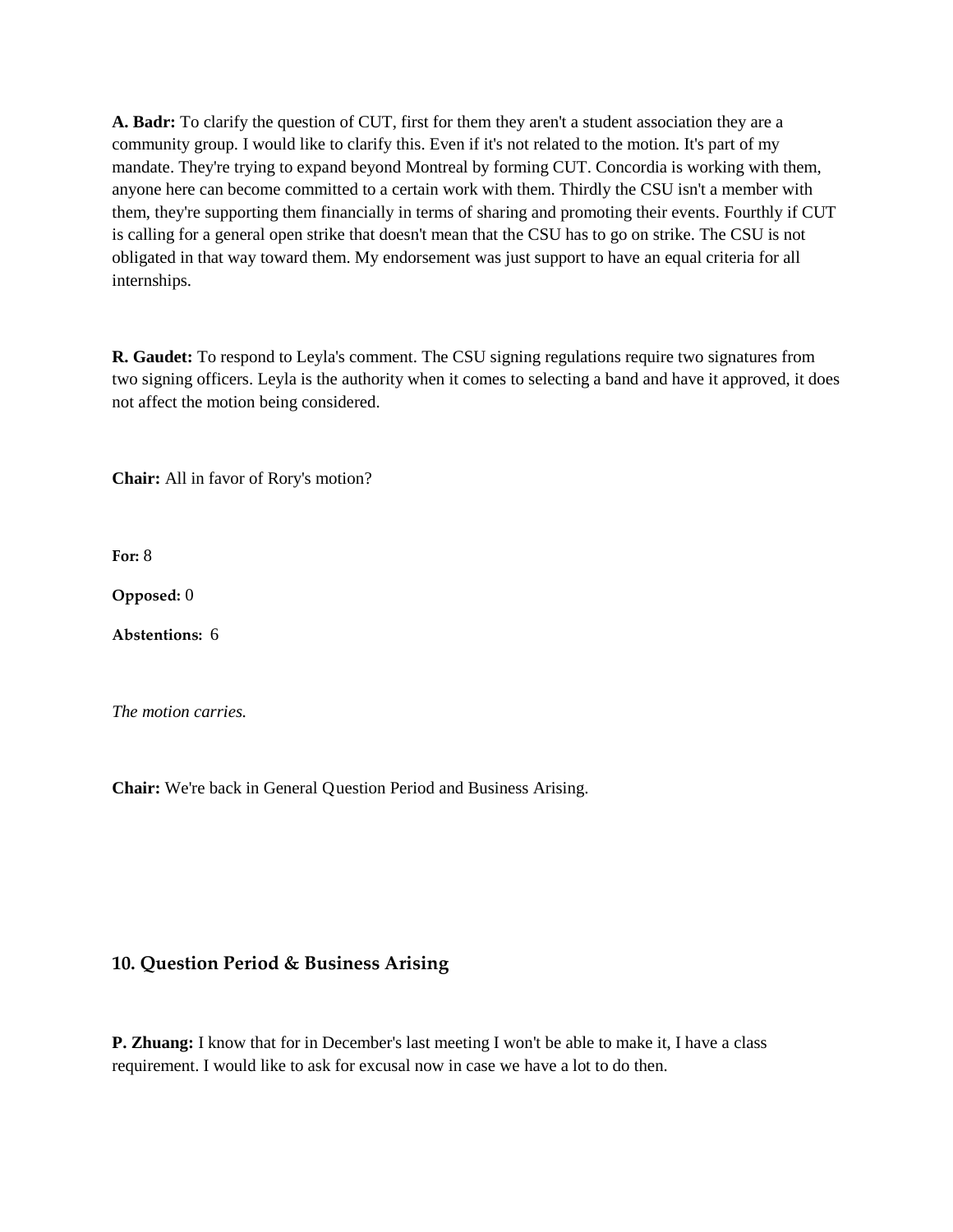#### **C. Thompson-Marchand:** It's for the future month?

**P. Zhuang:** It's for the December meeting. I know we only have two more left. The December one I cannot attend. Do I do it now in case we have a lot to do in the next month?

*S. Younis moves to excusing Peter from next meeting in December.* 

*C. Thompson-Marchand seconds the motion.*

**For:** 11

**Opposed:** 0

**Abstentions:** 0

*The motion carries.* 

**J. Sutera Sardo:** Can I be sure to have a gluten free meal next time?

**Chair:** We all submitted our food intolerances, please keep that in mind

**S. Younis:** For food, can you bring coffee?

**O. Riaz:** Did you ask if we could bring coffee? Absolutely.

**S. Younis:** No, every council meeting?

**O. Riaz:** Yes every council meeting.

**A. Jemma:** Last council meeting I did a motion regarding the HVAC system at Concordia. There are still complaints about this issue. I want to push this forward to find a solution for this issue.

**R. Blaisdell:** Not to mandate Asma but I think they would be able to work with facilities management. At JMSB I've tried to advocate about it, and even a Professor complaining about it, it was too cold in winter and we couldn't write, and they didn't change it.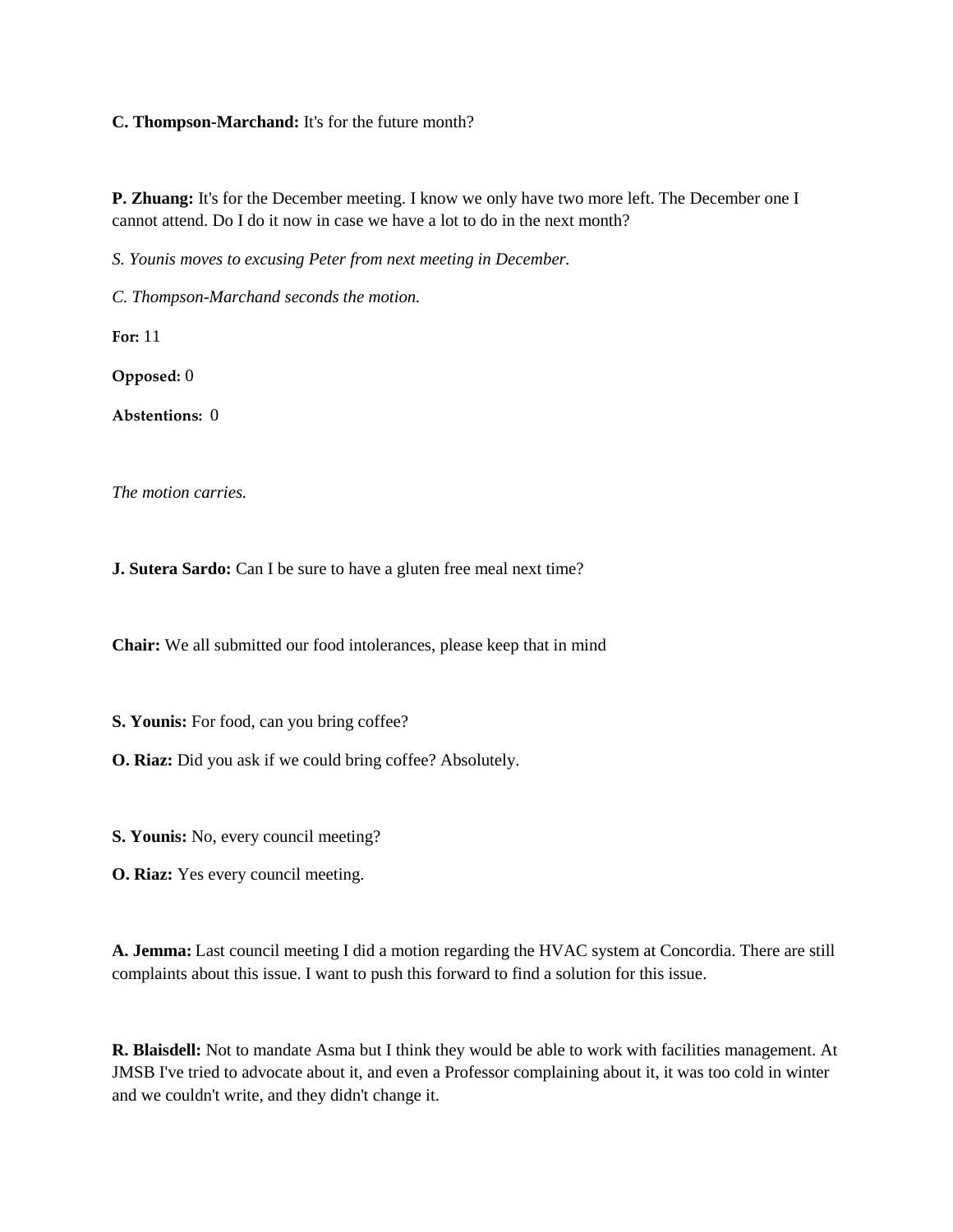**A. Sherra:** I think we can bring that up in this week.

**A. Jemma:** Maybe a petition would be a good option to put on the table for this if maybe students participate the Administration will hurry up to put this process forward.

**O. Riaz:** I don't think this has to go to Senate, that being said I can work with you to work with Facilities. I want a motion to let me know I can do it and what the process is. Thanks for bringing it up, we can work on it next week. If a petition can be done, I don't know how much Senate can mandate something be done.

**R. Hamila:** This is about HVAC systems not working in the labs?

**A. Jemma:** Not just there.

**R. Hamila**: I tried to pursue this last year, they said "We're trying to conserve energy and this is how it is".

**R. Blaisdell:** A recommendation before you take your time with a petition, sometimes there's a good reason things cannot be done, if you find out "It can't because the system won't allow it" it's different from "We don't want to" and now that we have that insight it's to "save energy" you can argue that with them.

**O. Riaz:** Maybe we should do an information gathering about the HVAC system and why they "can't" change it, if it's because of money or something that's not acceptable, but it might be a logistical limitation.

**C. Thompson-Marchand:** It's a good point Rory brought about spending time on a petition, but I think given that a petition would have good weight.

**A. Mushtaq:** Am I mandated to act now?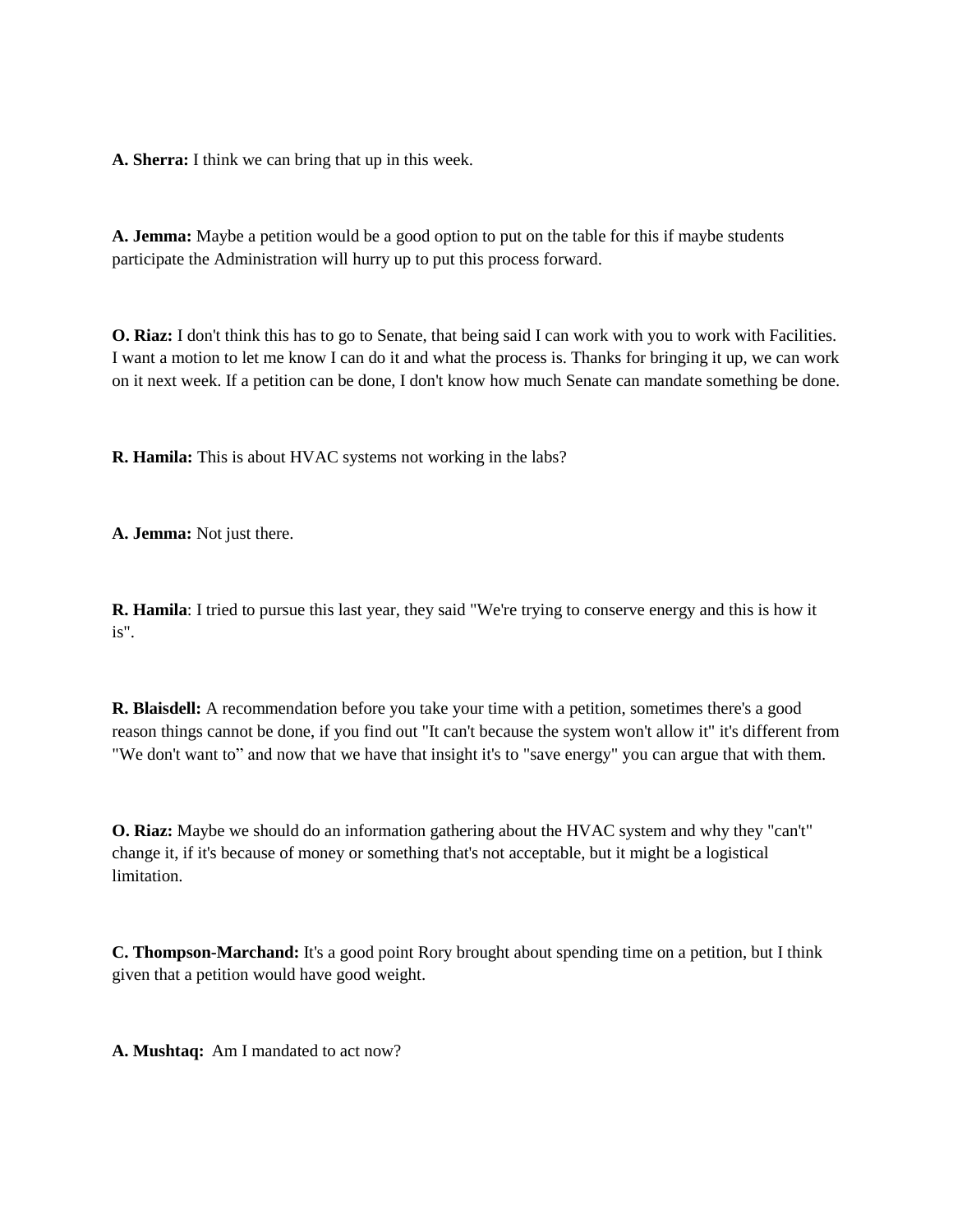**R. Blaisdell:** No, it was just to suggest you work together.

**S. Younis:** If it's midnight we can leave, right, for future information?

**Chair:** Is it in the Standing Regulations? Yes.

#### **11. Announcements**

**L. Sutherland:** Special project funding deadline is November 25th. Anyone can get projects funded, if you know someone with a project you can apply, it's all on the CSU website. You can make an appointment with me; it's a really great accessible funding opportunity.

# **12. Adjournment**

*R. Gaudet moves to adjourn*

*C. Thompson-Marchand seconds the motion.*

Meeting adjourned. 9:58 pm